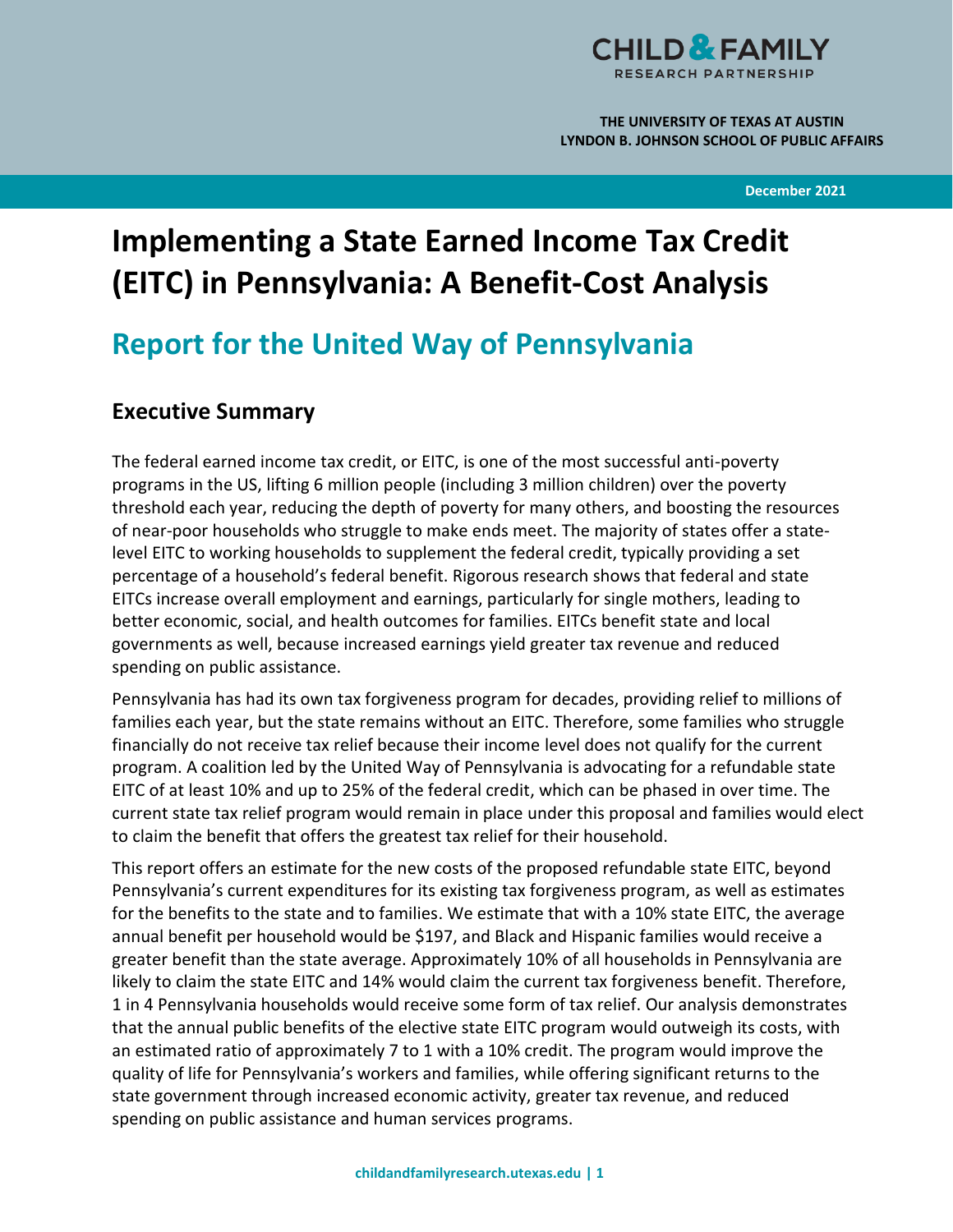# **Table of Contents**

# **Tables and Figures**

| Table 1: Household (Tax-Filing Unit) Types in Pennsylvania ACS Sample and EITC Eligibility 9 |  |
|----------------------------------------------------------------------------------------------|--|
| Table 2: Direct Costs of the Elective State EITC Program (10% Refundable State EITC) 11      |  |
|                                                                                              |  |
| Table 4: Direct Costs of the Elective State EITC Program (25% Refundable State EITC) 12      |  |
| Table 5: Increase in Maximum EITC Exposure with a 10% and 25% Refundable State EITC15        |  |
| Table 6: Fiscal Benefits Per Year with a 10% and 25% Refundable State EITC17                 |  |
| Table 7: State Medicaid Cost Avoidance Per Year From Reduced Low Birthweight Incidence 21    |  |
| Table 8: Special Education Cost Avoidance From Reduced Low Birthweight Incidence22           |  |
|                                                                                              |  |
|                                                                                              |  |
|                                                                                              |  |
|                                                                                              |  |
| Table 13: Criminal Justice Cost Avoidance Per Year with a Refundable EITC26                  |  |
|                                                                                              |  |
|                                                                                              |  |
| Table 16: Human Services Cost Avoidance, High-End Estimate with Private Benefits 28          |  |
|                                                                                              |  |
| Table 18: EITC and SP Take-Up by Race and Ethnicity (10% Refundable State EITC)30            |  |
| Table 19: EITC and SP Take-Up by Race and Ethnicity (25% Refundable State EITC)30            |  |
| Table 20: Average State EITC Benefit Amounts Claimed by Race and Ethnicity 30                |  |
|                                                                                              |  |
|                                                                                              |  |

# **Appendix**

| Table A.2: EITC and Pennsylvania Current Tax Relief (SP Program) Eligibility Compared35 |  |
|-----------------------------------------------------------------------------------------|--|
|                                                                                         |  |
| Figure A.2: Pennsylvania Current Tax Forgiveness Program (SP) - Eligibility Chart37     |  |
| Figure A.3: Eligibility, Take-Up, and Benefits (10% Refundable State EITC)38            |  |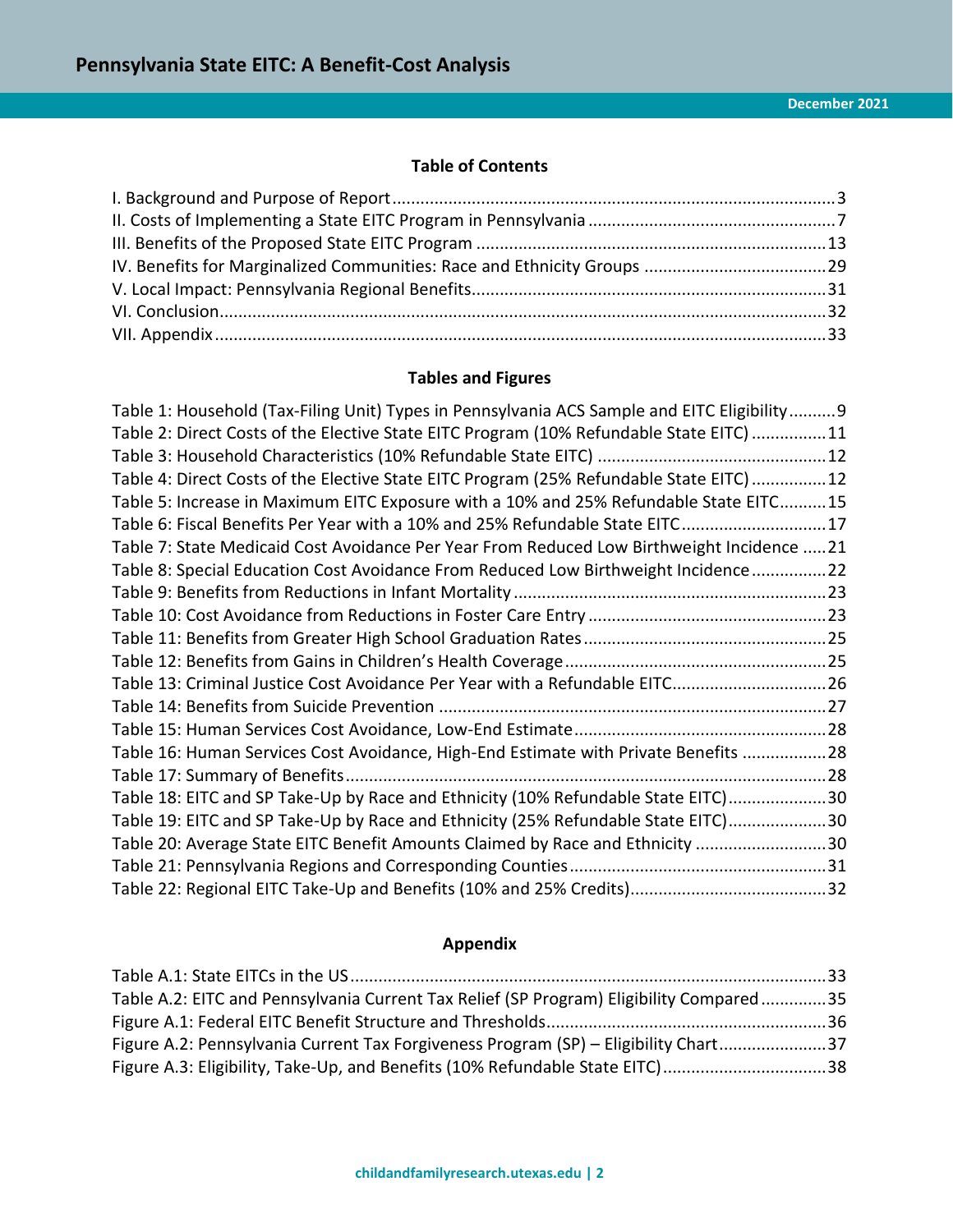# <span id="page-2-0"></span>**I. Background and Purpose of Report**

 $\overline{a}$ 

One of the most cost-effective antipoverty policies currently implemented in the United States is the earned income tax credit, or EITC, and the credit has been administered in various ways at the federal, state, and local levels.<sup>1</sup> First introduced in 1975, the federal EITC offers an annual lumpsum tax credit to families with low income to reduce or eliminate tax liability, depending on the total sum of taxes owed. The federal credit, and most state credits, can also be disbursed in the form of a refund to families with no income tax liability, with the goal of offsetting the burden of other taxes that families are subject to, such as payroll, sales, excise, and property taxes. The Tax Policy Center has called the EITC the "single most effective means tested federal antipoverty program for working-age households" in the US, and this claim is supported by rigorous research.<sup>2</sup>

Because EITCs are only available to workers with at least some earned income, and because the benefits increase with each additional dollar earned until the maximum credit is reached, the credit is designed to incentivize and reward employment for families with low income (see the benefit schedule in Figure A.1 in the Appendix). The EITC leads to new entrants into the workforce and greater work hours among those already employed because it increases the financial returns from each additional hour of work. $3$ 

The EITC's design targets support toward families with children, because the credit amount increases with each dependent (through three children, above which the credit no longer increases with additional children) and the credit's value is much smaller for working adults without dependents in the home. Approximately 97% of EITC benefits went to families with children in recent years.<sup>4</sup> The federal EITC lifts up to 6 million people out of poverty each year, including 3 million children,<sup>5</sup> and provides approximately \$62 billion per year in refundable tax credits (with an average amount of \$2,461 per family in the US, based on Internal Revenue Service [IRS] data from Tax Year 2019).<sup>6</sup>

As of October 1, 2021, a total of 28 states<sup>i</sup> and the District of Columbia have implemented their own state EITCs to supplement the federal credit and provide additional relief to working families (see Table A.1 in the Appendix for details by state). State EITCs vary in their generosity levels, eligibility requirements, and refundability, but most offer a refundable credit of between 10% and 40% of the federal credit, with the value of the credit depending on family size, marital status, and income.

Research has also shown that the presence of a state EITC can encourage greater take-up of the federal EITC among those who are eligible.<sup>7</sup> Take-up rates among those eligible for the federal EITC range from 70% in Alaska to 82.7% in South Dakota in the most recently published IRS data for this metric (Tax Year 2018); Pennsylvania has the twelfth highest take-up rate, at 80.3%.<sup>8</sup> In addition, research shows that states with their own EITCs gain more from the federal EITC through increased earnings from greater employment and increased tax revenue to the state.<sup>9</sup>

<sup>i</sup> Washington and Missouri have adopted state EITCs in legislation, but they will not be implemented until 2023 (for Tax Year 2022).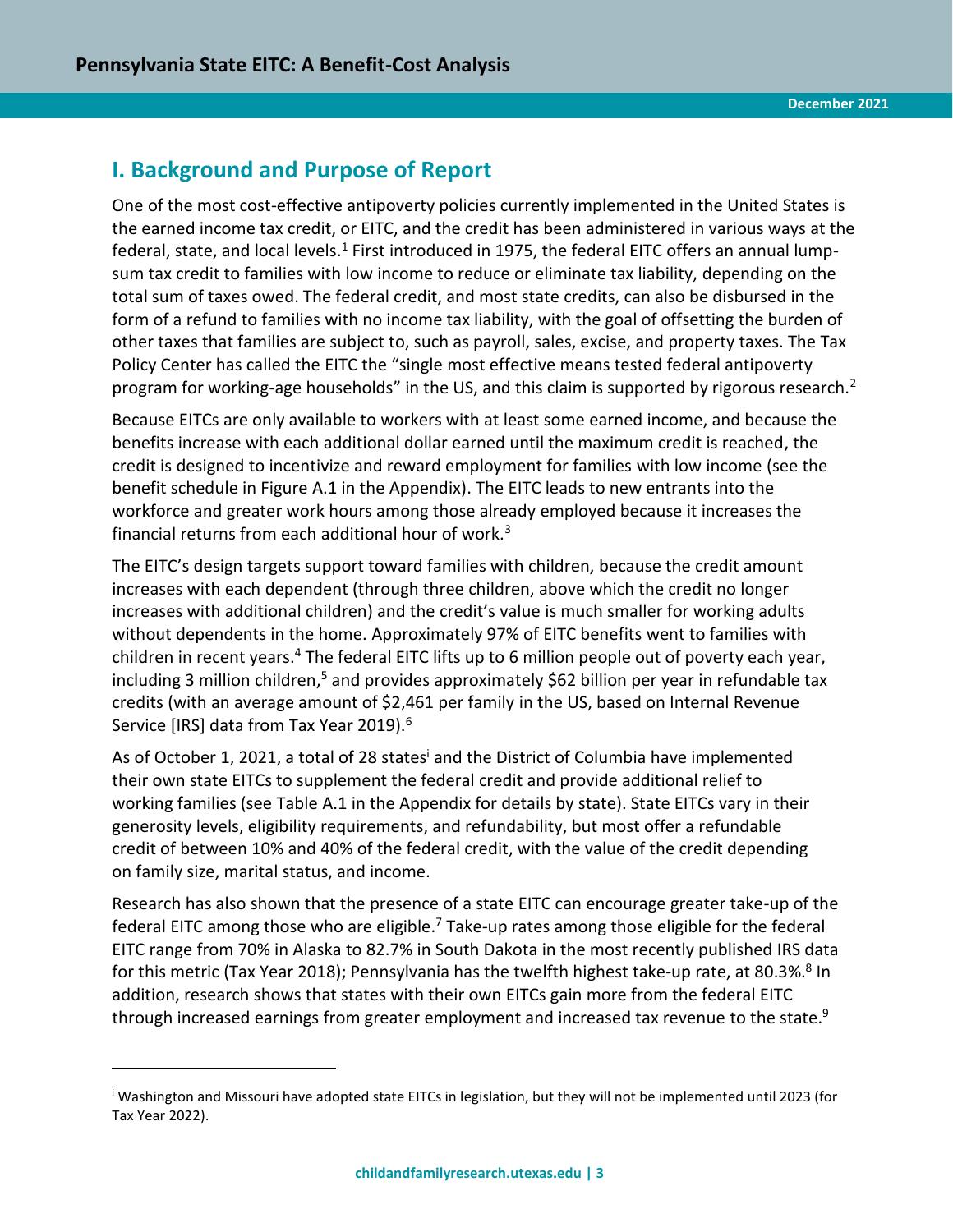# **Tax Relief in Pennsylvania: Current Policy and the Rationale for an Elective State EITC Program**

#### *The Current Tax Relief Program Benefits Many Pennsylvanians*

As of October 1, 2021, Pennsylvania is one of 22 states that do not currently offer a state EITC to boost the impact of the federal credit and provide additional tax relief to families.<sup>10</sup> However, since 1974, the state has offered its own tax forgiveness program (hereafter referred to as the "SP," for Special Provision) which eliminates a percentage of state personal income tax liability (from 10% to 100%) based on a family's income level, marital status, and number of dependents (see Figure A.2 and Table A.2 in the Appendix).<sup>11</sup> According to the Pennsylvania Department of Revenue, the SP program has provided tax relief totaling "more than \$240 million to more than 1 million Pennsylvanians" in recent years.<sup>12</sup>

For certain workers and families, the SP program may offer greater tax relief than a state EITC; for example, the SP offers increased benefits to families with each additional dependent, through nine children, whereas the EITC amount remains the same after three children. In addition, the SP does not have age restrictions for those without dependents, whereas the federal EITC, and most state EITCs, offer benefits to workers without children if they are ages 25 to 64 only.<sup>ii</sup>

# *A Refundable State EITC Would Provide Greater Tax Relief to A Broader Group of Workers Who Struggle to Meet Their Households' Needs*

The introduction of a state EITC in Pennsylvania would offer significant advantages to some workers and families when compared to the current tax forgiveness policy. As a complementary program to the SP, a state EITC would ensure that more families in the state can access needed tax relief. For example, the SP program is not refundable, so families with the lowest tax liability levels do not receive benefits exceeding their liability, as they would with a refundable EITC. In addition, state EITCs modeled after the federal credit offer benefits to families with higher income levels than the SP program.

Therefore, tax relief offered by the EITC reaches families with a greater range of needs—not only the poorest, but also those who may struggle to afford the cost of living despite earning above the poverty level. For example, the SP relief phases out (offering no benefits) to a single parent with two children after the family reaches \$27,750 in taxable income, but the federal EITC (and a potential state EITC in Pennsylvania) would continue to offer benefits until the family reached approximately \$48,000 in taxable income (see Figures A.1 and A.2 in the Appendix).

The extension of eligibility higher up the income scale matters because many working families in Pennsylvania struggle to make ends meet even when their incomes do not fall below the federal poverty level (FPL) as it is currently defined. According to the United Way of Pennsylvania,

 $\overline{a}$ 

ii The American Rescue Plan Act of 2021 temporarily reduced the age minimum for the federal EITC to age 19 for one year.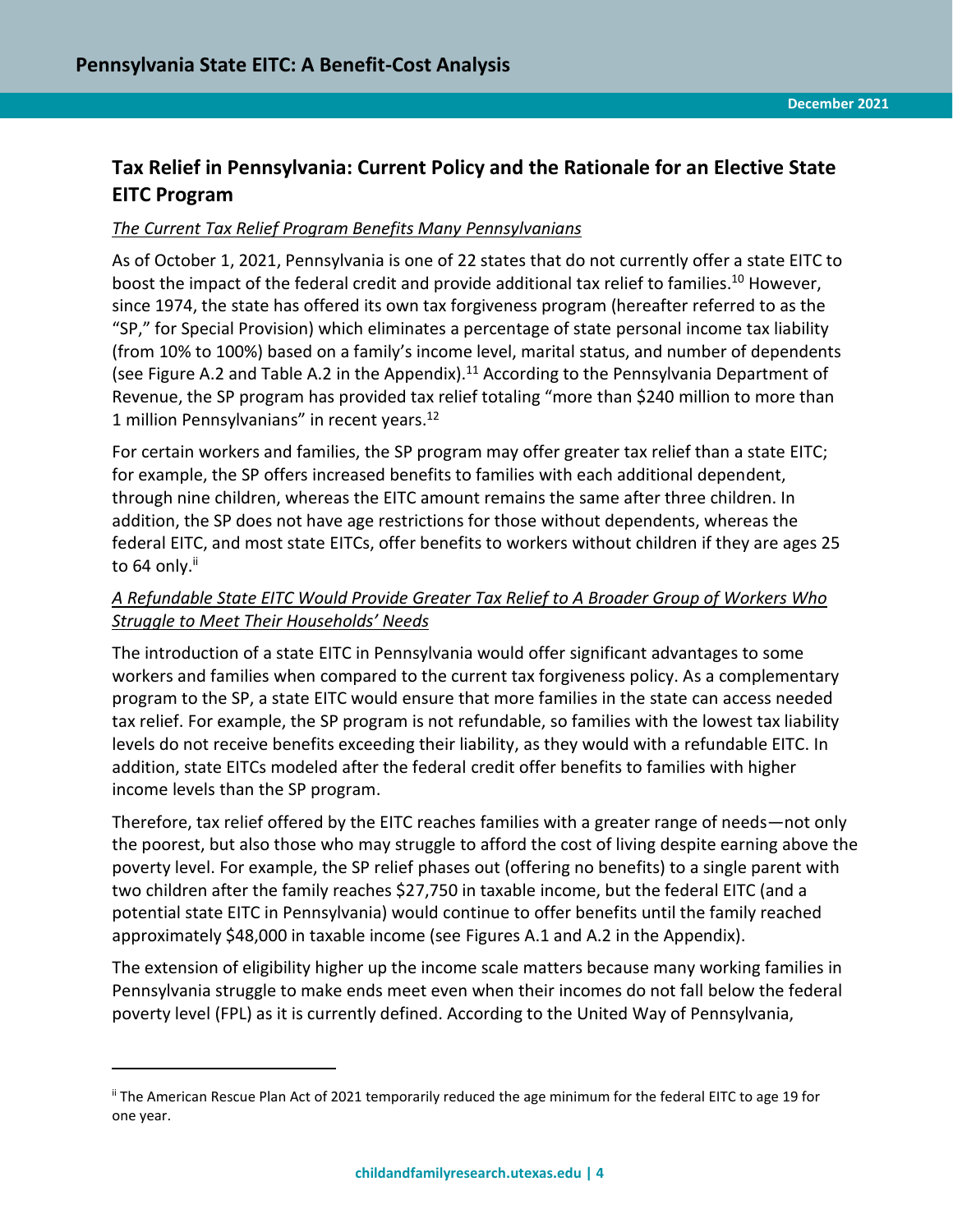approximately 27% of households in the state earn an annual income that is above the FPL, yet still below a basic survival budget for their household size and cost of living.<sup>13</sup>

These families are described as **A**sset **L**imited, **I**ncome **C**onstrained, **E**mployed, or "ALICE" families. For example, the FPL for a family of four is \$26,500 in 2021, but the United Way estimated that it costs almost \$70,000 for a family of four in Pennsylvania to afford their basic needs over the course of a year, including housing, food, child care for two children, health care, transportation, and taxes.<sup>14,15</sup> Combining the 27% of Pennsylvania households that are considered "ALICE" with the 12% of households who live below the FPL results in a total of 39% of households in Pennsylvania who struggle to meet their daily needs.<sup>16</sup> Pennsylvania's minimum wage also remains at the federal level of \$7.25, whereas 30 states and DC offer a higher state minimum wage (22 of which set a wage floor of at least \$10.00 per hour).<sup>17</sup>

#### *A State EITC Would Help Remedy Inequitable Tax Burdens in Pennsylvania*

Pennsylvania's flat state income tax, which stands at 3.07% of eligible income for all families regardless of income level, contributes to financial hardship in the state.<sup>18</sup> Among states that have a personal income tax (41 states and DC), only Pennsylvania and Illinois apply a flat tax rate starting with the first dollar of earned income.<sup>19</sup> The Institute on Taxation and Economic Policy ranks Pennsylvania's tax system as the 7<sup>th</sup> most inequitable among all 50 states and DC in terms of how the burden of taxation disproportionately falls on families with lower income levels.<sup>20</sup>

A state EITC represents an important step toward remedying this inequity, and furthermore, federal and state EITCs have been shown to produce positive economic and social ripple effects for families, society, and state and local governments.<sup>21</sup> Rigorous research has shown that EITCs lead to greater labor force participation and earnings, particularly among single mothers, which translates into lower family and child poverty rates, reduced reliance on public assistance, greater tax revenue, and a host of social and health benefits that often accompany greater resources.<sup>22</sup> These spillover effects include lower incidence of low birthweight, reduced need for special education, lower rates of infant mortality, higher educational attainment, lower rates of foster care entry, lower violent crime, lower childhood poverty rates, and more. These benefits and their associated cost avoidance estimates for Pennsylvania are explored in greater depth in Section III of this report. The benefits of a state EITC for marginalized communities, and specifically Black and Hispanic families, are discussed in Section IV.

# **The Proposed Elective State EITC Program**

Given that Pennsylvania has an existing tax relief program, there are at least three ways a state EITC could be implemented. First, a state EITC could be adopted as a replacement for the SP, eliminating the existing program. Eliminating the SP program would disadvantage tax filers who were eligible for the SP but may not be eligible for the EITC, because eligibility requirements differ (see Table A.2 in the Appendix). Second, a state EITC could be implemented in addition to the SP, and families could claim either credit or both credits simultaneously, depending on eligibility (sometimes called a "stacked" EITC). This overlapping option would offer the greatest total tax relief to families, but would be the most costly for the state and may be politically infeasible.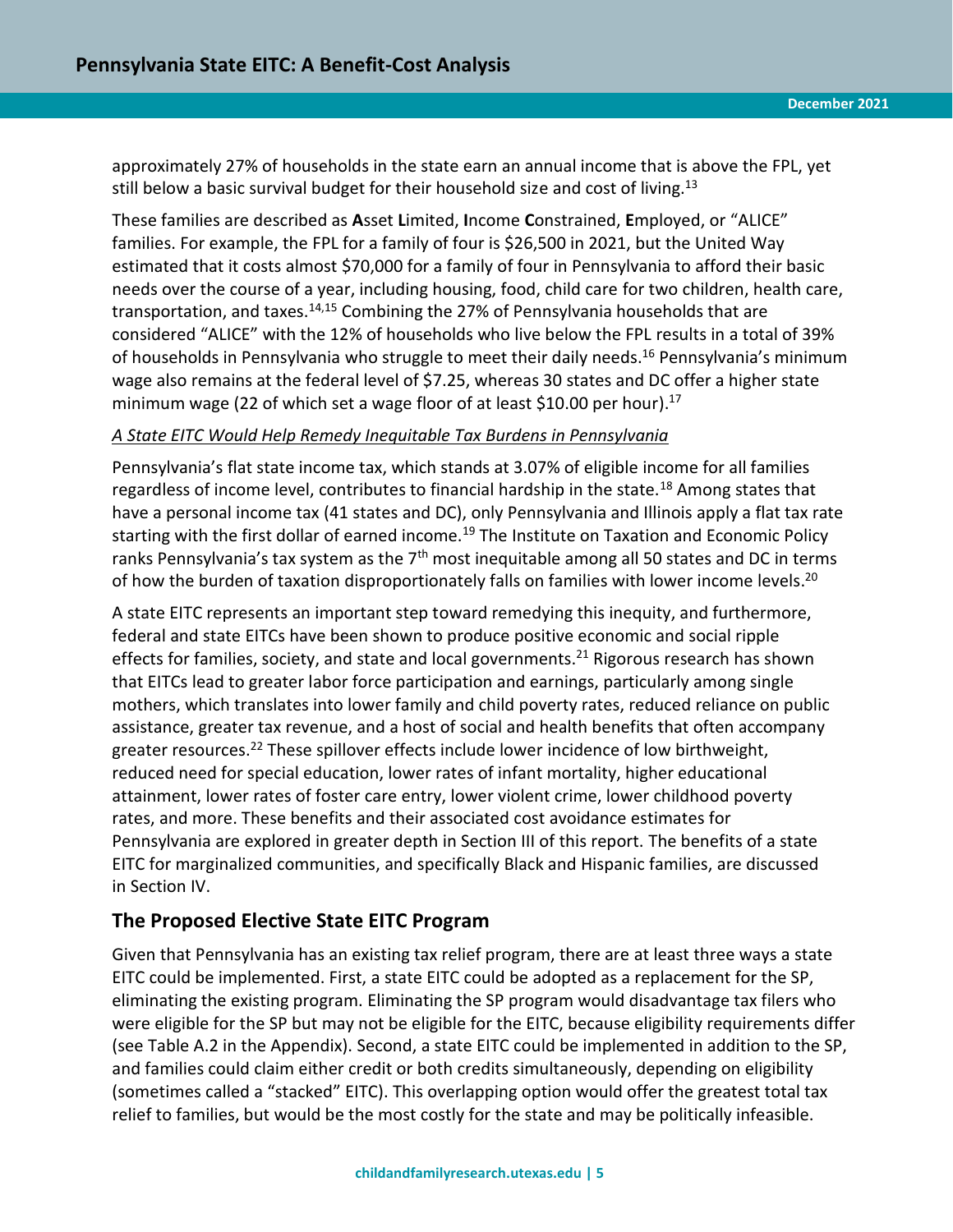A third proposal, and the one that is the focus of this analysis, is an elective state EITC program, in which tax filers are able to select either the SP benefit or the state EITC (but not both) depending on which they are eligible for and which provides them with the greatest benefit. The elective program would allow individuals to continue to receive the SP tax relief if they do not qualify for the EITC. Families who were previously ineligible for any state tax relief because their incomes exceeded the SP eligibility threshold may be able to claim the state EITC under this option. Families with very low tax liability may be able to claim a refund through the state EITC for the portion of the credit that exceeds their tax liability.

Because of the complexities of each program's benefit schedule, the optimal choice varies based on family size, marital status, and income levels. Therefore, combining the two programs to offer an elective state EITC program may reach more families while also increasing the total value of benefits available to them.

Dating back to the 2005-2006 Pennsylvania legislative session, bills have been filed to establish an elective state EITC because of the balance of advantages it would provide to families and the state.<sup>23</sup> The bills have never been passed, but momentum for a state EITC continues to build, especially as many Pennsylvania families face increased financial hardship because of the economic effects of the COVID-19 pandemic.<sup>24</sup>

The United Way of Pennsylvania is currently leading a broad-based and growing EITC coalition to advocate for an elective, refundable state EITC program that may offer benefits of at least 10% and up to 25% of the federal credit. The remainder of this report focuses on estimates for the state costs and revenue benefits of a 10% and 25% refundable state EITC, as well as the social, health, and economic benefits likely to accrue to Pennsylvania families and the state at large given prior research on state EITC programs.

**Our estimates show that implementing an elective, refundable state EITC program set at 10% of the federal credit will cost the state of Pennsylvania approximately \$80.5 million for the first year, including direct and administrative costs beyond what the state already spends on tax relief. The annual benefits amount to at least \$562 million. For a 25% credit, the expected costs are \$366 million and the likely benefits amount to at least \$1.2 billion.**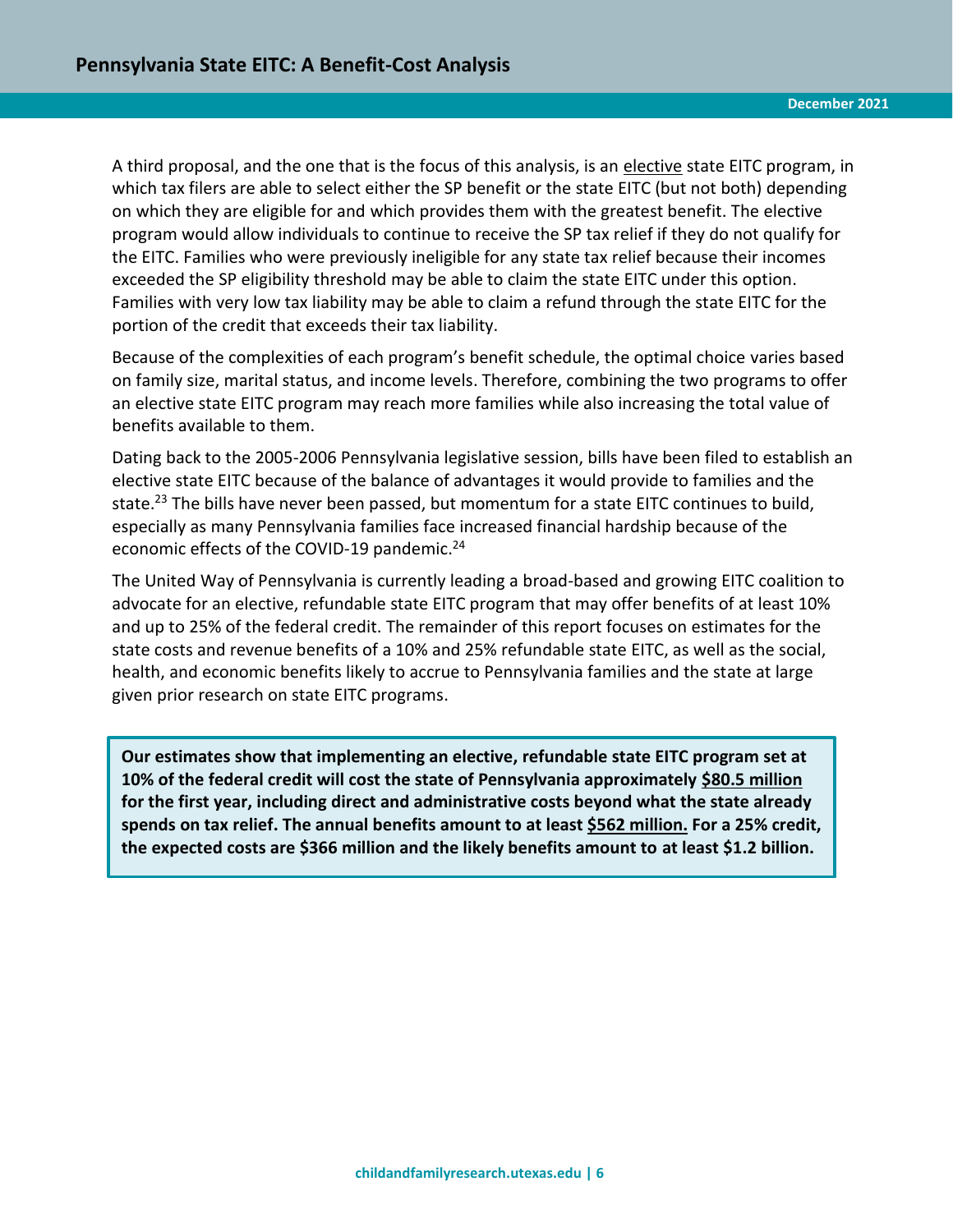# <span id="page-6-0"></span>**II. Costs of Implementing a State EITC Program in Pennsylvania**

## **Estimates Provided in Previous Research**

Various organizations have conducted cost analyses of alternative versions of a Pennsylvania state EITC. Some of the analyses assume the EITC would replace the SP program, others assume the program would provide additional benefits on top of existing SP benefits (the "stacked" model), and still others have considered the elective program that is the subject of this report.

The most recent public IRS data show that 885,000 tax-filing households in Pennsylvania claimed the federal EITC in Tax Year 2019, costing the federal government a total of \$2 billion, and providing an average tax credit of \$2,289 per household.<sup>25</sup> A state credit providing a 10% supplement would therefore offer approximately \$229 on average per household, or \$202.6 million total in benefits, assuming that only, and all, of the 2019 federal EITC recipients would claim the new state credit. Using 2017 data and slightly different assumptions, the Center on Budget and Policy Priorities estimated that a state EITC would cost Pennsylvania \$211 million if set at 10% of the federal credit.<sup>26</sup> (Neither of these estimates accounts for the elective program, wherein some families who receive the federal EITC may opt for the SP for their state tax relief instead of the state EITC if the SP benefit is larger.)

An analysis conducted in August 2020 by the Pennsylvania Budget and Policy Center assumed that the state would implement the "stacked" state EITC and estimated the costs of a 20%, 25%, and 30% credit.<sup>27</sup> The Center estimated that the costs of the stacked program would be approximately \$397 million annually with a credit set at 20%, rising to \$595 million when set at 30% of the federal credit.

The most comprehensive cost analysis of a Pennsylvania state EITC was conducted in 2009 by the Joint State Government Commission of Pennsylvania, which used data from the state's Department of Revenue to estimate the short-term and long-term impacts of all three possible state EITC programs: replacement, stacked, and elective.<sup>28</sup> The Commission estimated that the elective program would cost \$76.9 million in 2010 dollars with a 10% credit, rising to \$241.9 million at 20%, and finally \$425.2 million for a 30% state credit. To arrive at these figures, the Commission estimated the number of tax filers who would qualify for both programs but who would choose the EITC because the benefit would be larger, and then added to that the number of filers who would qualify for the state EITC but did not qualify for the SP previously (representing new costs to the state). The additional benefits to each household (beyond what the state was already spending on the SP program) were summed to arrive at the total new cost of the elective program, relative to the status quo.

The present analysis uses a similar methodology as the Joint State Government Commission to estimate the costs of the elective program, but uses more recent data and slightly different assumptions, enumerated in the following section.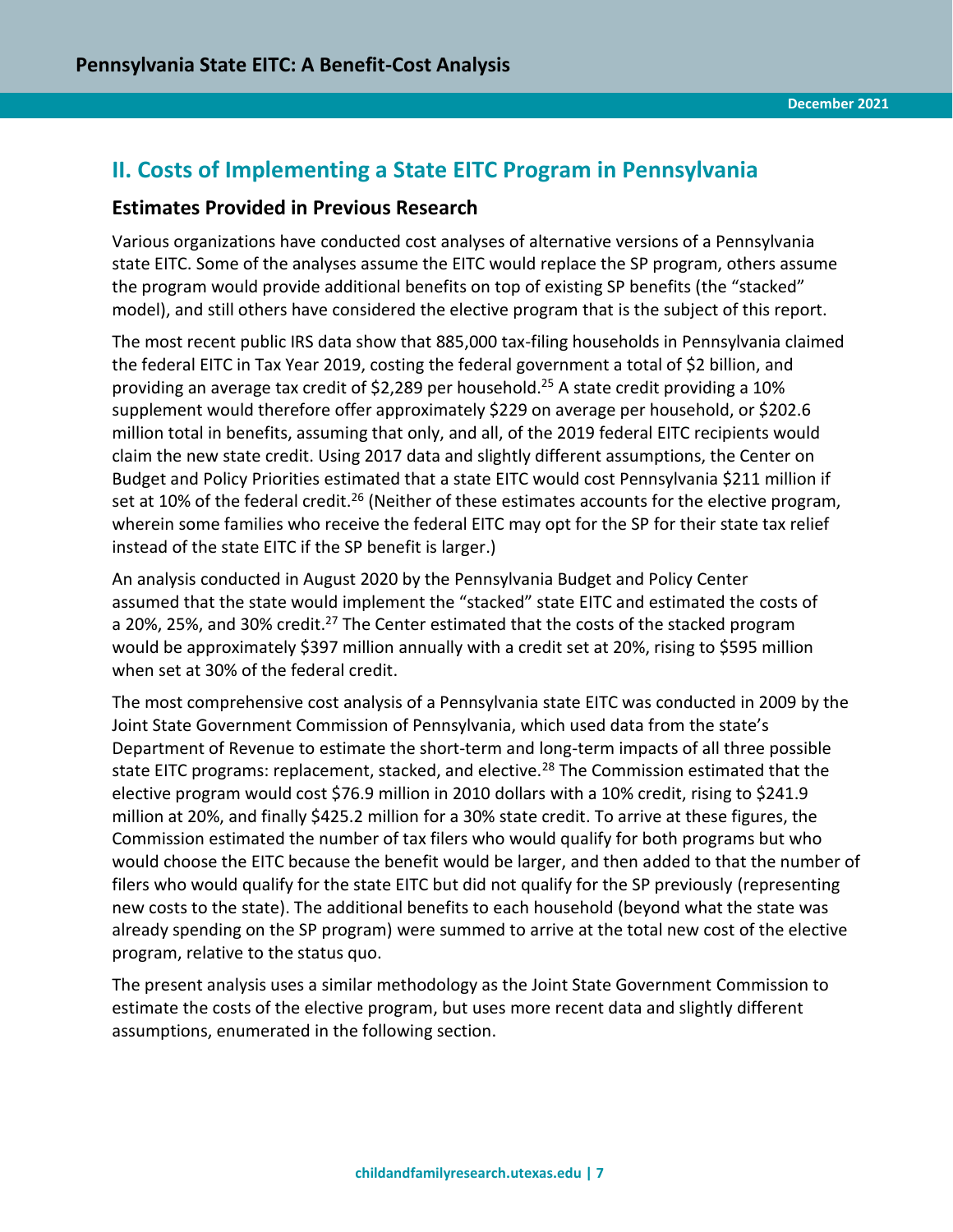# **Cost Estimate: Methodology**

#### *Data Set*

 $\overline{a}$ 

To estimate the new costs of the elective state EITC program, beyond what Pennsylvania already spends for the current tax relief program (SP), we used data from the US Census Bureau's 2019 American Community Survey (ACS). Because of pandemic-related delays in data collection, final ACS datasets for 2020 were not yet available at the time of this report. ACS data are collected nationwide each year, sampling over 3.5 million households, whose responses are weighted to estimate the complete national and state populations in the US.<sup>29</sup> The data are often used to allocate public funding and understand the need for government services and programs across the country. The ACS collects a range of demographic and economic characteristics from each respondent, but we examined the following indicators because they impact a tax filer's eligibility for the EITC and SP and are necessary to determine the precise tax forgiveness benefit that each program may provide the filing individual or family:

- Marital status, age, number of household members who could be claimed as qualified dependents
- Income in the past 12 months, total and amount for each type of income: $30$  1) Wages, salary, commissions, bonuses, or tips from all jobs; 2) Self-employment income from own nonfarm businesses or farm businesses, including proprietorships; 3) Interest, dividends, net rental income, royalty income, or income from estates and trusts; 4) Social Security or Railroad Retirement income; 5) Supplemental Security Income (SSI); 6) Public assistance or welfare payments; 7) Retirement, survivor, or disability pensions; and 8) All other income (e.g., child support, alimony, veterans' payments, unemployment benefits, and other subtypes).

Importantly, Pennsylvania taxes income in categories 1, 2, and 3, but does not tax income in categories 4, 5, 6, or 7.<sup>31</sup> Federal income tax liability includes categories 1, 2, 3, and 7. Some subtypes of income in category 8 may be taxable by the state and/or federal government, but the amount is reported to the ACS as a single total, without disaggregated subtypes. We therefore excluded category 8 from our calculation of each household's taxable income, because many of the subtypes are not taxable in Pennsylvania. To determine which tax-filing units may be potentially eligible for the EITC based on age and number of dependents (before considering income), we divided the respondents into 10 mutually exclusive household types, listed below in Table 1 (see Table A.2 in the Appendix for more detailed eligibility requirements for both the EITC and the SP tax relief program).<sup>iii</sup>

iii ACS respondents provide their citizenship status, but not work authorization status. Given that EITC eligibility requires recipients to be authorized to work in the US (with a valid Social Security number), we assumed that both citizen and noncitizen respondents to the ACS were authorized to work. This approach may slightly overestimate the number of respondents who are eligible to work, but it is likely that ACS survey respondents who report income have proper work authorization.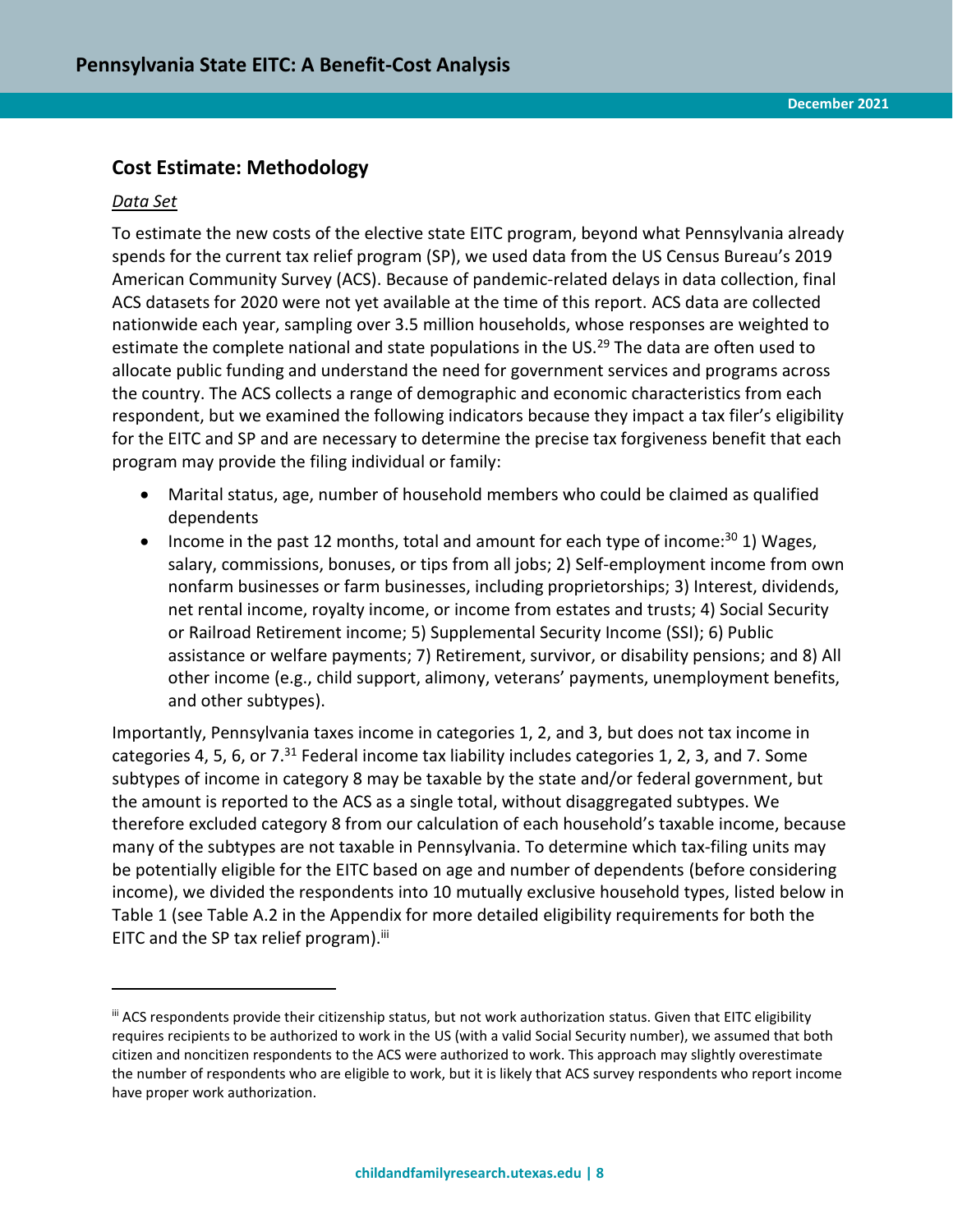We estimated the share of households<sup>iv</sup> who are eligible for the federal and state EITC based on their level of total taxable income reported in ACS, and calculated their average state EITC benefit with a refundable state EITC worth 10% of the federal credit. The estimates displayed in Table 1 do not yet account for the likelihood that some households may claim the SP instead, which is considered in Table 2.

|                         | <b>Household Type:</b><br><b>Age, Filing Status, Dependents</b>               | % of ACS Sample<br><b>Eligible for EITC When</b><br><b>Income is Considered</b> | <b>Average State EITC Benefit</b><br>(Among Eligible) With a 10%<br><b>State EITC</b> |
|-------------------------|-------------------------------------------------------------------------------|---------------------------------------------------------------------------------|---------------------------------------------------------------------------------------|
| $\mathbf{1}$            | Head of household (HOH)<br>and/or spouse is age 65 or<br>older; no dependents | 0% (ineligible based<br>on demographics)                                        | N/A                                                                                   |
| $\overline{2}$          | HOH and/or spouse is<br>under age 25; no<br>dependents                        | 0% (ineligible based<br>on demographics)                                        | N/A                                                                                   |
| $\overline{\mathbf{3}}$ | Single adult (age 25 to 64),<br>no dependents                                 | 15%                                                                             | \$29                                                                                  |
| $\overline{\mathbf{4}}$ | Single HOH (any age), 1<br>dependent                                          | 56%                                                                             | \$224                                                                                 |
| 5                       | Single HOH (any age), 2<br>dependents                                         | 61%                                                                             | \$362                                                                                 |
| $6\phantom{1}6$         | Single HOH (any age), 3 or<br>more dependents                                 | 69%                                                                             | \$378                                                                                 |
| $\overline{7}$          | Two adults filing jointly<br>(ages 25 to 64), no<br>dependents                | 4%                                                                              | \$32                                                                                  |
| 8                       | Two adults filing jointly<br>(any age), 1 dependent                           | 14%                                                                             | \$213                                                                                 |
| $\boldsymbol{9}$        | Two adults filing jointly<br>(any age), 2 dependents                          | 14%                                                                             | \$309                                                                                 |
| 10                      | Two adults filing jointly<br>(any age), 3 or more<br>dependents               | 27%                                                                             | \$389                                                                                 |
|                         | <b>Statewide Average</b>                                                      | 15%                                                                             | \$206                                                                                 |

<span id="page-8-0"></span>

| Table 1: Household (Tax-Filing Unit) Types in Pennsylvania ACS Sample and EITC Eligibility |  |  |
|--------------------------------------------------------------------------------------------|--|--|
|--------------------------------------------------------------------------------------------|--|--|

 $\overline{a}$ 

iv We use "households" to mean tax-filing units in this report, even though a colloquial household may contain multiple tax-filing units. For example, cohabiting, unmarried couples within the same household are considered to be two separate tax-filing units in our sample because each individual in the couple files a separate tax return.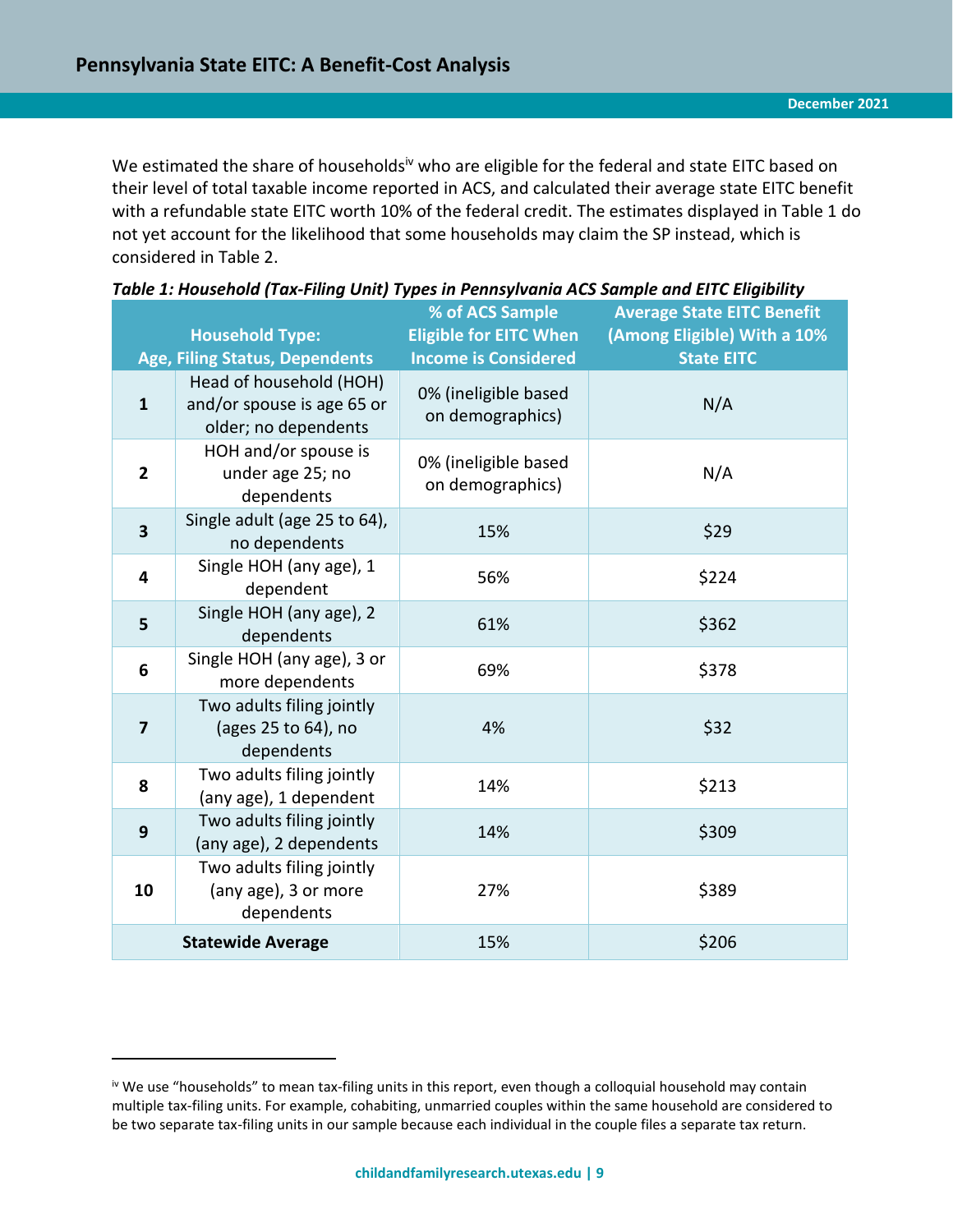#### *Assumptions and Methodology*

To calculate the total direct costs of the elective state EITC program (including tax revenue forgiven and refunds paid to households), we used the income data provided in the ACS and the benefit schedules shown in Figure A.2 in the Appendix to determine program eligibility and to calculate the following values for each tax-filing unit using the Stata statistical software program:

- Total Pennsylvania personal income tax liability (3.07% flat personal income tax applied to total taxable income)
- Total tax relief under the SP program (if eligible)
- Total state EITC amount (if eligible)

If a filing unit was determined to be eligible for the SP program but not the state EITC, then the unit posed no additional cost to the state of Pennsylvania with the introduction of a state EITC, relative to current expenditures on the SP program.

If a unit was determined to be eligible for the state EITC but not the SP, we assumed the filer would claim the state EITC, and the tax-filing unit's state EITC amount represented a new cost to the state of Pennsylvania.

If a unit was determined to be eligible for both the SP and the state EITC, we assumed that the filer would claim the benefit offering a larger value. If the SP offered the greater benefit, we did not consider the SP amount to be a new cost to the state of Pennsylvania, because the filing unit may already claim the SP under current policy. However, if the state EITC offered a greater benefit, we calculated the difference between the state EITC benefit and the SP benefit. The difference represents the additional cost to the state of Pennsylvania over what the state may already spend on tax relief for that household through the SP program.

Finally, we summed the additional costs to the state for all households likely to claim state EITC benefits as described above, and this total represents the direct costs of the elective state EITC program. Based on IRS research, the administrative costs of the EITC are typically less than 1% of the benefits (direct costs), so we added an additional 1% to the direct costs to account for administration.<sup>32</sup>

# **Cost Estimates: Findings**

## *Cost Estimates for a 10% Refundable State EITC*

We estimated that 1,022,299 households in our sample would claim benefits from the SP program but not the state EITC, with a total SP benefit value of \$216,727,388 (with an average SP benefit of \$212 per household). This total represents a cost that the state of Pennsylvania would incur even in the absence of a new state EITC program. We estimated that 715,652 households would claim the new state EITC either because the EITC benefit is greater than their SP benefit, or because they are ineligible for SP benefits. Their total EITC benefits amount to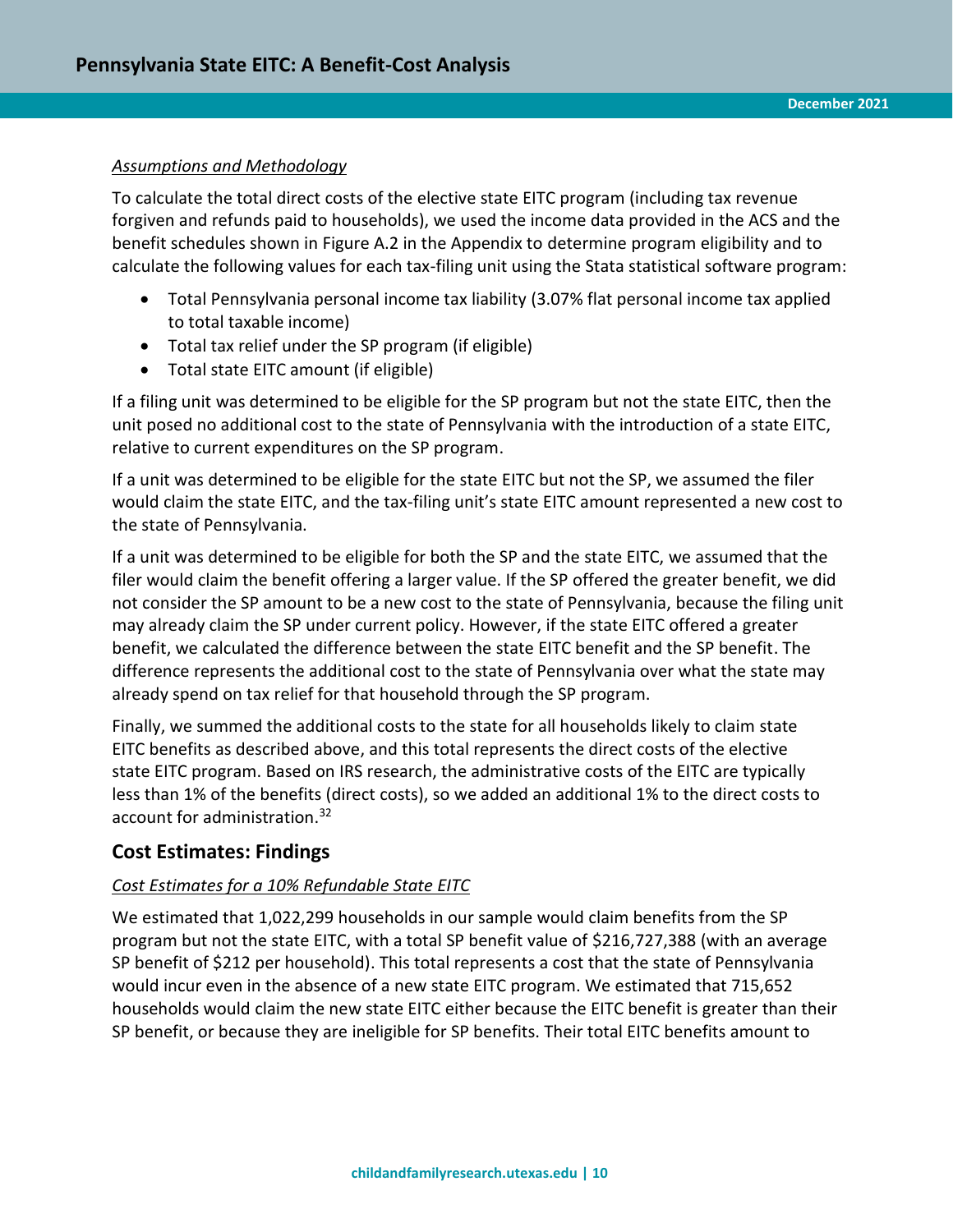$\overline{a}$ 

\$141,063,096, with an average benefit of \$197<sup>v</sup> per household. However, some of the 715,652 households would have previously received SP benefits prior to the introduction of the state EITC. We therefore subtract the SP benefits for households in which the EITC is greater than the SP to calculate new costs to the state as a result of the EITC, over what the state would have spent on those households' SP benefits had the new EITC program not been implemented.<sup>vi</sup> The new costs for those claiming the state EITC amount to \$79,751,686. This total represents benefits to Pennsylvania families in tax forgiveness and refunds. Adding 1% of the direct costs to account for administrative expenses results in a total cost to the state of \$80,549,203.

These costs assume that all eligible households claim the benefit, but data show that the EITC does not have a 100% take-up rate. The most recent IRS statistics show that approximately 80.3% of Pennsylvania households eligible for the federal EITC claim the benefit.<sup>33</sup> If we assume an 80.3% participation rate for the state EITC as well, then the total cost (including direct and administrative costs) is reduced to \$64,681,010. A more optimistic 90% participation rate would generate a total cost of \$72,494,283.

**The expected total costs of an elective, refundable 10% state EITC range from \$64,681,010 to \$80,549,203 depending on the take-up rate among eligible families. The program would return almost \$80 million to over 715,000 working families in Pennsylvania, beyond current tax relief.** 

| <b>Benefit Claimed</b>                   | <b>Households</b> | <b>Mean</b><br><b>Benefit</b> | <b>Cost to the</b><br><b>State</b> | <b>New Cost of the</b><br><b>Elective EITC</b> |
|------------------------------------------|-------------------|-------------------------------|------------------------------------|------------------------------------------------|
| <b>Will Claim Neither EITC</b><br>nor SP | 5,375,631         | \$0                           | \$0                                | \$0                                            |
| <b>Will Claim State EITC</b>             | 715,652           | \$197                         | \$141,063,096                      | \$79,751,686                                   |
| <b>Will Claim SP</b>                     | 1,022,299         | \$212                         | \$216,727,388                      | \$0                                            |
| Pennsylvania Total                       | 7,113,582         |                               |                                    | \$79,751,686                                   |

<span id="page-10-0"></span>*Table 2: Direct Costs of the Elective State EITC Program (10% Refundable State EITC)*

Among the households expected to claim the state EITC, the average income is \$21,636, and for households likely to claim the SP benefit, the average income is \$17,412 (shown in Table 3). The likelihood of choosing one benefit over the other depends on multiple interacting factors, including income, number of dependents, marital status, and the phase-in and phase-out structures of each program. Therefore, the optimal choice varies for each family. The average household income for those who claim each of the programs suggests that those who claim the

<sup>v</sup> Benefit values are rounded to whole numbers in the tables and text, but precise values for the benefits (including decimal values) were used to generate the totals.

vi A total of 482,920 of the 715,652 households are not eligible for SP benefits, but would be eligible for a potential state EITC, and the 232,732 remaining households are expected to switch from SP to EITC because the EITC offers a larger benefit than the SP. The average difference between the EITC and SP value in our data set among those who ultimately claim the EITC was \$111 (more precisely, 111.4392), which was multiplied by 715,652 to arrive at \$79,751,686.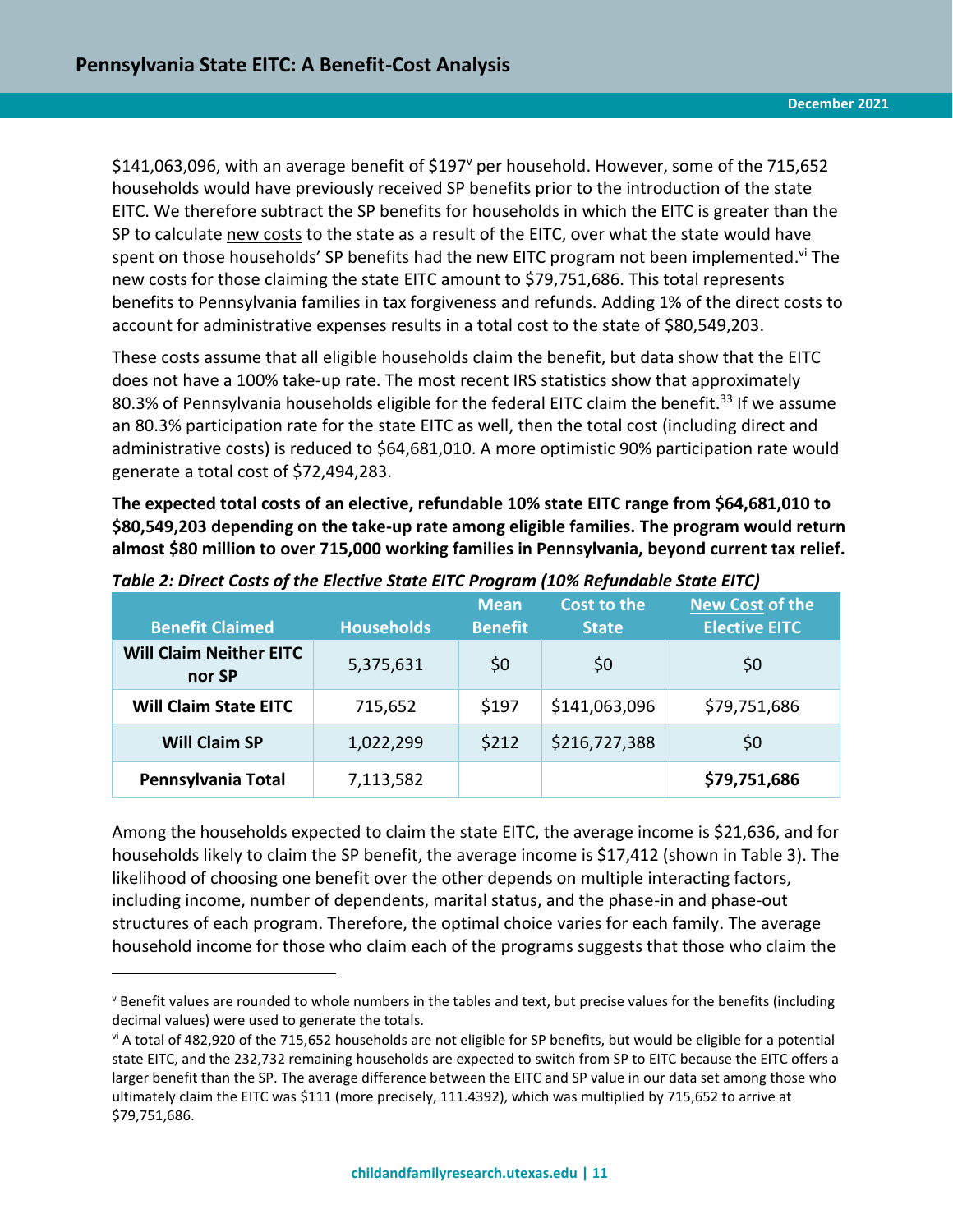EITC have slightly higher incomes than those claiming the SP, though both groups have low incomes overall. An elective state EITC program will therefore provide tax relief to a greater number of households who face financial hardship, amplifying the impact of the existing tax forgiveness policy and reaching more families who are considered ALICE in addition to those below the poverty level.

| <b>Benefit Claimed</b>                          | <b>Households</b> | <b>Mean Income</b> | <b>Median Income</b> |
|-------------------------------------------------|-------------------|--------------------|----------------------|
| <b>Will Claim SP</b>                            | 1,022,299         | \$17,412           | \$7,879              |
| <b>Will Claim State EITC</b>                    | 715,652           | \$21,636           | \$16,667             |
| <b>Will Claim Neither</b><br><b>EITC nor SP</b> | 5,375,631         | \$69,821           | \$46,467             |
| Pennsylvania Total                              | 7,113,582         | \$57,442           | \$33,840             |

#### <span id="page-11-0"></span>*Table 3: Household Characteristics (10% Refundable State EITC)*

## *Cost Estimates for a 25% Refundable State EITC*

The expected direct costs of a 25% EITC cannot be calculated by simply multiplying the costs of the 10% EITC by 2.5, because the greater EITC benefit value will likely result in more families switching from the SP to the EITC when eligible for both. Therefore, the proportion of families electing each benefit will change, not just the benefit value. Table 4 shows the direct costs of the 25% state EITC, which amount to \$362,582,613 before administrative costs are considered. This total represents almost \$363 million in tax forgiveness to working Pennsylvania families. Adding a 1% administrative cost produces an estimate of \$366,208,439.

**Using the 80.3% and 100% take-up rates provides a range of \$294,065,377 to \$366,208,439 for the total new costs of a 25% state EITC. The 25% credit would provide close to \$363 million in tax credits to over 870,000 working Pennsylvania families beyond current tax relief.** 

#### <span id="page-11-1"></span>*Table 4: Direct Costs of the Elective State EITC Program (25% Refundable State EITC)*

| <b>Benefit Claimed</b>                   | <b>Households</b> | <b>Mean</b><br><b>Benefit</b> | Cost to the<br><b>State</b> | <b>New Cost of the</b><br><b>Elective EITC</b> |
|------------------------------------------|-------------------|-------------------------------|-----------------------------|------------------------------------------------|
| <b>Will Claim Neither EITC</b><br>nor SP | 5,375,631         | \$0                           | \$0                         | \$0                                            |
| <b>Will Claim State EITC</b>             | 873,923           | \$594                         | \$519,065,517               | \$362,582,613                                  |
| <b>Will Claim SP</b>                     | 864,028           | \$140                         | \$121,119,791               | \$0                                            |
| Pennsylvania Total                       | 7,113,582         |                               |                             | \$362,582,613                                  |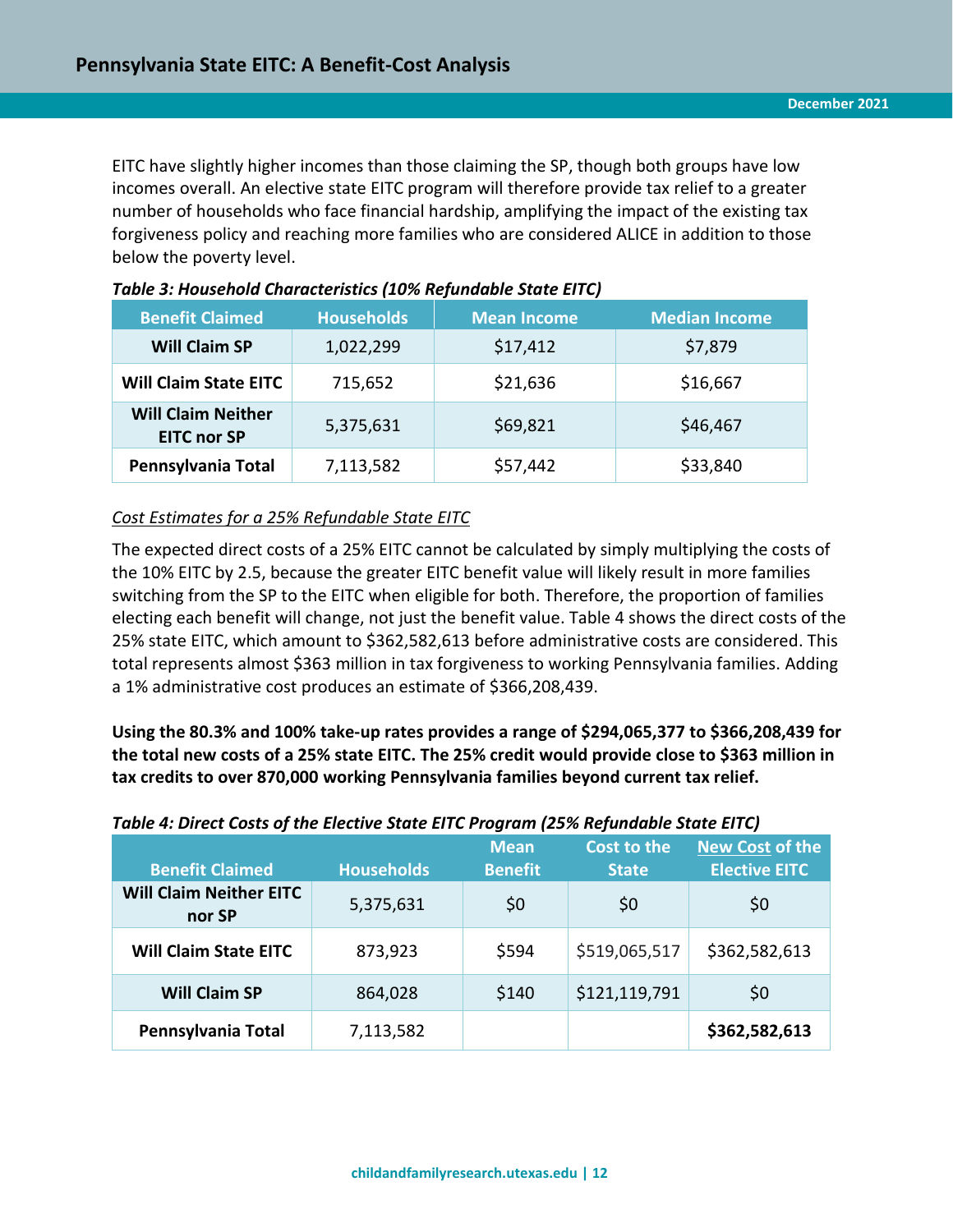# <span id="page-12-0"></span>**III. Benefits of the Proposed State EITC Program**

Comparing the benefits of a state EITC to the program's budgetary cost offers a fuller picture of the net cost of implementing a state EITC in Pennsylvania. We offer estimates for two categories of benefits: the fiscal benefits and the human services cost avoidance for the state.

Fiscal benefits include greater tax revenue and reduced state public assistance spending. Studies overwhelmingly show that federal and state EITCs boost labor force participation and annual hours of work, particularly among women, and this leads to greater household earnings.<sup>34</sup> The increased earnings result in greater tax revenue for state and local governments, <sup>35</sup> as well as lower expenditures on public assistance programs, because households have greater earned income with which to access needed resources.

Pennsylvania may also avoid significant future costs in health and human services programs as a result of implementing a state EITC. EITCs have been shown in rigorous research to produce a host of positive outcomes for families and society in terms of better social, health, economic, and educational trajectories for both children and adults.<sup>vii,36</sup> Better outcomes in these areas, such as increased high school graduation rates, better infant health, and lower rates of foster care entry, may save the state significant public funds.

EITC researchers Dr. Jacob Bastian and Dr. Maggie Jones recently calculated the EITC's marginal value of public funds (MVPF)<sup>viii</sup> to be between \$3.18 and \$4.23 in the short run, indicating that each dollar spent on the EITC produces over \$3 in social value.<sup>37</sup> In the long run, their 2021 analysis actually "suggests an MVPF of infinity" (p. 4) because of the savings related to social and health spillover effects over the life course and even intergenerationally.

# **State Fiscal Impacts of Implementing an EITC in Pennsylvania**

## *Estimates from Previous Research*

 $\overline{a}$ 

A 2021 study titled "Do EITC expansions pay for themselves?" demonstrates that the benefits of federal and state EITCs may far exceed their costs.<sup>38</sup> The study, conducted by Drs. Bastian and Jones, examined the fiscal and economic impacts of an additional \$1,000 in the maximum possible federal and state EITC benefits available to families in the US given their characteristics such as family size, marital status, and state of residence. The \$1,000 increase in the maximum EITC benefit available, based on a policy change to increase generosity, is considered the additional "EITC exposure," which is a term used in subsequent sections of this analysis to distinguish the policy change from the change in actual EITC benefits that a family may receive once their income is taken into account. The change in exposure is typically used as the predictive variable in EITC impact studies instead of actual benefits received, given that benefits

vii Prior to conducting the benefit-cost analysis, the Prenatal-to-3 Policy Impact Center conducted a comprehensive, systematic review of the evidence for the impact of state EITCs on early childhood outcomes, analyzing the effects found in strong, causal studies of federal and state EITCs. This evidence review can be found in our Policy [Clearinghouse.](https://pn3policy.org/policy-clearinghouse/2021-state-earned-income-tax-credit/) We use these results, as well as results from additional studies, as the basis for calculating the expected benefits in Pennsylvania.

viii A policy's MVPF is the ratio of the benefits to the net government costs.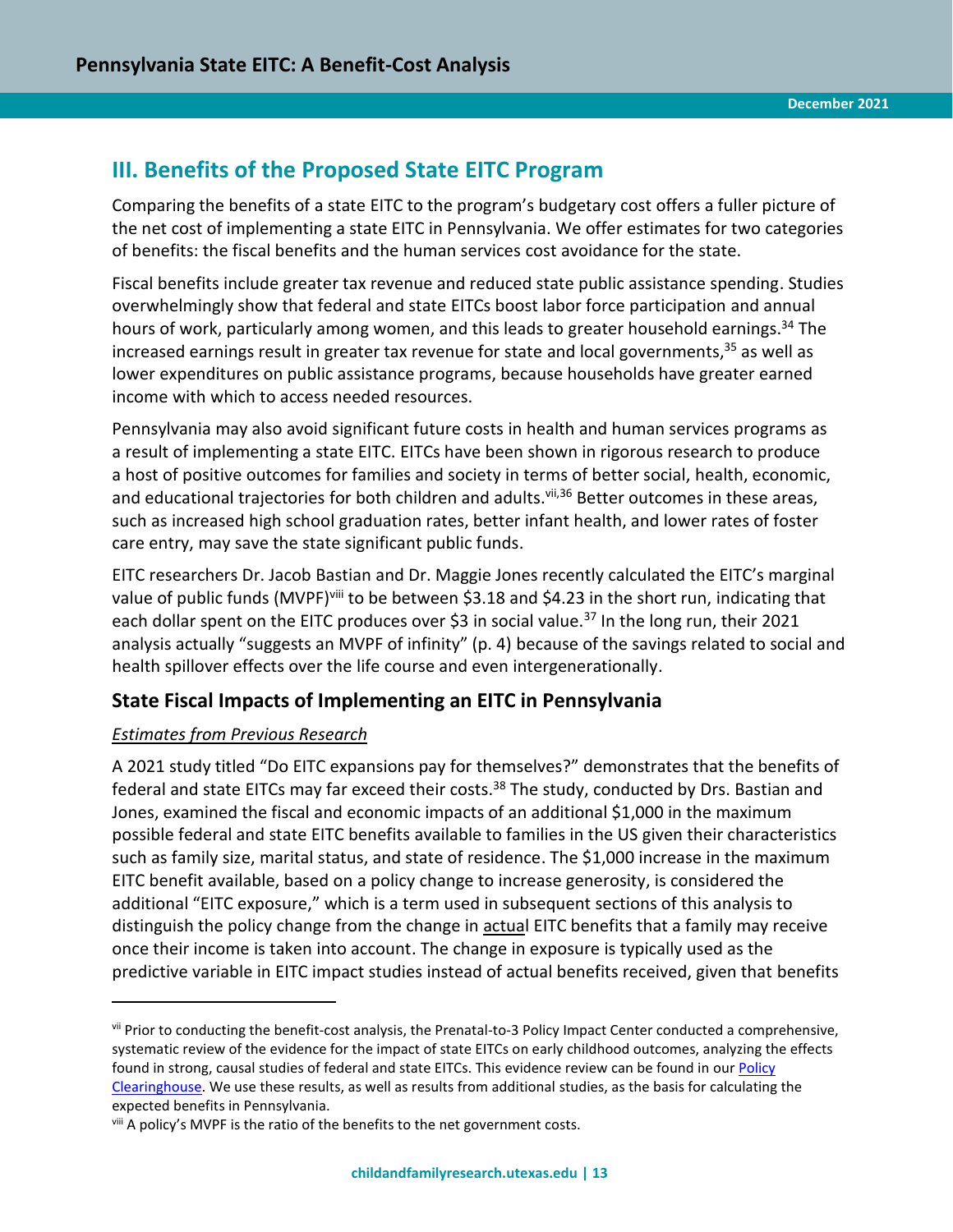are a function of income levels, and income level is often independently correlated with the economic and social outcomes explored in EITC studies. To isolate the EITC's effect on such outcomes, separate from the effect of the family's original economic circumstances, an increase in EITC exposure (the policy change) is often used rather than a change in the precise benefits that individual families receive.

The Bastian and Jones study, which used a more sophisticated data set and larger sample than many EITC analyses, ran separate models to isolate the effects of state and federal credits. Results showed that a \$1,000 increase in the maximum state EITC credit available to households led to the following impacts among the study's sample of 1.2 million women ages 19 to 64: a 0.9 percentage point increase in the employment rate, an additional \$1,345 in earnings per household, an additional \$216 in federal and state taxes paid (\$60 of the \$216 represented state taxes), and a reduction of \$234 in public assistance<sup>ix</sup> received per household (\$98 of the \$234 were state savings).

According to the authors, the results of their study suggest that most expenditures for federal and state EITCs are recouped in the form of greater average tax revenues and reduced public assistance spending per household.<sup>39</sup> In addition, the authors assert that once the positive spillover effects from health and social benefits are accounted for (explored further in Section III of this report), the EITC's net cost "appears to be zero or even negative," (p. 18) meaning that the EITC may pay for itself while producing significant benefits for families and society.

Other studies find similar or even greater increases in earnings as a result of more generous EITC policies, depending on whether their samples examine the federal credit as well, and whether their samples only examine unmarried women, or women with low education levels, who are often eligible for greater EITC benefits than married women and those with higher educational attainment. A sample of effects for both employment and earnings is presented below:

## **Employment**

 $\overline{a}$ 

- With each \$1,000 increase in maximum EITC benefits (state and federal), unmarried mothers were between 5 and 9 percentage points more likely to work, depending on the children's ages (Michelmore & Pilkauskas, 2021)<sup>40</sup>
- A 10% state EITC boosted unmarried mothers' employment by 2.1 percentage points (Neumark & Wascher, 2011)<sup>41</sup>
- With an additional \$1,000 in maximum EITC benefits, unmarried mothers' weekly work hours increased between 1.6 and 3.0 hours<sup>42</sup> (Bastian & Lochner, 2021 and Michelmore & Pilkauskas, 2021)

ix Programs included Temporary Assistance for Needy Families (TANF), the Supplemental Nutrition Assistance Program (SNAP), public housing programs, unemployment and disability insurance, Supplemental Security Income (SSI), and worker's compensation benefits.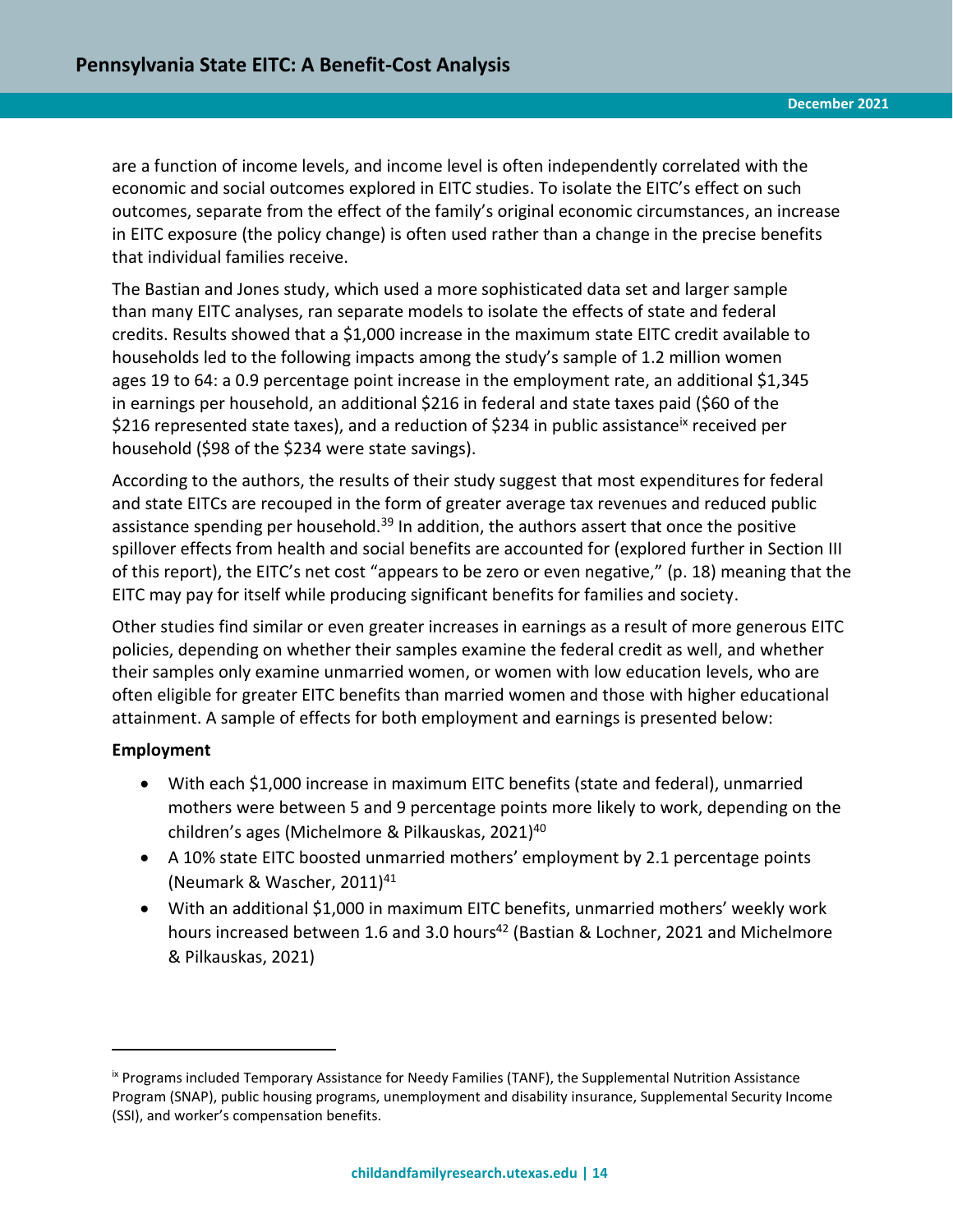#### **Earnings**

- A \$1,000 increase in maximum possible EITC benefits (state and federal) led to a \$2,000 increase in mothers' annual pre-tax earnings, with a greater effect (\$2,372) for single mothers (Bastian & Lochner, 2021)<sup>43</sup>
- A \$1,000 increase in maximum possible EITC benefits (state and federal) led to a \$2,400 increase in annual pre-tax earnings for families with children under age 3 (Michelmore & Pilkauskas, 2020)<sup>44</sup>
- A 10% state EITC led to a 2.2% increase in earnings among single mothers (Neumark & Wascher, 2011)<sup>45</sup>

#### *Estimates for Pennsylvania: Tax Revenue and Reduced Public Assistance Spending*

We use the earnings effects offered in Bastian & Jones (2021) to analyze impacts for Pennsylvania because the study includes a separate analysis for the state EITC, rather than including federal benefits, and the study offers the most recent estimates available.

To estimate the fiscal impacts for Pennsylvania using the effects described in the literature, we first calculate how a 10% and 25% state EITC would change the maximum EITC benefits for various households. The state EITC would increase the maximum EITC exposure by a different amount for families with different numbers of dependents. The maximum credits are the same regardless of whether the tax return is for a single filer/head of household or a married couple filing jointly, but the credit phases out at higher income thresholds for couples filing jointly (see Figure A.1 in the Appendix for details). The maximum federal EITC amount for a family with three or more children is \$6,728. Adding a 10% state credit would therefore offer a \$672.80 increase in maximum possible EITC benefits for such a family (rounded to \$673). Table 5 shows the approximate increase in exposure for each household type using the Tax Year 2021 EITC benefit schedule.

| <b>Family Structure</b>                                                 | <b>Maximum Federal</b><br><b>Credit</b> | <b>Maximum State</b><br><b>Credit (10%)</b> | <b>Maximum State</b><br><b>Credit (25%)</b> |
|-------------------------------------------------------------------------|-----------------------------------------|---------------------------------------------|---------------------------------------------|
| 3 or More Dependents<br>(Single Head of Household or<br>Filing Jointly) | \$6,728                                 | \$673                                       | \$1,682                                     |
| 2 Dependents<br>(Single Head of Household or<br>Filing Jointly)         | \$5,980                                 | \$598                                       | \$1,495                                     |
| 1 Dependent<br>(Single Head of Household or<br>Filing Jointly)          | \$3,618                                 | \$362                                       | \$905                                       |
| No Dependents<br>(Single Head of Household or<br>Filing Jointly)        | \$543                                   | \$54                                        | \$136                                       |

#### <span id="page-14-0"></span>*Table 5: Increase in Maximum EITC Exposure with a 10% and 25% Refundable State EITC*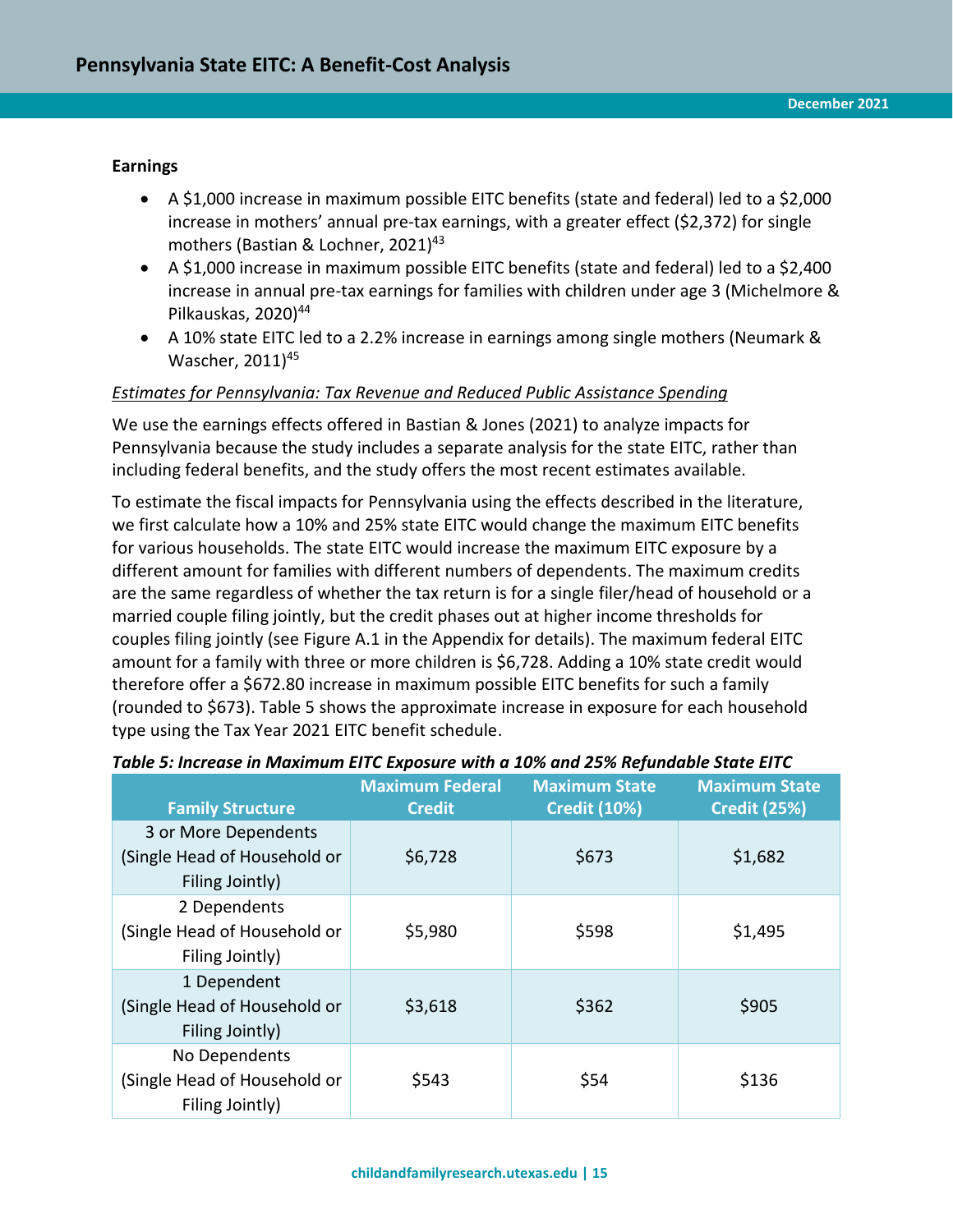Using 2019 Census data for Pennsylvania from the American Community Survey, we apply the above maximum benefits to calculate a weighted average of the increase in maximum state EITC benefits for families with children,<sup>x</sup> resulting in an average increase of \$507.71 in maximum state EITC benefits available to families given a 10% credit (or \$1,269.29 with a 25% credit). Most EITC research uses a standard \$1,000 increase in maximum benefits (exposure) to examine the credit's impact, so we adjust the effect sizes from the research to correspond to the \$507.71 average increase in the case of a 10% state credit or \$1,269.29 with a 25% credit.<sup>xi</sup> We use this adjustment method for benefits that are described in the research using a \$1,000, \$100, or other unit increase. As shown previously in Tables 2 and 4, the actual state EITC benefits received by families likely to claim the credit in Pennsylvania amount to approximately \$197 on average per household for a 10% state EITC, or \$594 with a 25% credit, because not every family receives the maximum credit—some families' incomes put them on the phase-in or phase-out portions of the EITC benefit schedule (shown in Figure A.2 in the Appendix).

#### **Increased State Tax Revenue**

 $\overline{a}$ 

## *Estimate for Personal Income Taxes*

To estimate the potential increase in Pennsylvania state income tax revenue as a result of a 10% state EITC, we adjust the average earnings effect of \$1,345 per woman ages 19 to 64 found in Bastian & Jones (2021) as described above, resulting in a \$682.87 earnings increase. Then, we apply the 3.07% Pennsylvania personal income tax rate to the earnings increase of \$682.87 to result in an increase of \$20.96 in state personal income taxes per individual. Finally, we multiply this figure by the number of women ages 19 to 64 in Pennsylvania (3,817,354),<sup>46</sup> which reflects the sampling strategy in Bastian & Jones for their national analysis.<sup>xii</sup> The resulting increase in tax revenue is approximately \$80,011,740. Estimates for a 25% state EITC are shown in Table 6.

# ➢ **As a result of increased employment and earnings associated with the implementation of a 10% state EITC, Pennsylvania may see an annual benefit of over \$80 million in additional personal income tax revenue (or \$200 million with a 25% credit).**

#### *Estimate for Sales, Payroll, and Unemployment Insurance Taxes*

Bastian & Jones (2021) also estimated that for each additional \$1,000 in maximum state EITC benefits, federal and state governments would see increased revenue in the form of sales, payroll, and unemployment insurance (UI) taxes. Out of an estimated \$216 per person in increased sales, payroll, and UI taxes, \$60 was estimated to be state taxes, and \$156

<sup>x</sup> We only include families with dependents in this calculation because they are much more likely to be eligible for the EITC, and the very small benefit for workers with no children would skew the average.

xi For example, if a study notes that a \$1,000 increase in maximum EITC benefits would produce a 30% increase in a given positive outcome, then a \$507.71 increase may produce approximately half of that effect, or a 15% increase in our desired outcome.

xii The Bastian & Jones sample includes women ages 19 to 64 who are not dependents, whereas our sample includes women ages 19 to 64, regardless of dependency status, because of data limitations. We expect that a small number of women among the 3.8 million, particularly within the ages of 19 to 24, may be claimed as dependents due to status as full-time students, a disability, or other circumstances.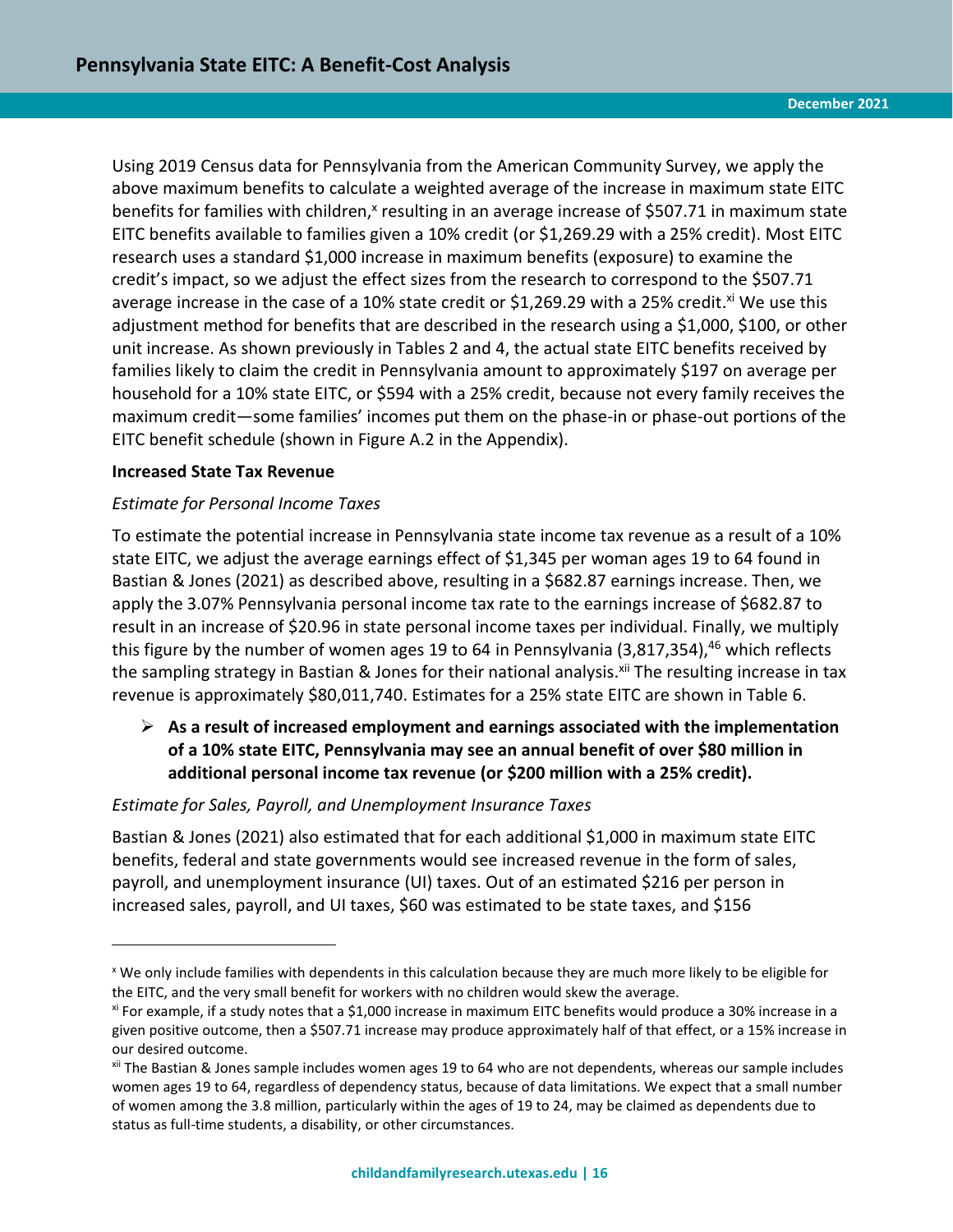represented federal taxes. Adjusting the \$60 effect to correspond to the \$507.71 increase in exposure (rather than the standard \$1,000 increase), we estimate that a 10% state EITC would result in a \$30.46 per-person increase in sales, payroll, and UI taxes that accrue to the state. Multiplying the \$30.46 by the sample of women ages 19 to 64 in Pennsylvania yields approximately \$116,276,603 in additional state revenue from these taxes.

➢ **Pennsylvania may reap an annual benefit of approximately \$116 million in state sales, payroll, and UI taxes as a result of a 10% state EITC program (or \$291 million with a 25% credit).** 

## *Decreased State Public Assistance Spending*

Research demonstrates that state and federal EITCs are associated with lower public assistance spending on programs including Temporary Assistance for Needy Families (TANF), the Supplemental Nutrition Assistance Program (SNAP), public housing programs, unemployment and disability insurance, Supplemental Security Income (SSI), and worker's compensation benefits.<sup>47</sup> Bastian & Jones (2021) identified a decrease of \$234 in public assistance spending per person with each \$1,000 increase in maximum state EITC benefits, comprised of \$98 in reduced state spending on the programs listed above, and \$136 in reduced federal spending. Adjusting the \$98 to correspond to the \$507.71 increase in state EITC exposure, we calculate a reduction of \$49.75 per person in public assistance spending as a result of a 10% Pennsylvania state EITC. Multiplying the \$49.75 by the same sample as above yields a reduction of \$189,913,362 in public assistance spending on the listed programs.

#### ➢ **Pennsylvania may see a reduction of approximately \$190 million in public assistance spending with the implementation of a 10% state EITC (or \$475 million with a 25% credit).**

As shown in Table 6, summing the fiscal benefits for a 10% state EITC results in an estimated **\$386 million per year** in state revenue gained through additional taxes and reduced spending. With a 25% EITC, the fiscal benefits amount to approximately **\$966 million.**

| <b>Benefit Category</b>                                          | <b>Benefits with a 10% EITC</b> | <b>Benefits with a 25% EITC</b> |
|------------------------------------------------------------------|---------------------------------|---------------------------------|
| <b>Increased State Tax Revenue</b><br>(Personal Income Tax)      | \$80,011,740                    | \$200,067,523                   |
| <b>Increased State Tax Revenue</b><br>(Sales, Payroll, UI Taxes) | \$116,276,603                   | \$290,729,681                   |
| <b>Reduced Public Assistance</b><br>Spending                     | \$189,913,362                   | \$474,840,664                   |
| <b>Total Fiscal Benefits</b>                                     | \$386,201,705                   | \$965,637,868                   |

#### <span id="page-16-0"></span>*Table 6: Fiscal Benefits Per Year with a 10% and 25% Refundable State EITC*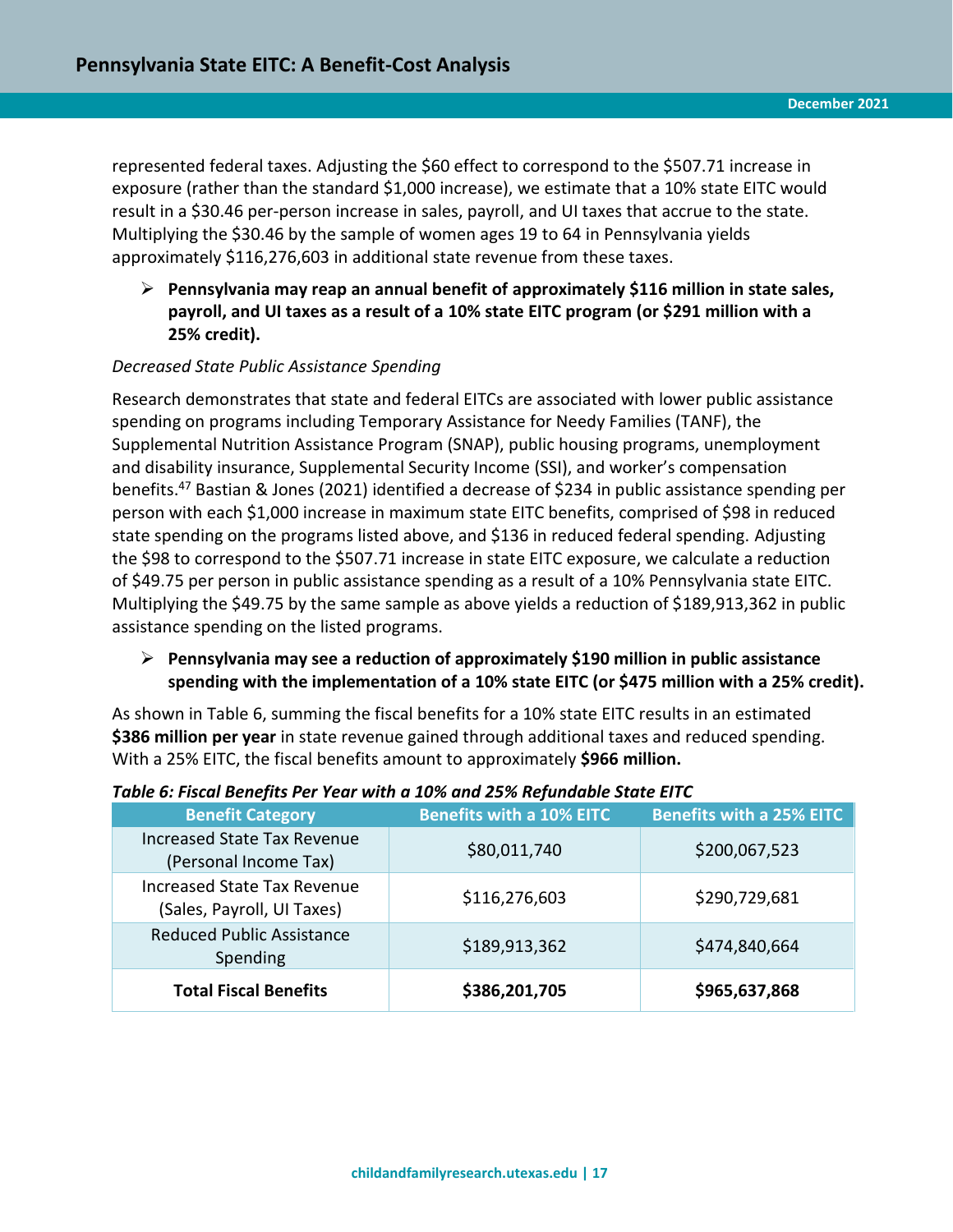### *Health and Human Services Impacts and Cost Avoidance as a Result of a State EITC*

Below, we present estimates for how a refundable state EITC may improve a range of health and social outcomes for individuals and families in Pennsylvania, including the following selected indicators:

- Child poverty
- Low birthweight incidence and hospital costs
- Need for special education
- Infant mortality
- Foster care entry
- Educational attainment
- Child health coverage
- Crime and public safety
- Adult suicide prevention

Where possible, we monetize the indicators based on cost avoidance figures in policy research and publicly available data specific to Pennsylvania. Based on the assumptions and estimates detailed below, Pennsylvania may avoid approximately \$176 million in health and human services costs per year after implementing a 10% refundable state EITC program, using a low-end estimate, or approximately \$214 million with a 25% credit. The high-end estimate, including private benefits that may be realized over the longer term, reaches \$1.8 billion with a 10% credit or \$2.8 billion with a 25% credit. See the Summary of Benefits, Tables 15 through 17, for details.

Importantly, the cost estimate in Section II represents the additional or marginal cost of a state EITC beyond what Pennsylvania already spends on the SP tax relief program. The benefits of a state EITC offered in this report do not account for the benefits that the SP program may already produce, because there is insufficient research on the social, economic, and health effects of the SP program whereas there is a rich literature on the social spillover impacts of the EITC.

#### **Child Poverty**

Research shows that through increasing household resources, state and federal EITC benefits work together to reduce the share of children living below the federal poverty level (FPL).<sup>48</sup> Effects have been found to be particularly large for families with the youngest children, under age 3, with one study finding that a \$1,000 increase in combined federal and state EITC exposure reduced the poverty rate by 5 percentage points for infants and toddlers, and reduced extreme poverty (below 50% of FPL) by 9 percentage points.<sup>49</sup>

Although state EITCs have a smaller impact on poverty than the federal credit because they provide lower benefits, state EITCs have been shown to independently contribute to mitigating child poverty. One study found that states with refundable EITCs had child poverty rates that were 40% lower than in states without their own EITCs between 1994 and 2003.<sup>50</sup> More recent research has also found significant, though more modest, effects, showing that state EITCs reduce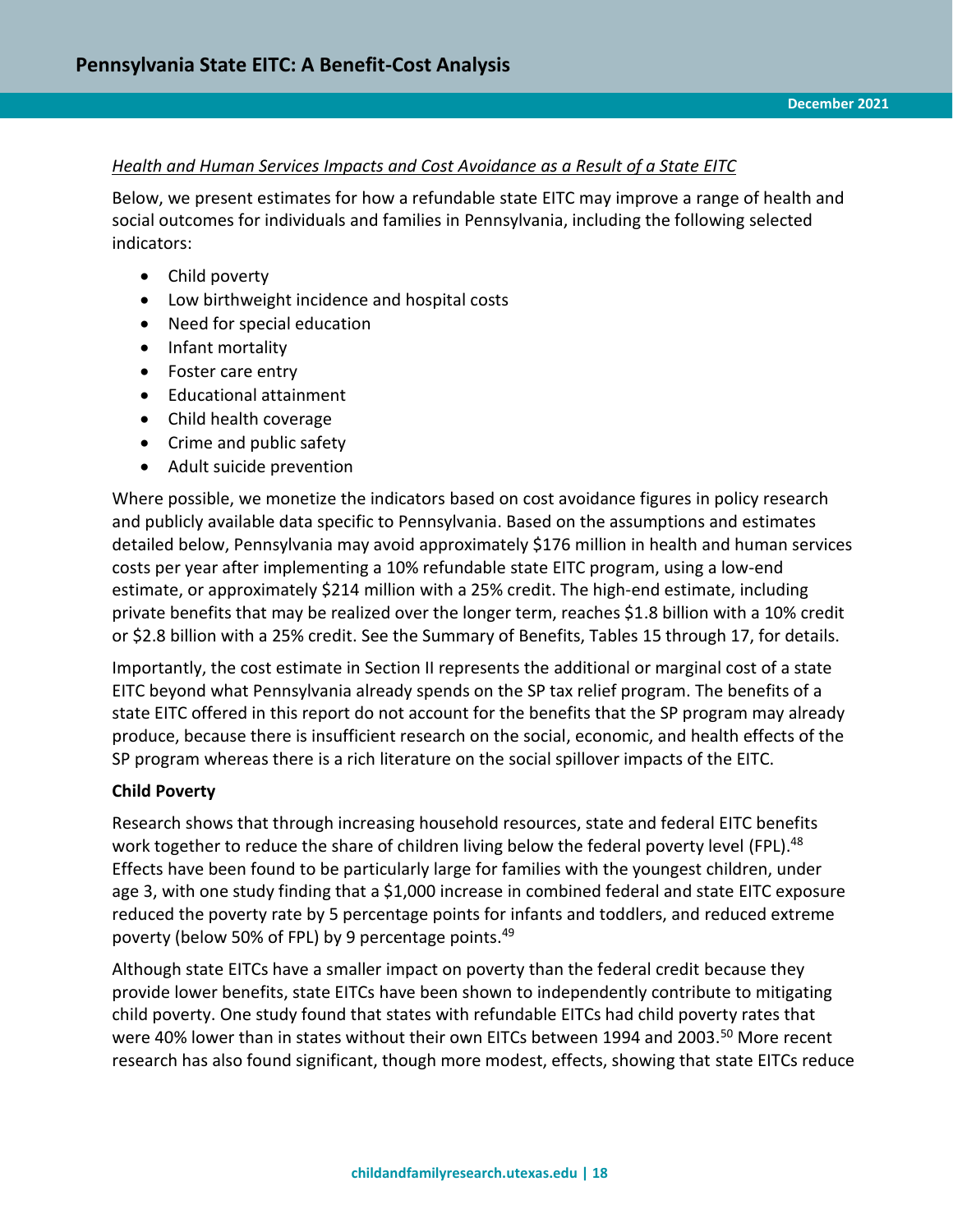$\overline{a}$ 

child poverty rates (using the Supplemental Poverty Measure<sup>xiii</sup> or SPM) by between 0.7 percentage points and 1.2 percentage points overall, depending on the study and the generosity of the state credit.<sup>51</sup> Two studies have simulated impacts for Pennsylvania in particular:

- A 2017 study by the University of New Hampshire's Carsey School of Public Policy estimated that a 10%, 20%, or 30% refundable state EITC may reduce Pennsylvania's child poverty rate (SPM) by 0.1, 0.4, and 0.8 percentage points, respectively.<sup>52</sup>
- A 2020 study by leading child poverty scholars estimated that if Pennsylvania were to implement a 43% refundable state EITC, xiv the state may see a 0.67 percentage point reduction in the child poverty rate (SPM).<sup>53</sup> If all states adopted a credit of this generosity level, the national child poverty rate was predicted to drop by 1.2 percentage points overall.

US Census data from the 2019 American Community Survey show that 14.8% of Pennsylvania children (or approximately 389,922 children out of 2,634,613 total children, using 2019 Census Population Estimates) lived below the federal poverty level using the Supplemental Poverty Measure,<sup>54</sup> whereas 16.3% (or approximately 429,442 children) lived in poverty using the Official Poverty Measure.<sup>55</sup> Applying the most conservative effect shown above for a 10% state EITC, which suggested a 0.1 percentage point reduction in the poverty rate, we estimate 2,635 fewer children in poverty in the state, whereas the 0.4 percentage point effect for a 20% credit suggests 10,538 fewer children, and the 0.8 percentage point effect for a 30% credit suggests 21,077 fewer children in poverty.

The state EITC would bolster the significant impacts of existing federal programs, including the federal EITC and child tax credit, which together lift over 220,000 people (children and adults) out of poverty in Pennsylvania each year.<sup>56</sup> Research also shows that increasing maximum EITC benefits by \$1,000 leads to a 3 percentage point increase in the share of children whose families earn above 130% of the FPL, and a 1.5 percentage point increase in the share with earnings above 230% of poverty (considered near-poor).<sup>57</sup>

➢ **A 10% state EITC may lift over 2,635 Pennsylvania children out of poverty and increase household resources for children in near-poor households. A 20% state EITC may lift 10,538 children above the federal poverty level, or 21,077 children with a 30% credit.** 

In addition to the significant human toll, child poverty is costly to states and the federal government. The economic cost of child poverty in the US was estimated at \$1.03 trillion in 2021, based on poverty's impact on crime, health, reduced future earnings, homelessness, and other social ills.<sup>58</sup> The Pennsylvania Budget and Policy Center has estimated that child poverty costs the state over \$17.5 billion annually, and a state EITC could therefore mitigate these

xiii The Supplemental Poverty Measure (SPM) differs from the Official Poverty Measure because it accounts for tax credits (such as the EITC) and public assistance received. According to the US [Census Bureau,](https://www.census.gov/newsroom/blogs/random-samplings/2021/09/difference-between-supplemental-and-official-poverty-measures.html) the Official Poverty Measure counts "gross before-tax cash income" whereas the SPM counts the "sum of cash income, plus noncash benefits that resource units can use to meet their [food, clothing, shelter, and utilities] needs, minus taxes (or plus tax credits), minus work expenses, medical expenses, and child support paid to another household." xiv The study simulated a 43% credit for all states because that was the most generous rate available in the study's data set, which spanned from 2010-2012.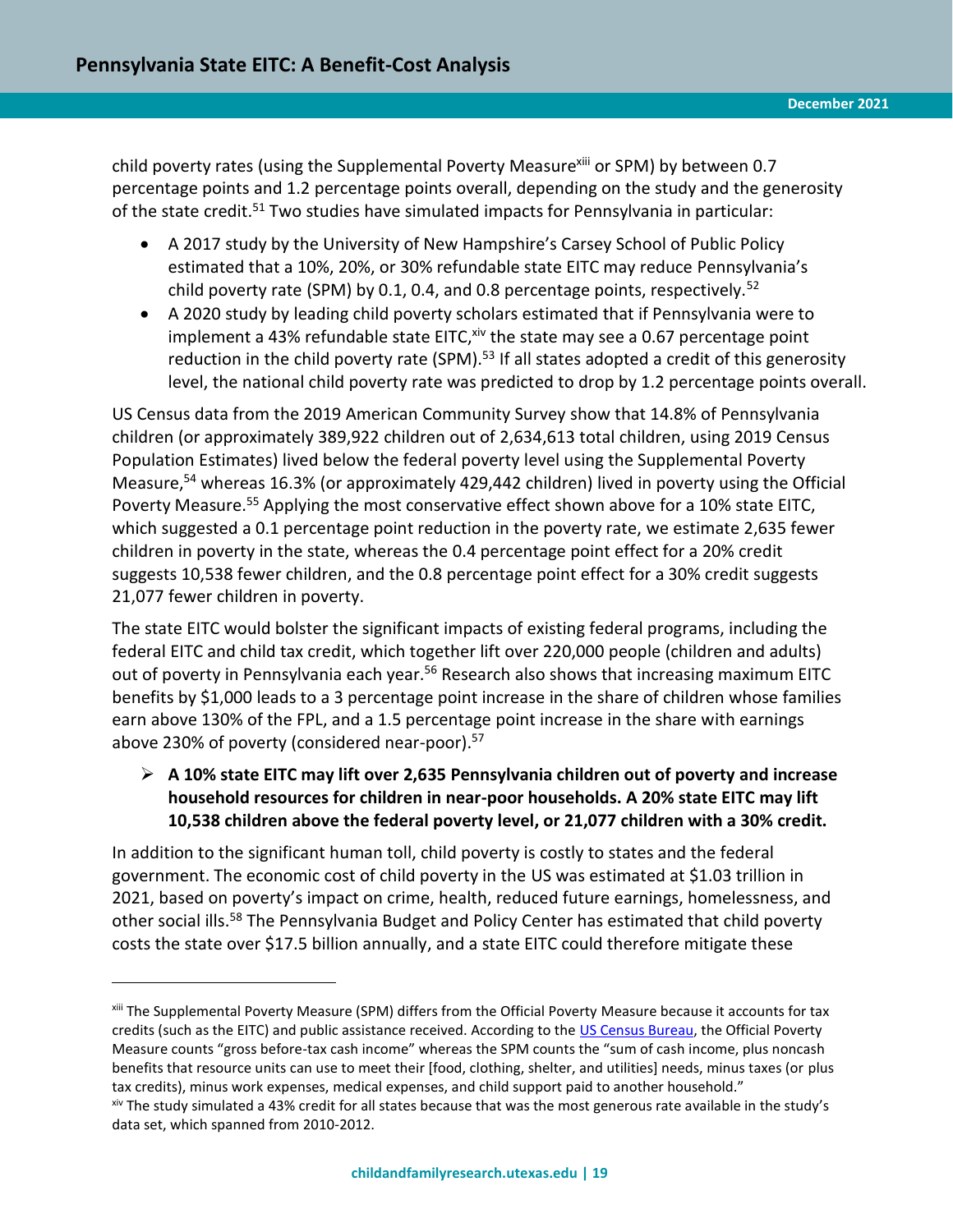costs. <sup>59</sup> Through increasing household resources, lifting adults and children over the federal poverty threshold, and reducing the depth of poverty, the state EITC has numerous measurable impacts in the areas of health, education, and social welfare. These impacts are discussed below, and we offer cost avoidance estimates for each impact.

#### **Low Birthweight and Its Impacts on Special Education and Infant Mortality**

One of the most consistent findings in the EITC research is that the credit is linked to better birth outcomes, and in particular, reduced incidence of low birthweight (less than 2,500 grams).<sup>60</sup> The primary theory of change offered in the research is that women may be able to access better health care, including prenatal care, and may have better nutrition and lower prenatal smoking rates as a result of the additional income from the credit itself and the pre-tax earnings boosts associated with the EITC.<sup>61</sup> This may, in turn, translate to healthier pregnancies and fetal growth, increasing birthweight. Research on state EITCs' impacts on women's health supports this theory, with multiple studies finding that increases in the value of refundable state EITCs lead to significantly fewer reports of poor mental and physical health relative to women in states without an EITC or less generous credits.<sup>62</sup> Studies have also shown that more generous EITCs allow families to better afford necessary medical care.<sup>63</sup>

The overall low birthweight rate in Pennsylvania in 2019 was approximately 8.4%, but rates varied by race and ethnicity, with 6.9% of White non-Hispanic infants born low birthweight, 9.0% of Hispanic infants, 14.3% of Black, non-Hispanic infants, and 9.3% of infants with other races and ethnicities.<sup>64</sup> Research demonstrates that the positive impacts of state EITCs on reducing the incidence of low birthweight are stronger for non-Hispanic Black mothers than for non-Hispanic White mothers (effects are similar for Hispanic and non-Hispanic women overall).<sup>65</sup> Therefore, a state EITC will not only improve infant health in general, but may narrow disparities in infant health across race and ethnicity for some groups.

The magnitude of the effect of EITCs on birthweight varies across studies depending on the sample, data set, and methodology, but multiple studies suggest that a refundable state EITC worth 10% of the federal credit may result in approximately 1.9 fewer low birthweight births overall per 100 live births in a state.<sup>66</sup> The effect rises to 3.1 fewer low birthweight births with a 25% credit, or 4.7 fewer low birthweight births with a 40% credit, according to one analysis.<sup>67</sup>

Notably, when samples are limited to mothers with less than a high school education, the impacts of a 10% credit are even greater, producing a reduction of 3.0 low birthweight births per 100 live births, up from 1.9. When we apply the more conservative effect size of 1.9 fewer low birthweight births per 100 live births to the baseline of 134,247 births in Pennsylvania in 2019,<sup>68</sup> we find that a 10% refundable EITC may lead to 2,551 fewer instances of low birthweight in the state over the course of a year.

#### *Hospital Costs Avoided*

Research suggests that hospital stays for newborns with low birthweight or prematurity cost approximately \$14,500 more than stays for newborns without these complications, $69$  and data show that 35% of births in Pennsylvania are covered by Medicaid (public funding).<sup>70</sup> Of the Medicaid dollars, 52% come from Pennsylvania's state share, with the rest from federal funds.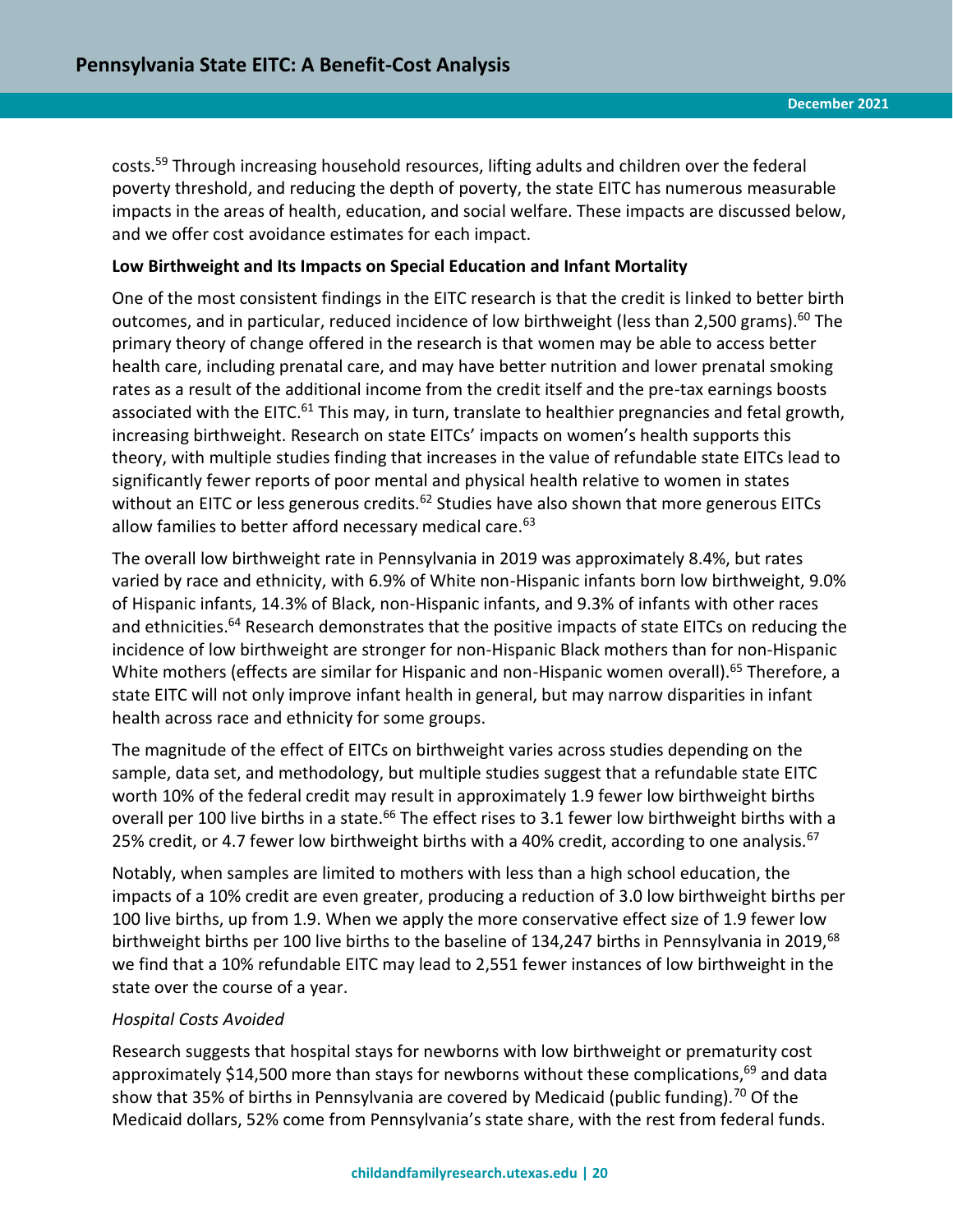Using these figures, we calculate that Pennsylvania could save \$6,732,089 in state Medicaid spending over the course of a year because of the reduction in low birthweight linked to a 10% state EITC. A more generous 25% state EITC could save \$10,983,518 over the course of a year.

|                         | <b>Low Birthweight</b>  |                                |  |
|-------------------------|-------------------------|--------------------------------|--|
| <b>State EITC Level</b> | <b>Births Prevented</b> | <b>Hospital Cost Avoidance</b> |  |
| 10% Refundable EITC     | 2,551                   | \$6,732,089                    |  |
| 25% Refundable EITC     | 4,162                   | \$10,983,518                   |  |

<span id="page-20-0"></span>*Table 7: State Medicaid Cost Avoidance Per Year From Reduced Low Birthweight Incidence*

#### ➢ **With a 10% state EITC, Pennsylvania may avoid over \$6.7 million in state Medicaid spending per year through a reduction in low birthweight incidence (or almost \$11 million with a 25% credit).**

#### *Special Education Costs Avoided*

Infants born low birthweight are more likely to face health complications later in life, and research shows that such infants are at increased risk for developmental delays.<sup>71</sup> Therefore, preventing instances of low birthweight through a state EITC may have positive impacts beyond a child's first year. For example, states may save money on Early Intervention services (Individuals with Disabilities Education Act, IDEA Part C) for children birth to age 3, as well as spending on special education in public schools through age 21.

Multiple studies have found that children born low birthweight are 50% more likely to receive special education in a given month compared with children born with healthy weight, $72,73$  and research shows that approximately 16% of children born low birthweight have special education needs when they reach school age (this rises to approximately 30% for infants with extremely low birthweight, or less than 1,000 grams).<sup>74</sup> Applying the 50% differential, this means that infants with healthy birthweight have a 10.7% chance of needing special education services when they reach school age compared to the 16% likelihood for children born low birthweight (150% of 10.7% = 16%).

The 2021-2022 Pennsylvania special education budget was \$1,236,815,000,<sup>75</sup> and data from 2020 suggest that approximately 340,000 students ages 3 to 21 receive special education in the state each year.<sup>76</sup> A back-of-the-envelope calculation indicates that special education therefore costs close to \$3,638 per pupil. Applying the baseline rates shown above, if 2,551 children were born with healthy birthweight instead of low birthweight given a 10% refundable EITC, then 273 of those children may need special education instead of 408 children (applying the 10.7% likelihood instead of the 16% likelihood). This represents a reduction of 135 students needing special education per year, saving \$491,130. With a 25% refundable EITC leading to 4,162 fewer low birthweight births, the state may see 221 fewer students requiring special education per year, leading to yearly cost savings of \$803,998.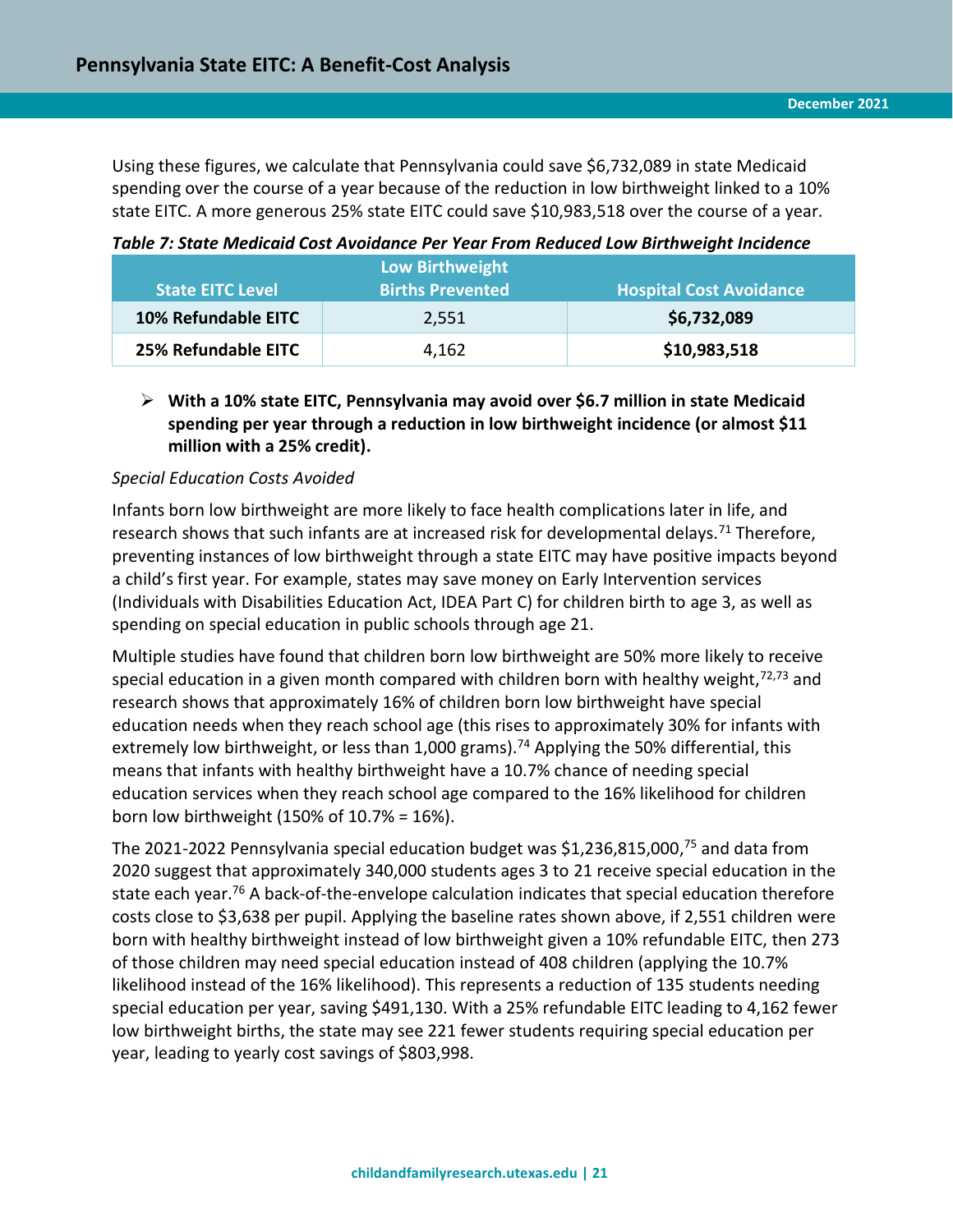| <b>State EITC Level</b> | <b>LBW Births</b><br><b>Prevented</b> | <b>Fewer Students Needing</b><br><b>Special Education</b> | <b>Costs Avoided</b> |
|-------------------------|---------------------------------------|-----------------------------------------------------------|----------------------|
| 10% Refundable EITC     | 2,551                                 | 135 fewer students                                        | \$491,130            |
| 25% Refundable EITC     | 4,162                                 | 221 fewer students                                        | \$803,998            |

#### <span id="page-21-0"></span>*Table 8: Special Education Cost Avoidance From Reduced Low Birthweight Incidence*

# ➢ **Pennsylvania may save \$491,130 in a given school year with 135 fewer students needing special education as a result of the birthweight impacts of a 10% state EITC (or \$803,998 with a 25% credit).**

#### *Reduced Likelihood of Infant Mortality*

 $\overline{a}$ 

Infants born low birthweight are also more likely to suffer from infant mortality (IM), or death in the first year of life, than those born with healthy birthweight. According to the Centers for Disease Control and Prevention, Pennsylvania has an infant mortality rate of 5.8 per 1,000 live births overall.<sup>77</sup> Research suggests that infants born weighing less than 2,500 grams are more likely to experience IM than their counterparts with healthy birthweight, and infants born weighing less than 1,500 grams (very low birthweight or VLBW) are even more likely to experience IM. The IM rate for healthy weight infants is estimated at 2.0 per 1,000 births, whereas the rate for low birthweight infants is 13.2 per 1,000, and the rate for very low birthweight infants is 208.9 per 1,000 live births.<sup>78</sup>

A 10% state EITC was estimated to result in 2,551 fewer low birthweight births (leading to 2,551 healthy weight births instead), but this number comprises a mix of infants who may have been born low birthweight and infants who may have been born very low birthweight in the absence of the state EITC. Approximately 8.4% of infants are born low birthweight in Pennsylvania, and this includes the 1.4% of live births in the state that are very low birthweight (with the remaining 7% low birthweight, but not very low).<sup>79</sup> Comparing the 7% to the 1.4% indicates that low birthweight is 5 times more common than very low birthweight. $x^{y}$ 

Using these probabilities, we estimate that among the 2,551 instances of low birthweight prevented by the 10% state EITC, there were 2,126 prevented instances of low birthweight, and 425 prevented instances of very low birthweight. Using the standard value of a statistical life (VSL) in the United States of approximately \$10 million, $x^{v,i,80}$  the monetized benefits are presented in Table 9:

 $\text{w}$  The 1.4% of births that are very low birthweight (<1,500 grams) may include some infants who are extremely low birthweight (<1,000 grams), which may pose an even greater risk of infant mortality.

<sup>&</sup>lt;sup>xvi</sup> The value for infants may be much greater, as some literature suggests that the VSL may decrease with age; the reasoning is that fewer potential life years are lost as an individual's age increases. Other literature suggests that VSL may rise with age based on productivity until a peak is reached during middle age, after which it declines.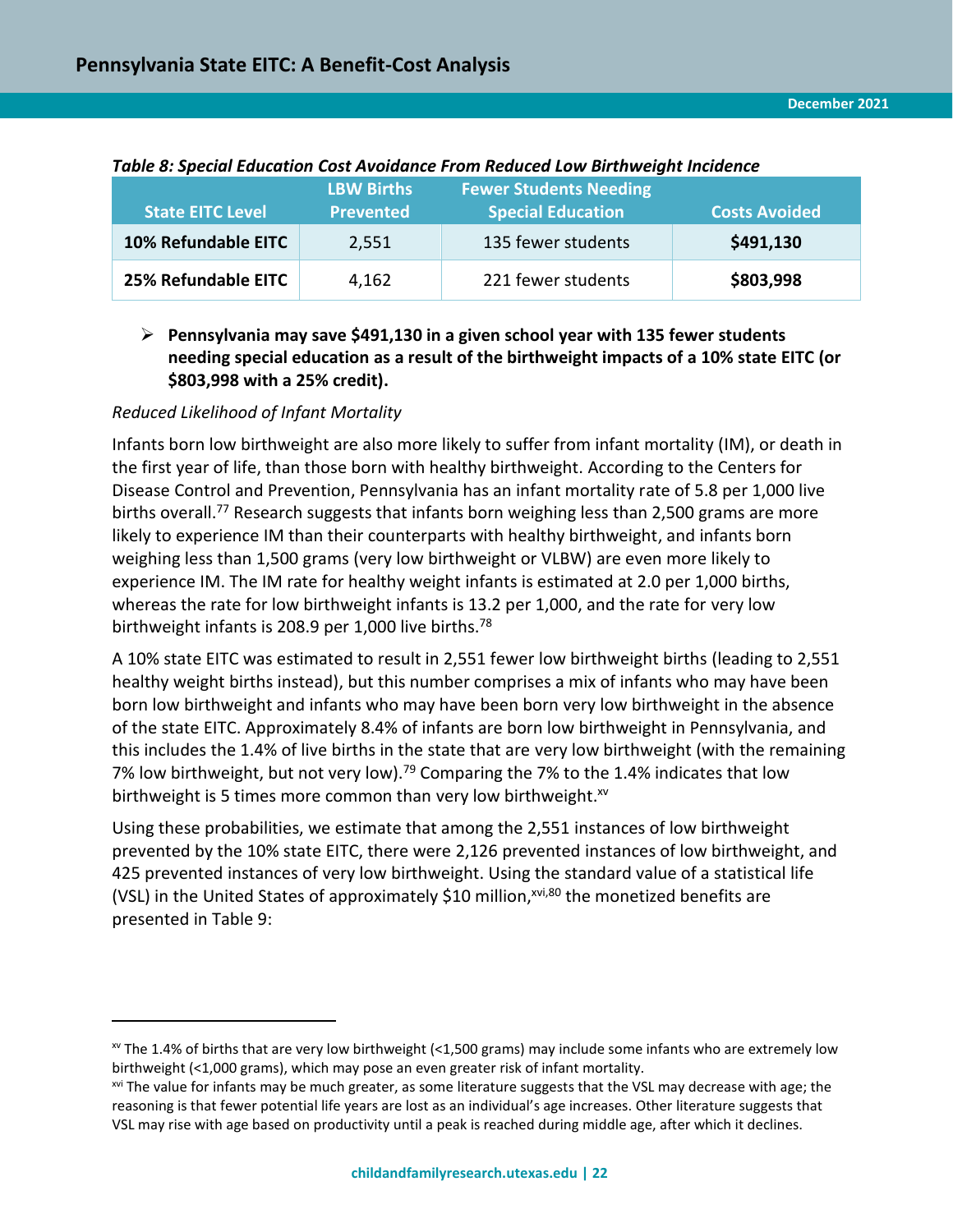| <b>State EITC Level</b>       | <b>LBW and VLBW</b><br><b>Prevented</b>    | <b>Benefit for</b><br><b>Reducing LBW</b>     | <b>Benefit for</b><br><b>Reducing VLBW</b>      | <b>Total Benefit</b> |
|-------------------------------|--------------------------------------------|-----------------------------------------------|-------------------------------------------------|----------------------|
| 10% Refundable<br><b>EITC</b> | 2,551: 2,126<br>LBW and 425<br><b>VLBW</b> | 24 fewer instances<br>of IM:<br>\$240 million | 88 fewer<br>instances of IM:<br>\$880 million   | \$1,120,000,000      |
| 25% Refundable<br><b>EITC</b> | 4,162: 3,468<br>LBW and 694<br><b>VLBW</b> | 39 fewer instances<br>of IM:<br>\$390 million | 144 fewer<br>instances of IM:<br>\$1.44 billion | \$1,830,000,000      |

<span id="page-22-0"></span>*Table 9: Benefits from Reductions in Infant Mortality* 

#### ➢ **Pennsylvania may see a \$1.1 billion benefit from a reduction in infant mortality as a result of a 10% state EITC, or \$1.8 billion with a 25% credit.**

#### **Foster Care**

 $\overline{a}$ 

State EITCs have also been shown in multiple studies to have positive impacts on the child welfare system. The credit has been causally linked to reduced rates of child maltreatment and reduced foster care entry.<sup>81</sup> Through increasing the resources available to families, the EITC may reduce parental stress, <sup>82</sup> leading to more nurturing interactions with children, and the increased income may also help parents better provide for their children's basic needs, reducing the likelihood of neglect reports.<sup>83</sup> Analyses of higher minimum wage policies have found similar results, further corroborating the link between greater household resources and safe family environments.<sup>84</sup>

Studies show that after controlling for other factors, states with EITCs have foster care entry rates that are between 7.4% and 11% lower than in states without EITCs, depending on refundability and generosity level.<sup>85</sup> For dependent children between ages 16 and 20, the effect may be even greater—a 17% lower foster care entry rate in states with EITCs.<sup>86</sup>

A recent study found that implementing a refundable state EITC<sup>xvii</sup> may lead to 50 fewer children entering foster care each year per 100,000 children in the state. <sup>87</sup> Given Pennsylvania's total child population of 2,634,613,<sup>88</sup> this effect may translate into 1,317 fewer children entering the foster care system with a new state EITC. The National Council for Adoption has estimated that a year of foster care costs a state, on average, \$28,982 per child, so Pennsylvania may save \$38,169,294 in foster care costs as a result of implementing a refundable EITC.<sup>89</sup>

#### <span id="page-22-1"></span>*Table 10: Cost Avoidance from Reductions in Foster Care Entry*

| <b>State EITC Level</b> | <b>Foster Care Entries Prevented</b> | <b>Costs Avoided</b> |
|-------------------------|--------------------------------------|----------------------|
| <b>Refundable EITC</b>  | 1,317                                | \$38,169,294         |

xvii This study did not specify a precise credit level for this effect, noting only that the credit must be refundable.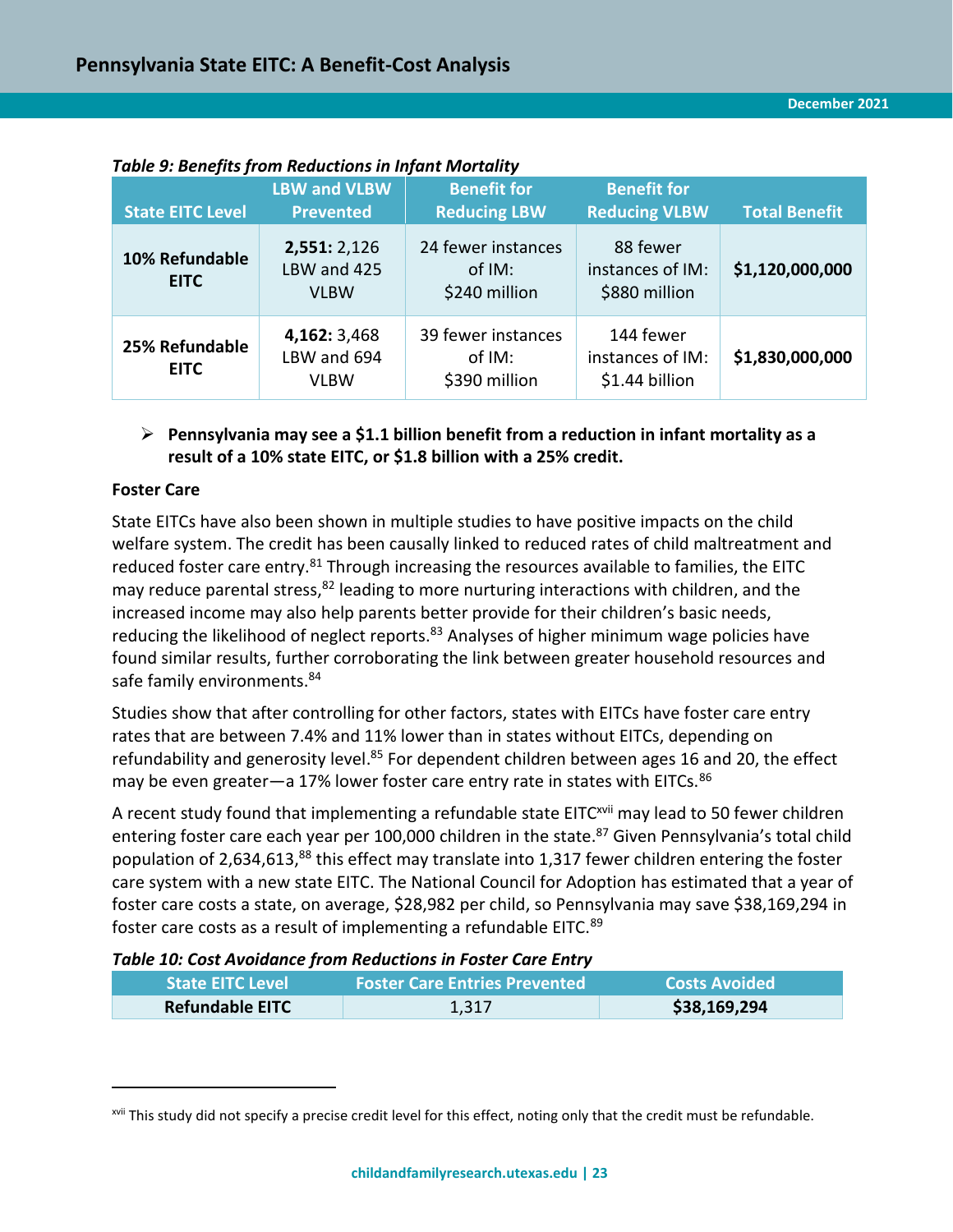In state fiscal year 2018, Pennsylvania state and local expenditures on foster care (excluding federal contributions) amounted to approximately \$625,952,420, representing spending on both family foster care and congregate care settings such as group homes.<sup>90</sup> The \$38 million in estimated savings from the EITC's impact represents a 6% decrease in spending on foster care overall in the state each year. In addition, data show that 10,095 children in Pennsylvania entered foster care in 2018,  $91$  either for the first time or as a re-entry; therefore, the 1,317 fewer entries represent a 13% decrease in entries from the baseline.

# ➢ **Pennsylvania may see 1,317 fewer children entering foster care each year and may save \$38 million in foster care spending per year after implementing a refundable EITC.**

#### **Educational Attainment**

 $\overline{a}$ 

Both federal and state EITC benefits have been shown to have significant impacts on children's educational attainment, boosting the likelihood that students graduate high school or receive a General Educational Development certificate (GED), and increasing their chances of graduating from college as well.<sup>92</sup> Additional family resources may positively support children's development and facilitate parents' ability to access educational materials and opportunities for their children.

Pennsylvania's 2020 high school graduation rate was 87.4%, representing 118,941 graduating seniors among a cohort of 136,155 students.<sup>93</sup> Research suggests that an additional \$1,000 in EITC exposure (maximum benefits available) when children are between 13 and 18 years old increases their chances of graduating from high school by 1.2 percentage points.<sup>94</sup> Given that a state EITC worth 10% of the federal credit would offer Pennsylvania households with children an average increase of \$507.71 in EITC exposure, we adjust the effect size down to an effect of 0.6 percentage points. Applying this effect to Pennsylvania would increase the high school graduation rate to 88% with a 10% credit, graduating 875 additional students. A 25% state EITC may result in 2,101 additional graduates.

Rigorous research demonstrates that the net benefit to the public of each high school graduate is between \$127,000 and \$313,000, depending on the study.<sup>95,96</sup> These estimates from the literature consider the impacts of education on greater productivity, higher earnings and taxes paid, lower public assistance receipt, lower crime involvement, and other social benefits.<sup>xviii</sup>

Multiplying the 875 additional graduates in Pennsylvania per year by the \$127,000 expected benefit results in a total benefit of \$111,125,000 over the graduates' lifetimes. Running the calculations using a 25% state EITC, which increases the maximum possible EITC benefits by

xviii Including separate cost avoidance estimates for educational attainment *and* estimates for crime reduction may risk double-counting some of the benefits of a state EITC, given that the monetized public benefits of educational attainment often incorporate crime reduction already. In our final estimate for human services cost avoidance, we therefore offer low-end and high-end estimates to account for this overlap in benefits, with the former including crime reduction but not educational attainment.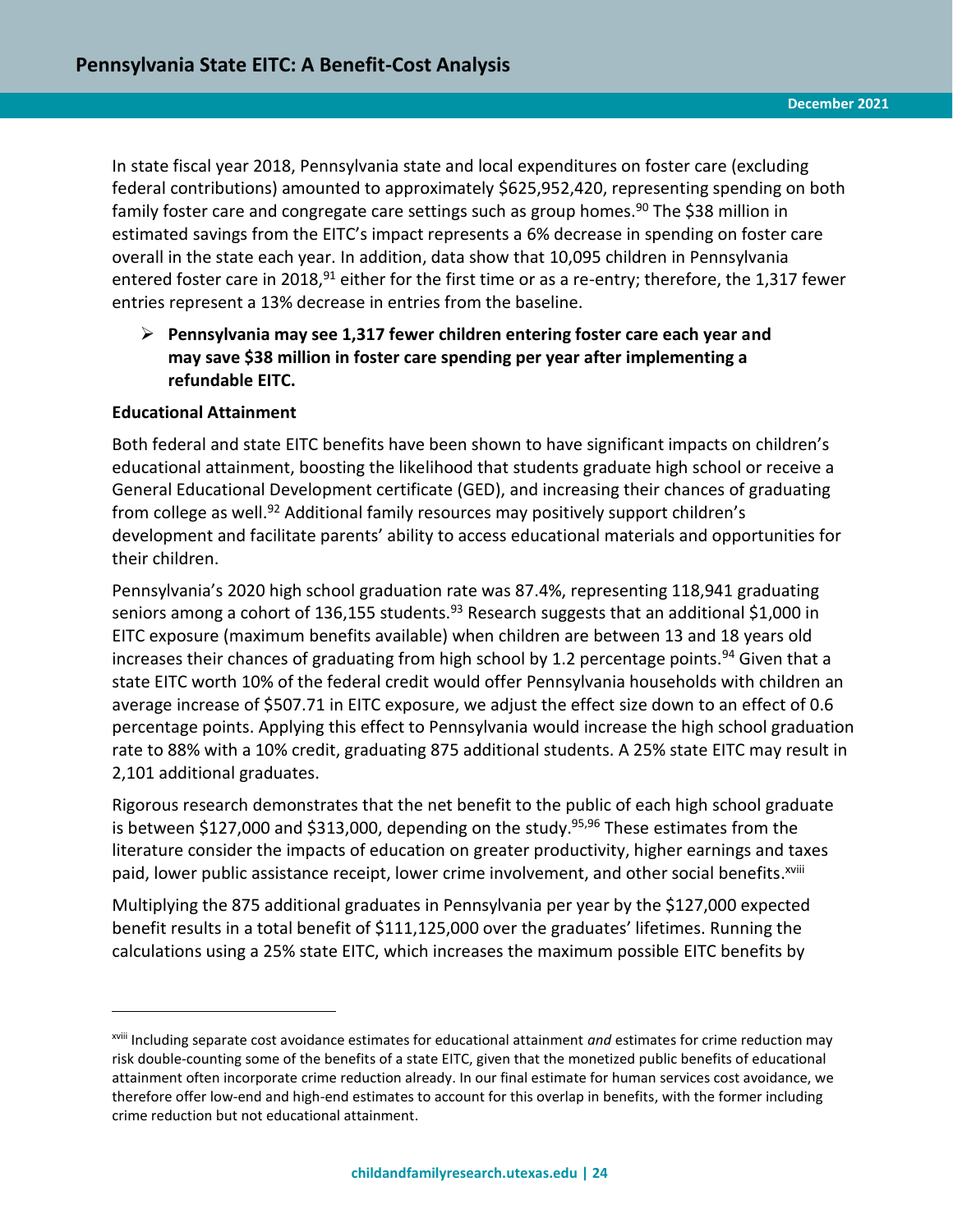\$1,269.29 for the average family with children, instead results in 2,101 additional graduates (88.9% graduation rate) and monetized benefits totaling \$266,827,000.

| <b>State EITC Level</b> | <b>Additional Graduates</b> | <b>Public Benefit</b> |
|-------------------------|-----------------------------|-----------------------|
| 10% Refundable EITC     | 875                         | \$111,125,000         |
| 25% Refundable EITC     | 2,101                       | \$266,827,000         |

<span id="page-24-0"></span>*Table 11: Benefits from Greater High School Graduation Rates*

# ➢ **Pennsylvania may see over \$111 million in benefits from increased high school graduation rates each year as a result of a 10% state EITC (or \$267 million with a 25% credit).**

## **Child Health Coverage and Outcomes**

Research has also shown that increased EITC exposure may lead to higher health insurance rates among children, either because of increased employment among parents (and accompanied increases in employer-sponsored coverage) or because parents are better able to afford private coverage given increased income. $97$  Some studies have found that increases in private health insurance coverage outweigh any losses in public insurance eligibility that may come as a result of higher income from the EITC.<sup>98</sup> For example, a 2020 analysis found that each additional \$100 in EITC exposure during childhood led to a 0.2 percentage point decrease in the likelihood of being uninsured.<sup>99</sup> Pennsylvania's 10% state EITC may therefore lead to a 1 percentage point decrease in the share of children in the state without health insurance.

As of 2020, Pennsylvania's rate of uninsured children was 4.6%, or 128,000 children,<sup>100</sup> and a 1 percentage point reduction would indicate a new rate of 3.6%, or 100,174 children without health insurance. This change represents 27,826 newly covered children after the introduction of a state EITC. A 2021 study by the Kaiser Family Foundation reported that uncompensated care (health costs incurred by the government) for nonelderly individuals without health insurance amounts to \$796 per person.<sup>101</sup> An earlier study (2013) put the figure at \$1,257.<sup>102</sup> Using the more conservative figure, we estimate that Pennsylvania could save a total of \$22,149,496 in health care costs for children who may be newly insured with the introduction of a 10% state EITC.

| <b>State EITC Level</b> | <b>Children Newly Covered</b> | <b>Uncompensated Care Costs Avoided</b> |
|-------------------------|-------------------------------|-----------------------------------------|
| 10% Refundable EITC     | 27,826                        | \$22,149,496                            |
| 25% Refundable EITC     | 69,565                        | \$55,373,740                            |

#### <span id="page-24-1"></span>*Table 12: Benefits from Gains in Children's Health Coverage*

## ➢ **Pennsylvania may avoid over \$22 million in uncompensated public health care spending each year with a 10% state EITC (or \$55 million with a 25% credit).**

Research also shows that greater state and federal EITC exposure during childhood may lead to positive long-term outcomes, including better overall health status and lower rates of obesity as an adult. In particular, one study found that an additional \$100 in EITC exposure through age 18 led to a 2.6% increase in adults reporting "very good or excellent health" and a 4.1% reduction in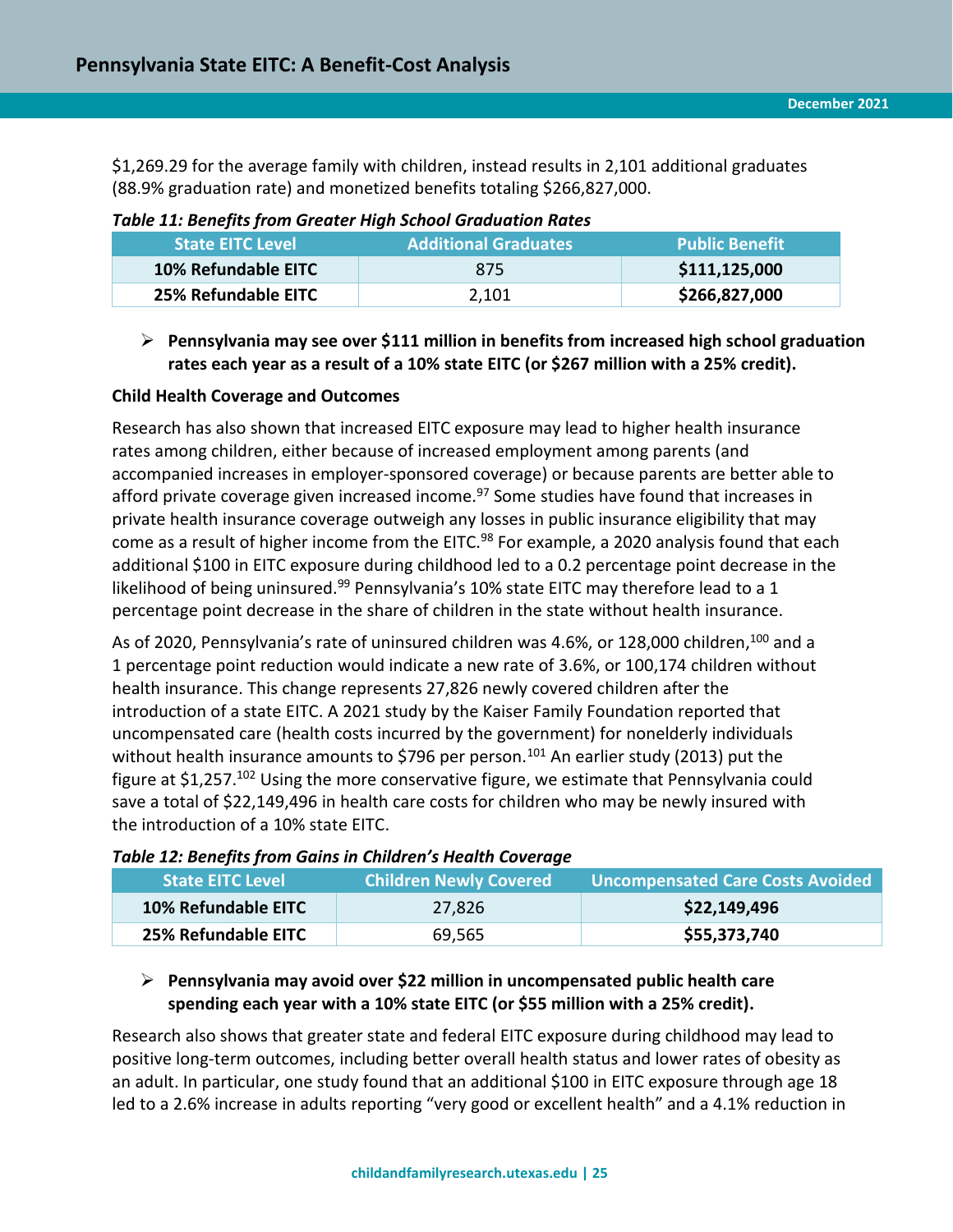obesity between ages 22 and 27, with positive but more modest effects through age 51.<sup>103</sup> Research shows that obesity costs over \$19,000 in lifetime medical expenditures relative to healthy weight individuals.<sup>104</sup> Given the costs that poor health poses to individuals and society, investing in a state EITC may save significant public costs if the credit improves children's health coverage and outcomes over the life course.

#### **Crime/Public Safety**

 $\overline{a}$ 

A recent study shows that introducing a refundable state EITC worth at least 10% of the federal credit reduces violent crime by 11.3%, with an average effect of 40 fewer violent crimes per year per 100,000 people in a state.<sup>105,xix</sup> The impact is attributed to the EITC's association with greater employment, reduced poverty, and lower stress among individuals with low income. 106

The violent crime rate in Pennsylvania in 2020 was approximately 390 incidents per 100,000 people (corresponding to a total of 49,793 violent crimes reported, including rape, robbery, assault, and homicide).<sup>107</sup> Applying the estimate for the EITC's impact, the state may see 350 incidents per 100,000 people instead of 390. In addition to the human toll, violent crime costs the state and society significant funds in terms of court and criminal justice resources, as well as victims' services and health resources.<sup>108</sup> Research puts the total per-crime cost to the state, the victim, and society<sup>xx</sup> at \$8,982,907 per homicide, \$240,776 per instance of rape or sexual assault, \$107,020 per other assault, and \$42,310 per robbery. When only criminal justice costs are considered, the costs are \$392,352 per homicide, \$26,479 per instance of rape, \$8,641 per assault, and \$13,827 per robbery.<sup>109</sup>

Given the proportion of different types of violent crime in recent data for Pennsylvania,<sup>110</sup> we estimate that among the 40 fewer incidents of violent crime per 100,000 people, there would be approximately 1 prevented homicide, 4 prevented rapes, 9 prevented robberies, and 26 prevented assaults. These estimates are per 100,000 people, and given that Pennsylvania's population is estimated to be 12,801,989 using Census data, we estimate that a refundable state EITC worth at least 10% of the federal credit could prevent approximately 128 homicides per year, 512 instances of rape, 1,152 robberies, and 3,329 assaults.

| <b>Crime Prevented</b> | <b>Number Prevented</b> | <b>Costs Avoided Per Unit</b> | <b>Total Costs Avoided</b> |
|------------------------|-------------------------|-------------------------------|----------------------------|
| Homicide               | 128                     | \$392,352                     | \$50,221,056               |
| Rape                   | 512                     | \$26,479                      | \$13,557,248               |
| Robbery                | 1,152                   | \$13,827                      | \$15,928,704               |
| Assault                | 3,329                   | \$8,641                       | \$28,765,889               |
| <b>Total</b>           | 5,121                   | $\overline{\phantom{0}}$      | \$108,472,897              |

#### <span id="page-25-0"></span>*Table 13: Criminal Justice Cost Avoidance Per Year with a Refundable EITC*

xix The study did not find a statistically significant effect of increasing the credit rate once the EITC was implemented. Therefore, similar to the foster care calculation, only one estimate is presented, rather than a 10% and 25% credit estimate.

xx This includes tangible and intangible costs, including costs associated with victims' medical and mental health services, loss in productivity associated with criminal offenses, and monetized pain and suffering.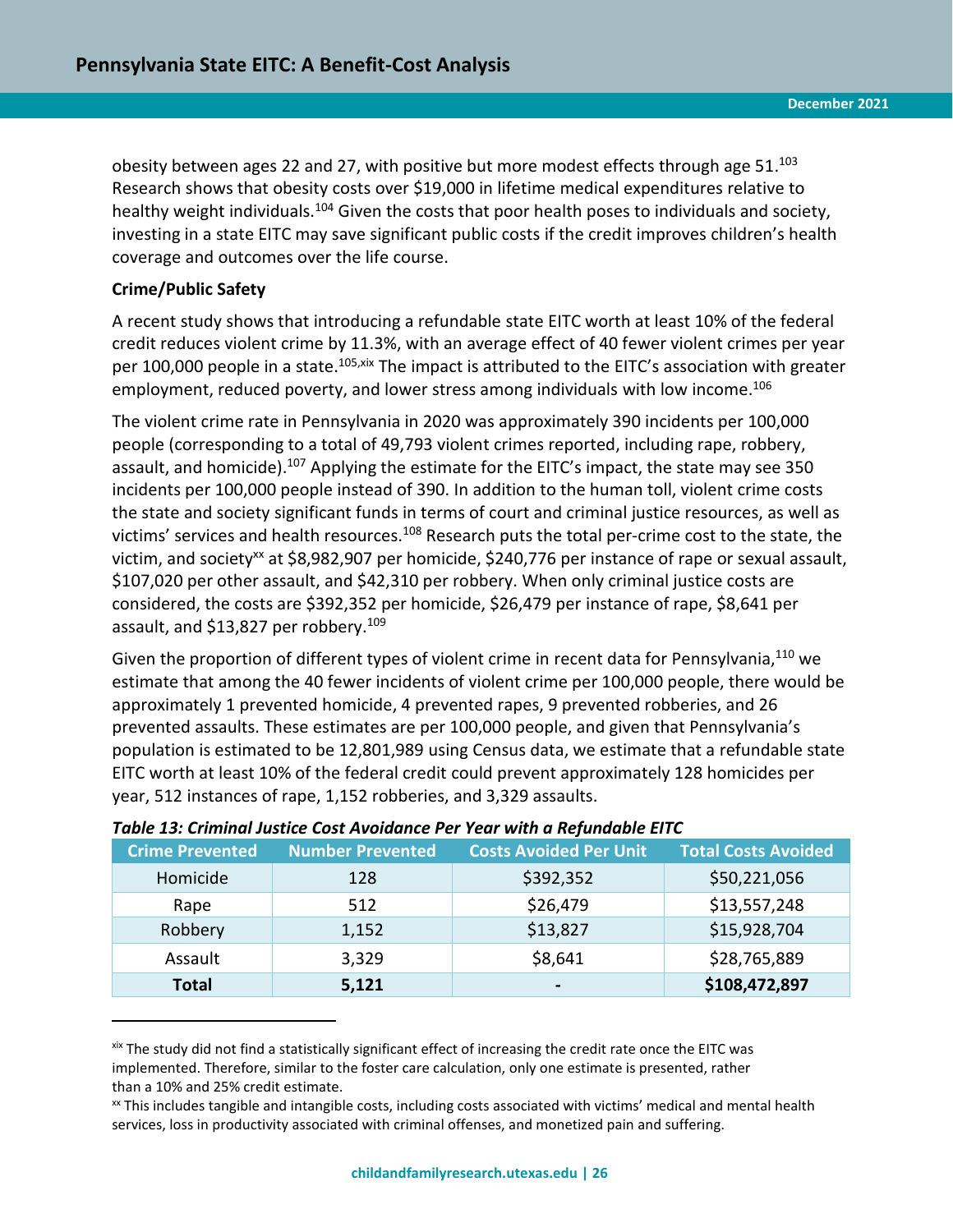# ➢ **Pennsylvania may avoid over \$108 million in criminal justice spending because of 5,121 fewer violent crimes per year with a 10% refundable state EITC.**

#### **Adult Suicide Prevention**

Recent research has demonstrated that economic policies, including higher state minimum wages and earned income tax credits, may reduce "deaths of despair" (such as drug overdoses and suicides) among adults, through improving their economic prospects and increasing optimism about the future.<sup>111</sup> Two rigorous studies show that introducing a refundable state EITC worth at least 10% of the federal credit may reduce completed adult suicides by approximately 3.1% from the baseline rate.<sup>112</sup> One of the studies estimated that increasing EITC generosity by 10 percentage points, once the EITC is already enacted (for example, increasing the value from 10% to 20% of the federal credit), can produce an additional 3.9% reduction in suicides.<sup>113</sup>

According to the Centers for Disease Control and Prevention, the 2019 Pennsylvania suicide rate was 14.1 fatalities per 100,000 adults.<sup>114</sup> Applying the 3.1% decrease would result in 13.7 suicides per 100,000 adults, representing 0.4 fewer instances of suicide per 100,000 adults. There are 10,167,376 adults in Pennsylvania based on 2019 Census Population Estimates,<sup>115</sup> so we estimate that the 10% refundable EITC may prevent approximately 41 suicides statewide in a given year. If we apply the standard value of a statistical life (\$10 million) as was done in the infant mortality calculation, this results in a benefit of \$410 million as a result of the lives saved. Applying the additional 3.9% reduction with each 10 percentage point increase in credit generosity increases the number of suicides prevented.

#### <span id="page-26-0"></span>*Table 14: Benefits from Suicide Prevention*

| <b>State EITC Level</b> | <b>Suicides Prevented Per Year</b> | <b>Benefit</b> |
|-------------------------|------------------------------------|----------------|
| 10% Refundable EITC     | 41                                 | \$410 million  |
| 25% Refundable EITC     | 44                                 | \$440 million  |

➢ **With a new state EITC, Pennsylvania may prevent 41 or more suicides per year among adults, providing a societal benefit of over \$410 million based on the value of a statistical life.** 

#### **Summary of Human Services Cost Avoidance**

Many of the above social and health impacts are correlated with one another, and the dollar estimates for cost avoidance or public benefits may overlap in certain cases. For example, many studies of the public benefits of additional high school graduates already include the lower likelihood for high school graduates to become involved in the criminal justice system and to receive public assistance benefits. Therefore, summing the cost avoidance figures for education and criminal justice costs may double count and inflate the benefits of a state EITC. In addition, some of the indicators above (such as the value of a statistical life) represent a more private, long-term benefit to individuals and the state, rather than costs that Pennsylvania state agencies may avoid in a given one-year public budgeting period.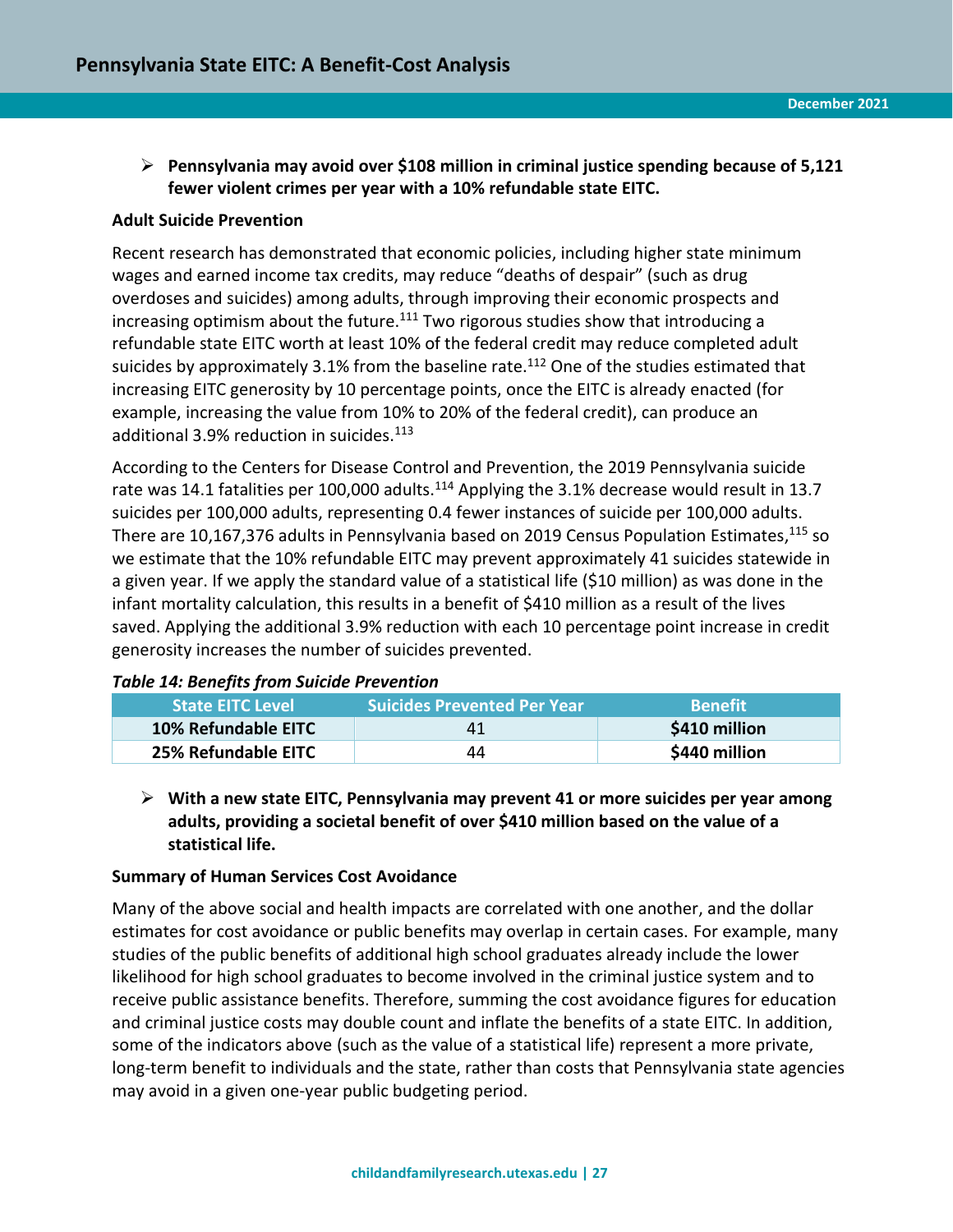Therefore, we offer a low-end estimate and high-end estimate for human services cost avoidance in Tables 15 and 16. The low-end estimate excludes the following indicators: infant mortality, adult suicide prevention, and high school graduation. This exclusion does not imply that these benefits are less important or less likely to be realized after the implementation of a state EITC. Rather, they represent more long-term benefits, outside of the scope of one year, or their benefits are likely already captured in other indicators. We include these benefits in the high-end estimate.

| <b>Benefit</b>                 | <b>Cost Avoidance (10% EITC)</b> | <b>Cost Avoidance (25% EITC)</b> |  |
|--------------------------------|----------------------------------|----------------------------------|--|
| Low Birthweight Hospital Costs | \$6,732,089                      | \$10,983,518                     |  |
| <b>Special Education</b>       | \$491,130                        | \$803,998                        |  |
| <b>Foster Care Entry</b>       | \$38,169,294                     | \$38,169,294                     |  |
| Crime/Public Safety            | \$108,472,897                    | \$108,472,897                    |  |
| Child Health Coverage          | \$22,149,496                     | \$55,373,740                     |  |
| <b>Total Cost Avoidance</b>    | \$176,014,906                    | \$213,803,447                    |  |

#### <span id="page-27-0"></span>*Table 15: Summary of Human Services Cost Avoidance, Low-End Estimate*

#### <span id="page-27-1"></span>*Table 16: Summary of Human Services Cost Avoidance, High-End Estimate with Private Benefits*

|                                 | <b>Public Cost Avoidance and</b>   | <b>Public Cost Avoidance and</b>   |  |
|---------------------------------|------------------------------------|------------------------------------|--|
| <b>Benefit</b>                  | <b>Private Benefits (10% EITC)</b> | <b>Private Benefits (25% EITC)</b> |  |
| Low Birthweight Hospital Costs  | \$6,732,089                        | \$10,983,518                       |  |
| <b>Special Education</b>        | \$491,130                          | \$803,998                          |  |
| <b>Foster Care Entry</b>        | \$38,169,294                       | \$38,169,294                       |  |
| Crime/Public Safety             | \$108,472,897                      | \$108,472,897                      |  |
| Child Health Coverage           | \$22,149,496                       | \$55,373,740                       |  |
| <b>Infant Mortality</b>         | \$1,120,000,000                    | \$1,830,000,000                    |  |
| <b>Educational Attainment</b>   | \$111,125,000                      | \$266,827,000                      |  |
| <b>Adult Suicide Prevention</b> | \$410,000,000                      | \$440,000,000                      |  |
| <b>Total Benefits</b>           | \$1,817,139,906                    | \$2,750,630,447                    |  |

#### *Summary of Benefits: Fiscal Impacts and Human Services Cost Avoidance*

Summing the fiscal impacts (increased tax revenue and reduced public assistance spending) shown in Table 6 (\$386,201,705) with the low-end human services cost avoidance estimate shown in Table 15 (\$176,014,906) results in a total monetized benefit of \$562,216,611 to the state of Pennsylvania for a 10% state EITC (or \$1,179,441,315 with a 25% credit).

#### <span id="page-27-2"></span>*Table 17: Summary of Benefits*

| <b>Benefits</b>               | <b>10% State EITC</b> | <b>25% State EITC</b> |  |
|-------------------------------|-----------------------|-----------------------|--|
| <b>Fiscal Benefits</b>        | \$386,201,705         | \$965,637,868         |  |
| Human Services Cost Avoidance | \$176,014,906         | \$213,803,447         |  |
| <b>Total Benefit</b>          | \$562,216,611         | \$1,179,441,315       |  |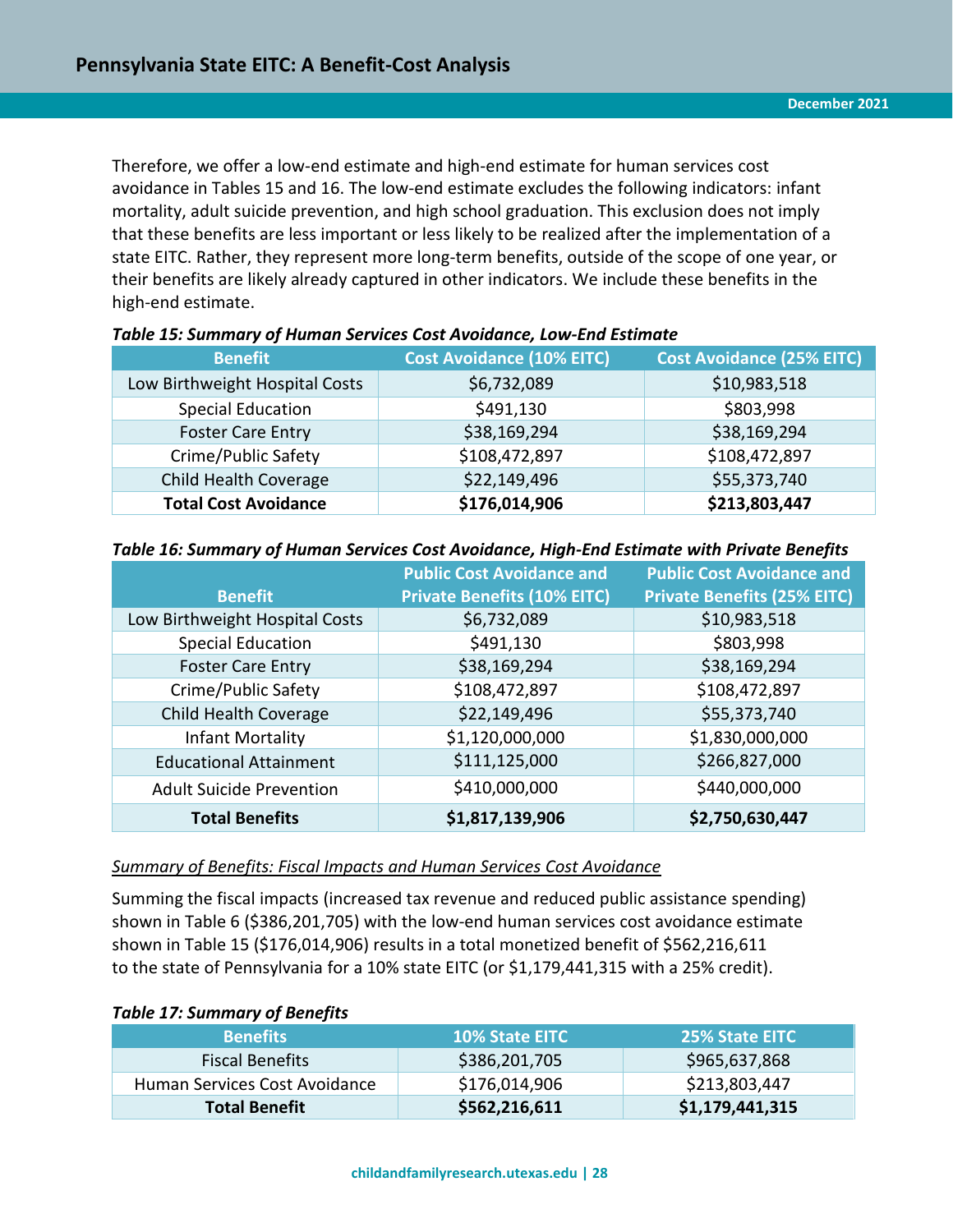Given Pennsylvania's 2021-2022 enacted state budget of \$38.5 billion,<sup>116</sup> the benefits of a 10% state EITC amount to approximately 1.5% of the state budget. Subtracting the total new costs of the elective program at the 10% rate (estimated at \$80,549,203 including both direct and administrative costs) from the low-end estimate results in a net benefit of \$481,667,408.

The ratio of total benefits to costs with a 10% state EITC is approximately 7 to 1 (\$562 million over \$80.5 million). For a 25% EITC, the ratio is approximately 3 to 1 (\$1.2 billion over \$366 million). The ratio is somewhat more modest for the 25% credit because some of the social benefits of an EITC (e.g., reductions in foster care and crime) have been linked to the introduction of a refundable credit in general, or a credit that is at least 10%, rather than linked to a precise percentage level. In addition, with a 25% credit, more families would be likely to claim the state EITC instead of the SP when they qualify for both, given the higher EITC value, which would increase direct costs to the state. However, the direct costs to the state represent direct monetary benefits to families in the form of tax credits and refunds, equivalent to \$79 million and \$363 million more in the pockets of lower-income working families in Pennsylvania (for a 10% and 25% state EITC, respectively).

# <span id="page-28-0"></span>**IV. Benefits for Marginalized Communities: Race and Ethnicity Groups**

# **Benefits by Race and Ethnicity**

 $\overline{a}$ 

The benefits of a state EITC may be particularly significant for communities in Pennsylvania who are disproportionately impacted by low income, high tax burdens, and high cost of living relative to household resources. The 2019 ACS data show that households headed by Black and Hispanic individuals<sup>xxi</sup> have lower average incomes than White, non-Hispanic households, and the average state EITC benefit (among those expected to claim the EITC in the elective program) is therefore larger among families of color. With a 10% state EITC, the benefit is approximately \$200 per household for Black, non-Hispanic families, \$251 for Hispanic families, \$181 for White families, and \$223 for families reporting other race and ethnicity categories.<sup>xxii</sup>

Among all families in Pennsylvania, 24% of Black families would be eligible for the state EITC, 32% of Hispanic families, 12% of White families, and 19% of families reporting other races and ethnicities would be eligible. Given that some eligible families may choose to receive the SP benefit in cases where it is larger, the expected rates of EITC take-up differ from the rates of eligibility. We estimate that with a 10% state EITC, 8% of White families would claim the EITC (representing 434,697 households), 17% of Black families (134,325 households), 22% of Hispanic families (101,662 households), and 13% of families reporting other race and ethnicity categories (44,968 households) would claim the credit. With a 25% state EITC, the share of each group that claims the EITC increases (shown in Table 19), because more families with dual eligibility (SP and

<sup>&</sup>lt;sup>xxi</sup> Because of data limitations, we are able to examine the race and ethnicity of the head of household for each taxfiling unit in our sample, but not the race and ethnicity of every family member or every dependent in the household. <sup>xxii</sup> Because of sample size limitations, not all reported race and ethnicity categories are able to be analyzed separately, so some respondents are grouped into the "other" category.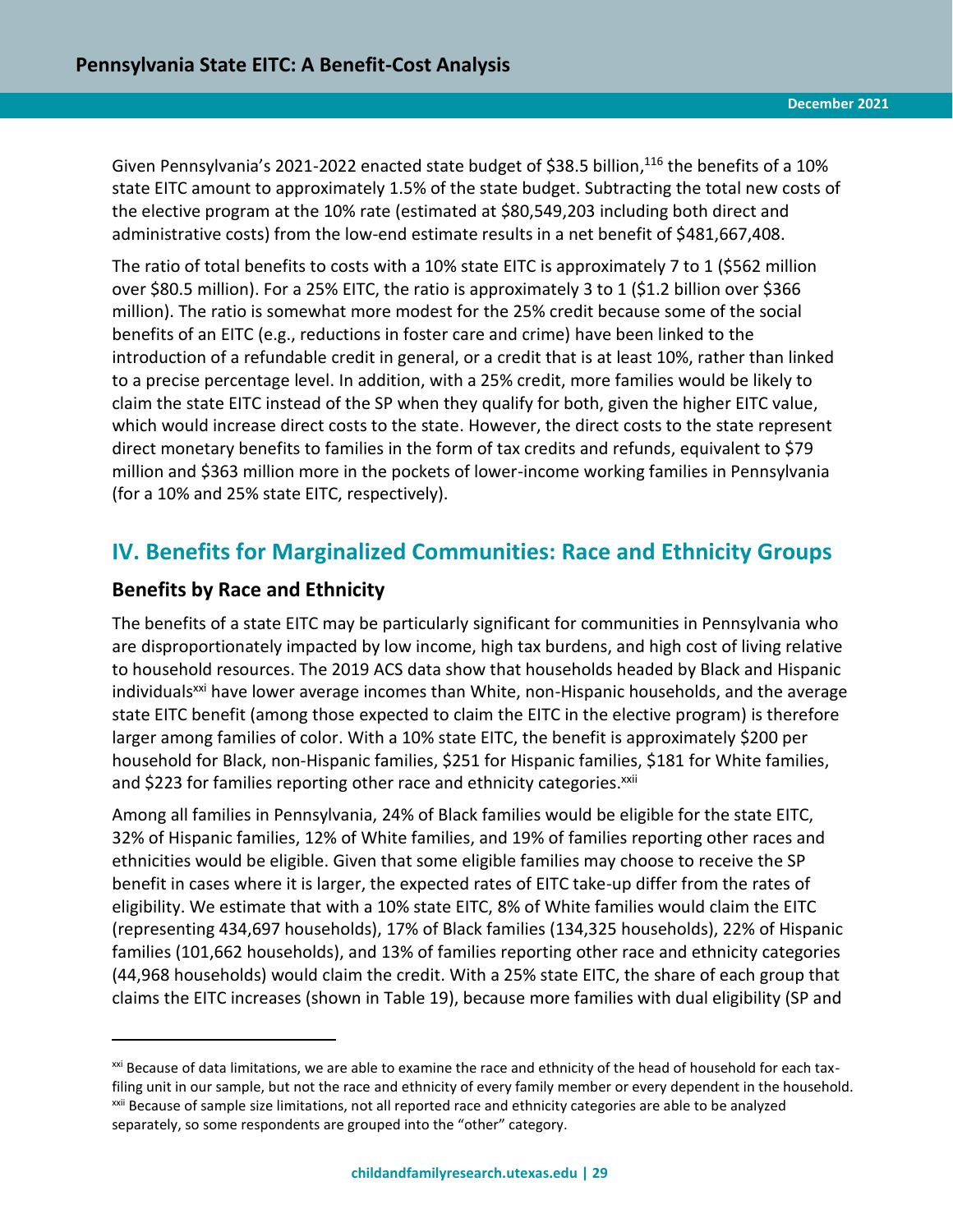EITC) are likely to switch from the SP to the state EITC because the state EITC value will be larger than their SP benefit.

#### <span id="page-29-0"></span>*Table 18: EITC and SP Take-Up by Race and Ethnicity (10% Refundable State EITC)*

| <b>Benefit Claimed</b>    | <b>White</b> | <b>Black</b> | <b>Hispanic</b> | <b>Other</b> | <b>PA Total</b> |
|---------------------------|--------------|--------------|-----------------|--------------|-----------------|
| Will Claim EITC           | 8%           | 17%          | 22%             | 13%          | 10%             |
| Will Claim SP             | 15%          | 13%          | 15%             | 14%          | 14%             |
| <b>Will Claim Neither</b> | 78%          | 71%          | 63%             | 73%          | 76%             |
| Pennsylvania Total        | 100%         | 100%         | 100%            | 100%         | 100%            |

#### <span id="page-29-1"></span>*Table 19: EITC and SP Take-Up by Race and Ethnicity (25% Refundable State EITC)*

| <b>Benefit Claimed</b> | <b>White</b> | <b>Black</b> | <b>Hispanic</b> | <b>Other</b> | <b>PA Total</b> |
|------------------------|--------------|--------------|-----------------|--------------|-----------------|
| Will Claim EITC        | 10%          | 20%          | 28%             | 16%          | <b>12%</b>      |
| Will Claim SP          | 13%          | 9%           | 9%              | 11%          | 12%             |
| Will Claim Neither     | 77%          | 71%          | 63%             | 73%          | 76%             |
| Pennsylvania Total     | 100%         | 100%         | 100%            | 100%         | 100%            |

#### <span id="page-29-2"></span>*Table 20: Average State EITC Benefit Amounts Claimed by Race and Ethnicity*

| <b>Benefit Amount</b> | White' | <b>Black</b> | <b>Hispanic</b> | <b>Other</b> | <b>PA Average</b> |
|-----------------------|--------|--------------|-----------------|--------------|-------------------|
| <b>10% State EITC</b> | \$181  | \$200        | \$251           | \$223        | \$197             |
| 25% State EITC        | \$545  | \$600        | \$753           | \$662        | \$594             |

Many of the social and economic impacts of the EITC have been found to be significantly greater for Black and Hispanic families than White, non-Hispanic families, including effects on low birthweight, poverty, high school graduation, and mothers' mental health.<sup>117</sup> A state EITC program that complements the SP tax relief may contribute to greater equity in the state across racial and ethnic groups.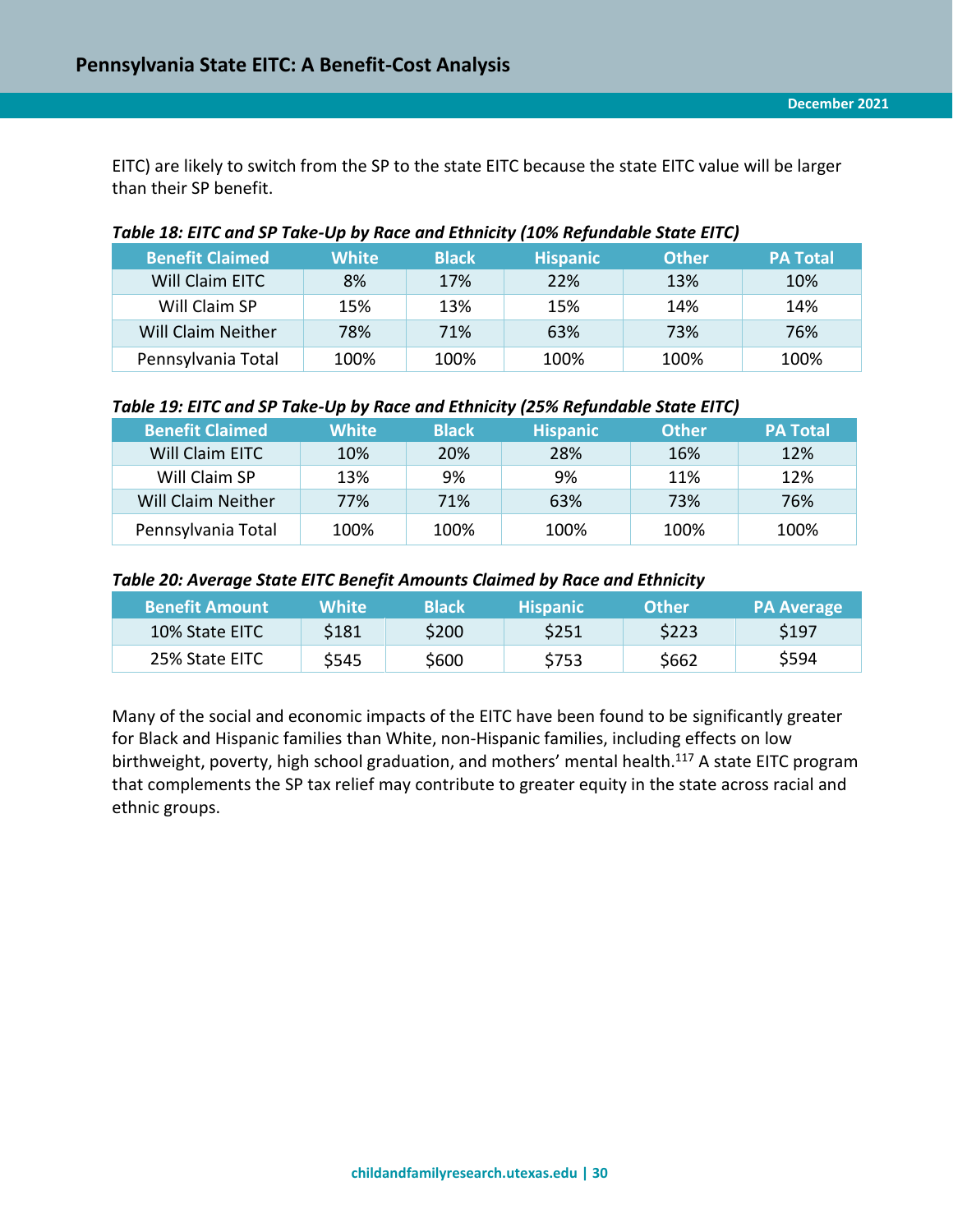# <span id="page-30-0"></span>**V. Local Impact: Pennsylvania Regional Benefits**

Financial hardship is not uniform throughout the state of Pennsylvania; some regions of the state have higher costs of living and higher concentrations of poverty than others, and families may benefit more from a state EITC in particular areas. For example, Philadelphia County has a 23% poverty rate, whereas nearby Chester County has a 7% poverty rate and Butler County, further west, has a 9% poverty rate.<sup>118</sup> To conduct a regional analysis, we grouped Pennsylvania's 67 counties into 9 regions as shown in Table 21, based on recommendations from the United Way of Pennsylvania.

| <b>Region</b>                         | <b>Counties</b>                                                                                                                  |
|---------------------------------------|----------------------------------------------------------------------------------------------------------------------------------|
| Central                               | Cameron, Centre, Clearfield, Clinton, Elk, Juniata, Lycoming, McKean,<br>Mifflin, Montour, Northumberland, Potter, Snyder, Union |
| <b>Lehigh Valley</b>                  | Carbon, Lehigh, Northampton                                                                                                      |
| <b>Northeast</b>                      | Columbia, Lackawanna, Luzerne, Monroe, Pike, Schuylkill, Susquehanna,<br>Wayne                                                   |
| <b>Northern Tier</b>                  | Bradford, Sullivan, Tioga, Wyoming                                                                                               |
| <b>Northwest</b>                      | Clarion, Crawford, Erie, Forest, Jefferson, Mercer, Venango, Warren                                                              |
| <b>South Central</b>                  | Adams, Berks, Cumberland, Dauphin, Franklin, Lancaster, Lebanon, Perry,<br>York                                                  |
| <b>Southeast</b>                      | Bucks, Chester, Delaware, Montgomery, Philadelphia                                                                               |
| <b>Southern</b><br><b>Alleghenies</b> | Bedford, Blair, Cambria, Fulton, Huntingdon, Somerset                                                                            |
| Southwest                             | Allegheny, Armstrong, Beaver, Butler, Fayette, Greene, Indiana, Lawrence,<br>Washington, Westmoreland                            |

#### <span id="page-30-1"></span>*Table 21: Pennsylvania Regions and Corresponding Counties*

For each region, we estimated the percentage of all households in the region that are eligible for the EITC, the percentage of all households likely to claim the state EITC, and the average benefit, for both a 10% and 25% credit. For example, Table 22 shows that approximately 14% of all households in the Central region are eligible for the state EITC based on their household characteristics and income level. When the state credit is set at 10% of the federal benefit, approximately 9% of all households in the region are likely to claim the state EITC, and when the state credit value is set at 25% of the federal benefit, approximately 11% of households in the Central region are likely to claim the state EITC. Some households eligible for the state EITC may claim the SP instead if the SP benefit is larger.

As shown, the percentage of households likely to claim the state EITC increases in each region when the benefit value increases from 10% to 25%, because more households are likely to switch from the SP to the state EITC (when eligible for both) given the greater value of the state EITC.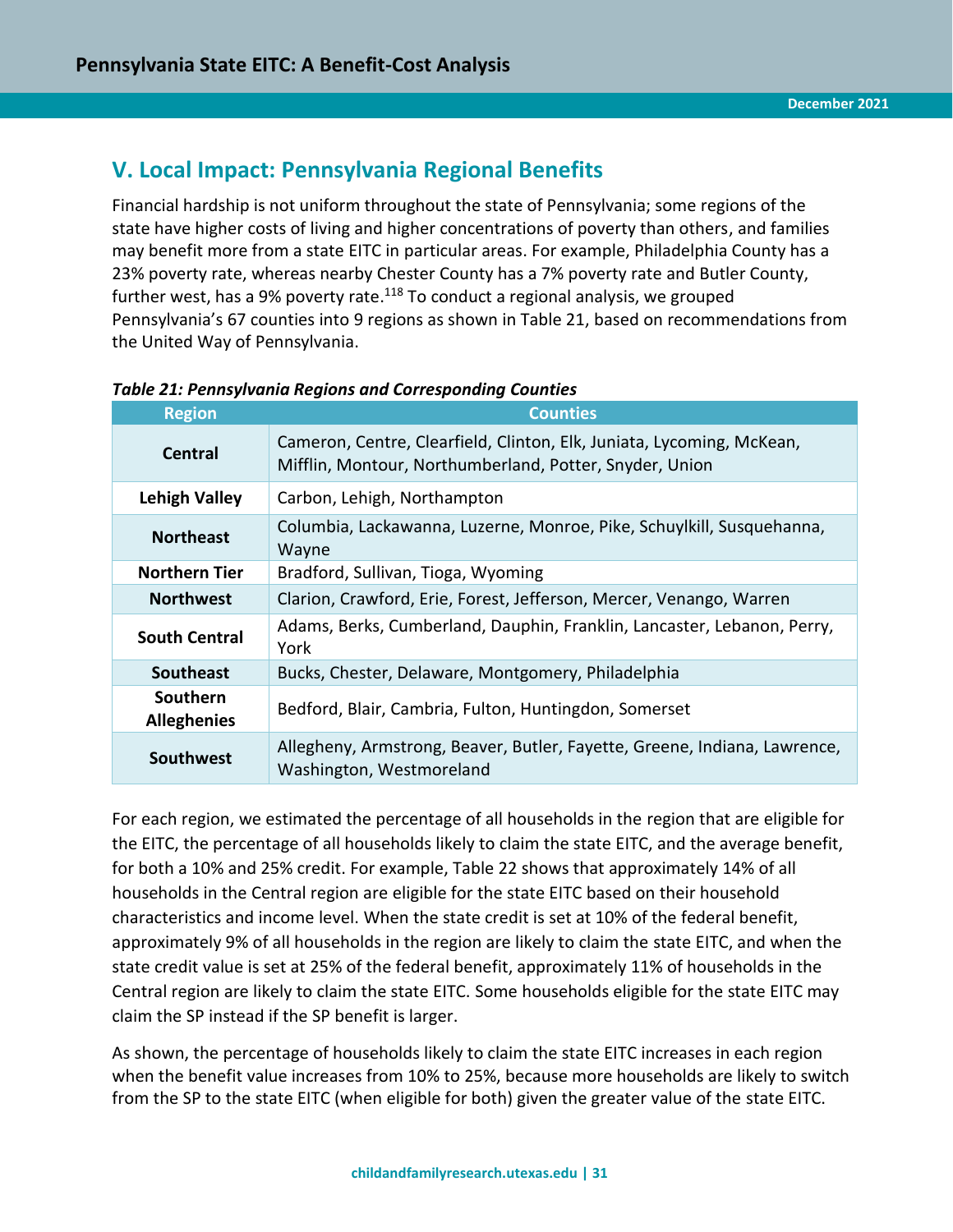|                                       |                                     | <b>10% State EITC</b>           |                               | <b>25% State EITC</b>           |                               |  |
|---------------------------------------|-------------------------------------|---------------------------------|-------------------------------|---------------------------------|-------------------------------|--|
| <b>Region</b>                         | % Eligible for<br><b>State EITC</b> | % Claiming<br><b>State EITC</b> | <b>Mean</b><br><b>Benefit</b> | % Claiming<br><b>State EITC</b> | <b>Mean</b><br><b>Benefit</b> |  |
| <b>Central</b>                        | 14%                                 | 9%                              | \$189                         | 11%                             | \$581                         |  |
| <b>Lehigh Valley</b>                  | 16%                                 | 11%                             | \$209                         | 14%                             | \$636                         |  |
| <b>Northeast</b>                      | 16%                                 | 11%                             | \$196                         | 13%                             | \$609                         |  |
| <b>Northern Tier</b>                  | 17%                                 | 11%                             | \$177                         | 15%                             | \$581                         |  |
| <b>Northwest</b>                      | 16%                                 | 11%                             | \$192                         | 13%                             | \$574                         |  |
| <b>South Central</b>                  | 15%                                 | 10%                             | \$195                         | 13%                             | \$592                         |  |
| <b>Southeast</b>                      | 16%                                 | 11%                             | \$202                         | 14%                             | \$598                         |  |
| <b>Southern</b><br><b>Alleghenies</b> | 14%                                 | 9%                              | \$192                         | 11%                             | \$576                         |  |
| <b>Southwest</b>                      | 12%                                 | 8%                              | \$192                         | 9%                              | \$578                         |  |
| State of<br>Pennsylvania              | 15%                                 | 10%                             | \$197                         | 12%                             | \$594                         |  |

#### <span id="page-31-1"></span>*Table 22: Regional EITC Take-Up and Benefits (10% and 25% Credits)*

# <span id="page-31-0"></span>**VI. Conclusion**

The United Way of Pennsylvania is leading a coalition of organizations to advocate for greater tax relief for workers and their families through an elective, refundable state EITC program. As one of just two states with a flat income tax, Pennsylvania has one of the most inequitable tax systems in the US.<sup>119</sup> For example, the top 1% of earners in the state pay approximately 6% of their income in state and local taxes, whereas the lowest 20% of earners pay almost 14% of their income in state and local taxes.<sup>120</sup> Although Pennsylvania has had a tax forgiveness program in place since 1974, which delivers relief to millions of families each year, a refundable state EITC would provide greater benefits to more families who struggle to make ends meet. The proposed elective program would allow families to continue to claim the current tax relief benefit or opt to receive the state EITC, depending on which offers a greater benefit to their household.

Our analysis suggests that an elective program offering a refundable state EITC at 10% of the federal credit would cost the state approximately \$80 million per year over what Pennsylvania already spends on tax forgiveness. Over 715,000 households are likely to claim a 10% state EITC, receiving an average benefit of \$197 per household. When the social and economic benefits to the state are considered, the elective program's benefits would outweigh its costs by 7 to 1. A 25% refundable state EITC would offer even greater benefits to families, providing an average state EITC benefit of \$594 per household, and a total direct benefit of \$363 million to over 870,000 working families in Pennsylvania.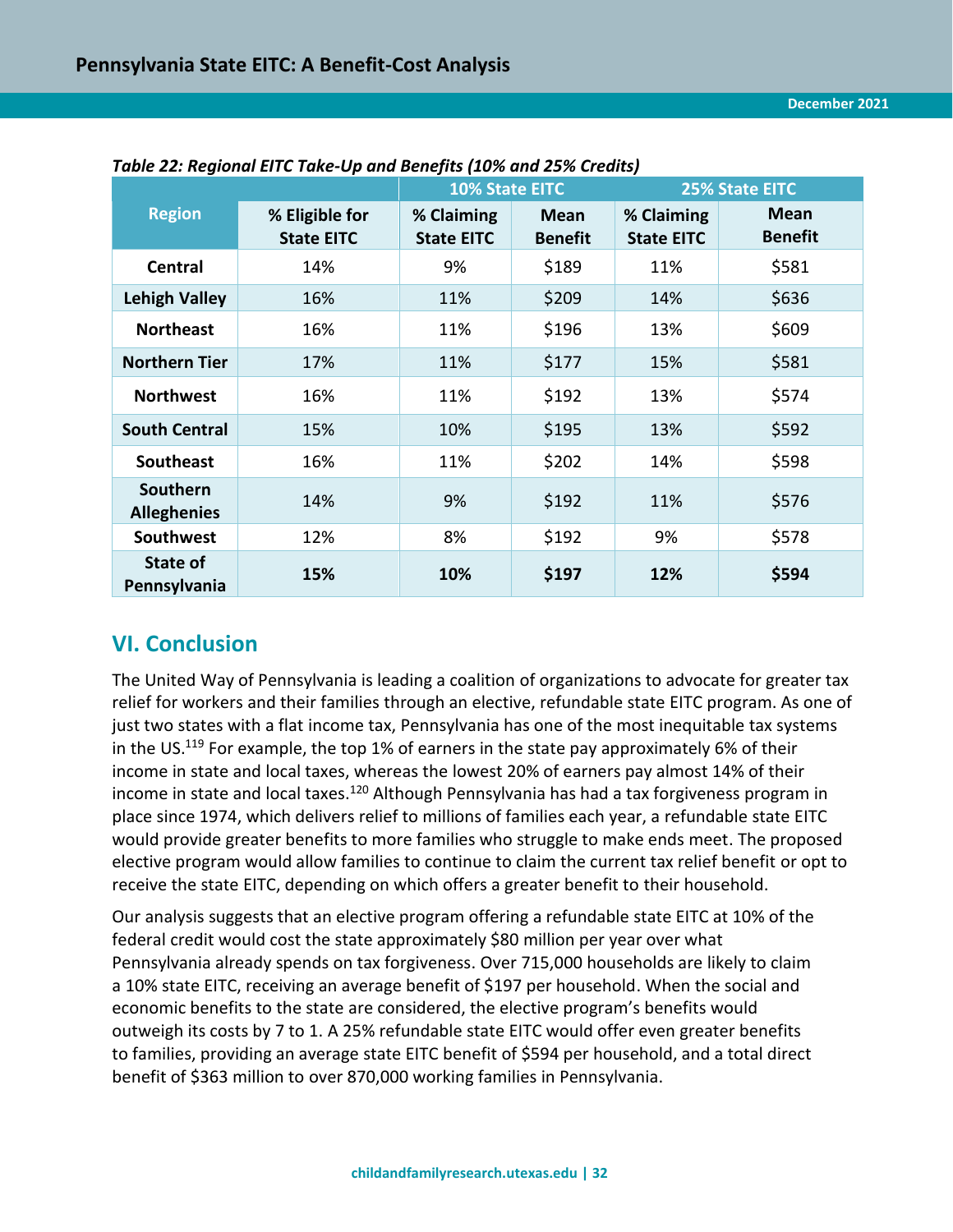# <span id="page-32-0"></span>**VII. Appendix**

#### <span id="page-32-1"></span>*Table A.1: State EITCs in the US*

| <b>State</b>                | State EITC Value as a % of the Federal EITC (For Tax Year 2021) |  |  |  |  |  |
|-----------------------------|-----------------------------------------------------------------|--|--|--|--|--|
| <b>Alabama</b>              | No EITC                                                         |  |  |  |  |  |
| Alaska                      | No EITC, No Income Tax                                          |  |  |  |  |  |
| <b>Arizona</b>              | No EITC                                                         |  |  |  |  |  |
| <b>Arkansas</b>             | No EITC                                                         |  |  |  |  |  |
| California                  | 85% <sup>+</sup> , Refundable                                   |  |  |  |  |  |
| Colorado                    | 10%, Refundable                                                 |  |  |  |  |  |
| <b>Connecticut</b>          | 30.5%, Refundable                                               |  |  |  |  |  |
| <b>Delaware</b>             | 20%, Nonrefundable                                              |  |  |  |  |  |
| <b>District of Columbia</b> | 40% (100% for workers without children*), Refundable            |  |  |  |  |  |
| <b>Florida</b>              | No EITC, No Income Tax                                          |  |  |  |  |  |
| Georgia                     | No EITC                                                         |  |  |  |  |  |
| Hawaii                      | 20%, Nonrefundable                                              |  |  |  |  |  |
| Idaho                       | No EITC                                                         |  |  |  |  |  |
| <b>Illinois</b>             | 18%, Refundable                                                 |  |  |  |  |  |
| <b>Indiana</b>              | 9%, Refundable                                                  |  |  |  |  |  |
| lowa                        | 15%, Refundable                                                 |  |  |  |  |  |
| <b>Kansas</b>               | 17%, Refundable                                                 |  |  |  |  |  |
| Kentucky                    | No EITC                                                         |  |  |  |  |  |
| Louisiana                   | 5%, Refundable                                                  |  |  |  |  |  |
| <b>Maine</b>                | 12% (25% for workers without children), Refundable              |  |  |  |  |  |
| <b>Maryland</b>             | 45% (100% for workers without children), Refundable             |  |  |  |  |  |
| <b>Massachusetts</b>        | 30%, Refundable                                                 |  |  |  |  |  |
| <b>Michigan</b>             | 6%, Refundable                                                  |  |  |  |  |  |
| Minnesota                   | 39% <sup>+</sup> , Refundable                                   |  |  |  |  |  |
| <b>Mississippi</b>          | No EITC                                                         |  |  |  |  |  |
| Missouri                    | Nonrefundable EITC of 10% starting in 2023 for Tax Year 2022    |  |  |  |  |  |
| <b>Montana</b>              | 3%, Refundable                                                  |  |  |  |  |  |
| <b>Nebraska</b>             | 10%, Refundable                                                 |  |  |  |  |  |
| <b>Nevada</b>               | No EITC, No Income Tax                                          |  |  |  |  |  |
| <b>New Hampshire</b>        | No EITC, No Income Tax                                          |  |  |  |  |  |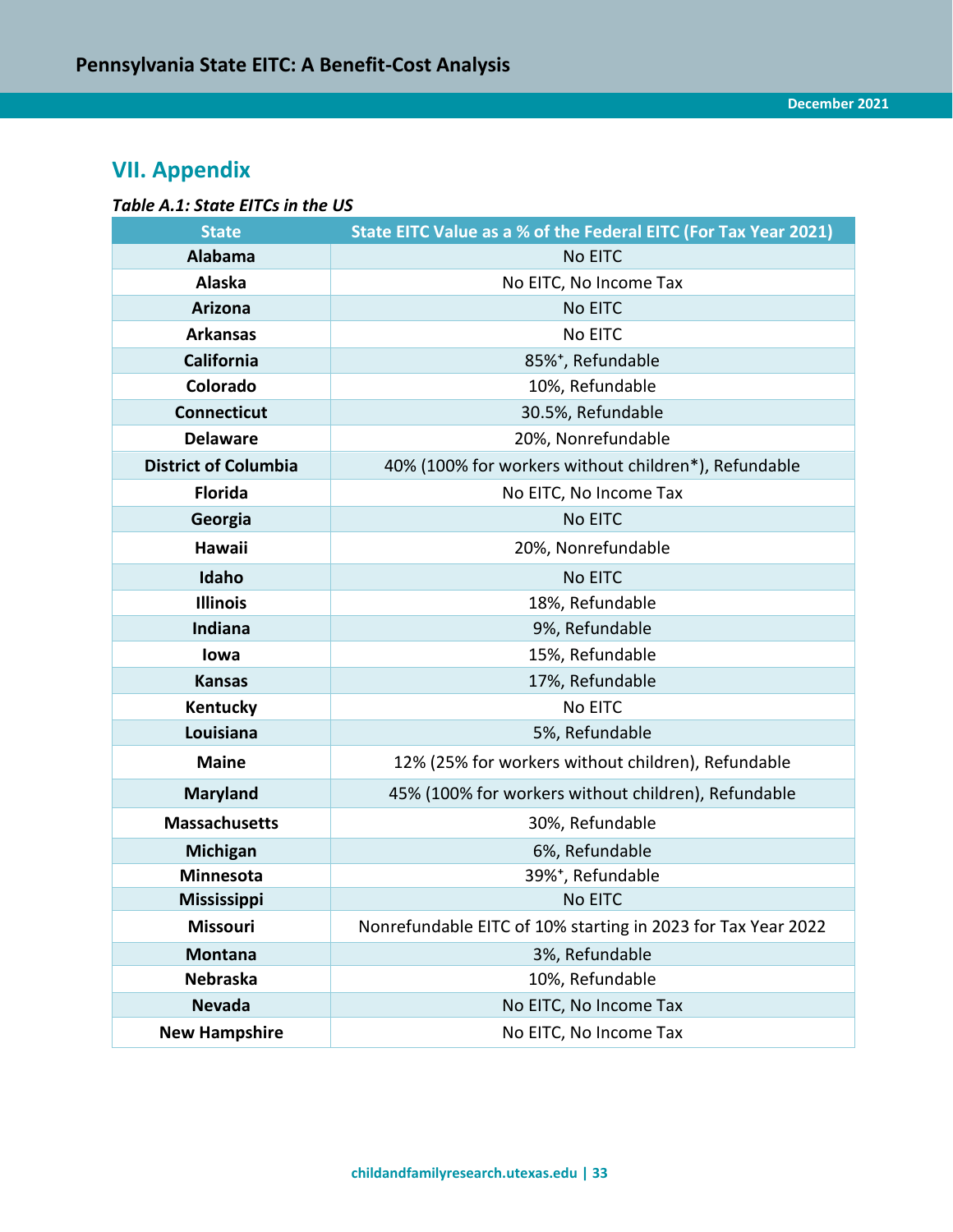| rable A.I. state Lires in the OS (continued)                                  |                                                                                                                         |  |  |  |  |  |  |
|-------------------------------------------------------------------------------|-------------------------------------------------------------------------------------------------------------------------|--|--|--|--|--|--|
| <b>State</b>                                                                  | State EITC Value as a % of the Federal EITC (For Tax Year 2021)                                                         |  |  |  |  |  |  |
| <b>New Jersey</b>                                                             | 40%, Refundable                                                                                                         |  |  |  |  |  |  |
| <b>New Mexico</b>                                                             | 20%, Refundable                                                                                                         |  |  |  |  |  |  |
| <b>New York</b>                                                               | 30%, Refundable                                                                                                         |  |  |  |  |  |  |
| <b>North Carolina</b>                                                         | No EITC                                                                                                                 |  |  |  |  |  |  |
| <b>North Dakota</b>                                                           | No EITC                                                                                                                 |  |  |  |  |  |  |
| Ohio                                                                          | 30%, Nonrefundable                                                                                                      |  |  |  |  |  |  |
| <b>Oklahoma</b>                                                               | 5%, Nonrefundable                                                                                                       |  |  |  |  |  |  |
| Oregon                                                                        | 12% for families with dependents under age 3, 9% for all other<br>filers; Refundable                                    |  |  |  |  |  |  |
| Pennsylvania                                                                  | <b>No EITC</b>                                                                                                          |  |  |  |  |  |  |
| <b>Rhode Island</b>                                                           | 15%, Refundable                                                                                                         |  |  |  |  |  |  |
| <b>South Carolina</b>                                                         | 83.3%, Nonrefundable                                                                                                    |  |  |  |  |  |  |
| <b>South Dakota</b>                                                           | No EITC, No Income Tax                                                                                                  |  |  |  |  |  |  |
| <b>Tennessee</b>                                                              | No EITC, No Income Tax                                                                                                  |  |  |  |  |  |  |
| <b>Texas</b>                                                                  | No EITC, No Income Tax                                                                                                  |  |  |  |  |  |  |
| <b>Utah</b>                                                                   | <b>No EITC</b>                                                                                                          |  |  |  |  |  |  |
| Vermont                                                                       | 36%, Refundable                                                                                                         |  |  |  |  |  |  |
| <b>Virginia</b>                                                               | 20%, Nonrefundable                                                                                                      |  |  |  |  |  |  |
| Washington                                                                    | EITC to be implemented in 2023 for Tax Year 2022, and maximum<br>credit will range from \$300 to \$1,200; No Income Tax |  |  |  |  |  |  |
| <b>West Virginia</b>                                                          | <b>No EITC</b>                                                                                                          |  |  |  |  |  |  |
| <b>Wisconsin</b>                                                              | 4% for 1 child, 11% for 2 children, 34% for 3 or more children,<br>Refundable                                           |  |  |  |  |  |  |
| <b>Wyoming</b>                                                                | No EITC, No Income Tax                                                                                                  |  |  |  |  |  |  |
| <b>Count of Refundable</b><br><b>State EITCs in Effect -</b><br>Tax Year 2021 | 23 (and 6 Nonrefundable)                                                                                                |  |  |  |  |  |  |

*Table A.1: State EITCs in the US (continued)*

*Notes: Data as of October 1, 2021. State income tax statutes, analyzed by Prenatal-to-3 Policy Impact Center staff. ⁺California's stated maximum is 85%, but the typical percentage amount varies considerably based on income and household structure, given California's unique phase-out calculations. Minnesota's EITC is based on a percentage of income instead of a percentage of the federal EITC. This percentage is estimated, on average, to be 39%.* 

*\*Although a higher percentage of the federal credit is offered to workers with no children in some states, the credit amount always remains much smaller for such workers than for workers with children because the federal credit value is smaller in absolute terms than the credit for workers with dependents. For example, 100% of \$543 is still much smaller than 40% of \$3,618.*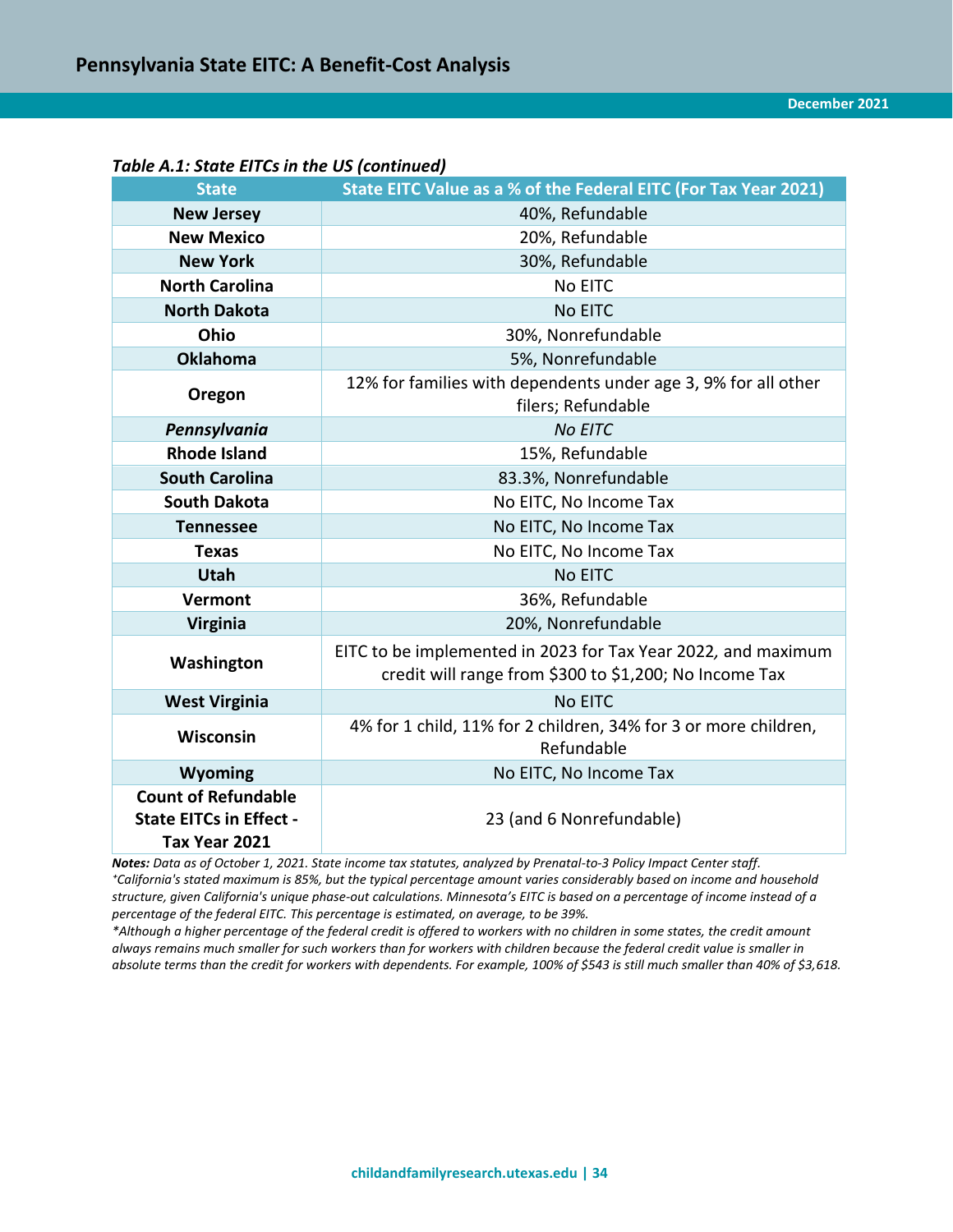# <span id="page-34-0"></span>*Table A.2: EITC and Pennsylvania Current Tax Relief (SP Program) Eligibility Compared*

| <b>Federal EITC (and Proposed PA State EITC)</b>                                                                                                                                                                                                                                                                                                                                                                                                                                                                                                                                                                                                                                                                                                                                                                                                                   | Pennsylvania Current Tax Relief Program (SP)                                                                                                                                                                                                                                                                                                                                                                                      |
|--------------------------------------------------------------------------------------------------------------------------------------------------------------------------------------------------------------------------------------------------------------------------------------------------------------------------------------------------------------------------------------------------------------------------------------------------------------------------------------------------------------------------------------------------------------------------------------------------------------------------------------------------------------------------------------------------------------------------------------------------------------------------------------------------------------------------------------------------------------------|-----------------------------------------------------------------------------------------------------------------------------------------------------------------------------------------------------------------------------------------------------------------------------------------------------------------------------------------------------------------------------------------------------------------------------------|
| Filer must be authorized to work in the<br>US (whether as a citizen or noncitizen)<br>and have a valid Social Security<br>Number; must not be a dependent<br>claimed by another filer<br>Every member of the tax-filing<br>household must also have a valid SSN<br>(Individual Taxpayer Identification<br>Number, or ITIN, is not accepted)<br>Filer must be between ages 25 and 64 if<br>$\bullet$<br>filer has no qualifying dependents<br>If the filer has qualifying dependents,<br>$\bullet$<br>then there are no age restrictions<br>Filer must have investment income<br>lower than \$3,650 regardless of overall<br>income level<br>Filer must have at least \$1.00 of earned<br>income<br>Filer cannot claim the credit if filing<br>$\bullet$<br>status is "married, filing separately"<br>Must have taxable income in the ranges<br>shown in Figure A.1 | Filer must be authorized to work in the<br>$\bullet$<br>US, must not be a dependent claimed by<br>another filer<br>No age restrictions<br>$\bullet$<br>Married filers can claim separately<br>$\bullet$<br>Technically may file with an ITIN, but this<br>$\bullet$<br>does not occur often in practice, per the<br>PA Department of Revenue<br>Must have taxable income below the<br>$\bullet$<br>thresholds shown in Figure A.2 |

Sources: Internal Revenue Service. (2021). *Who qualifies for the earned income tax credit (EITC).*  [https://www.irs.gov/credits-deductions/individuals/earned-income-tax-credit/who-qualifies-for-the-earned](https://www.irs.gov/credits-deductions/individuals/earned-income-tax-credit/who-qualifies-for-the-earned-income-tax-credit-eitc)[income-tax-credit-eitc;](https://www.irs.gov/credits-deductions/individuals/earned-income-tax-credit/who-qualifies-for-the-earned-income-tax-credit-eitc) Pennsylvania Dept. of Revenue. (2021). *Special tax provisions for poverty – overview.* https://www.revenue.pa.gov/FormsandPublications/PAPersonalIncomeTaxGuide/Pages/Tax-Forgiveness.aspx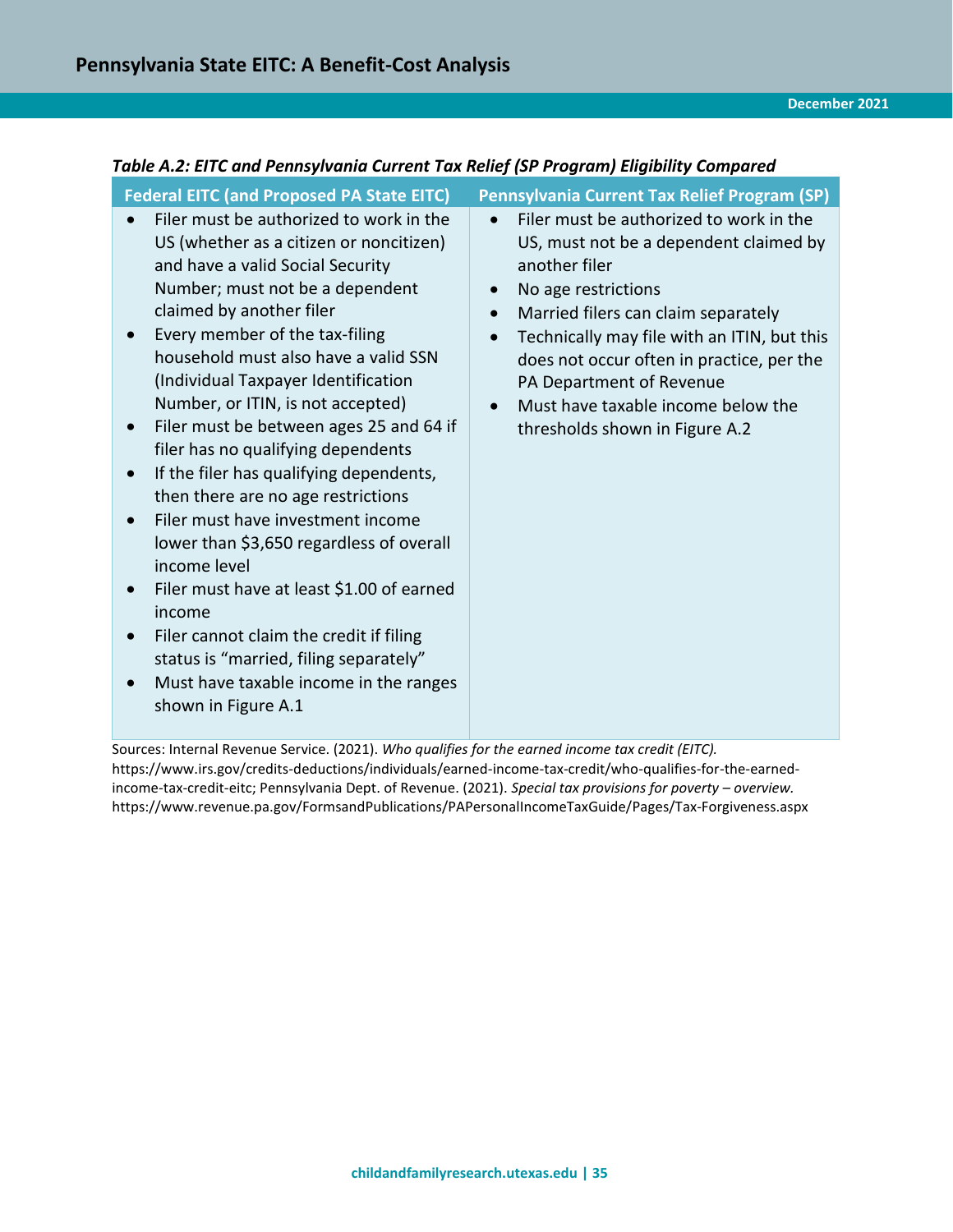#### <span id="page-35-0"></span>*Figure A.1: Federal EITC Benefit Structure and Thresholds*

The federal EITC benefit structure shown in the graphic below is for single or head-of-household tax returns. The specific thresholds for single and married filers are shown in the table. The same phase-in and phase-out rates (percentages) apply for both types of households. State EITCs typically offer a percentage of the federal amount received.



Source: Urban-Brookings Tax Policy Center (2021); Internal Revenue Procedure 2020-45, Internal Revenue Service; and H.R. 1319, "American Rescue Plan Act of 2021," 117th Cong. (2021.)

Notes: Assumes all income comes from earnings. Amounts are for taxpayers filing a single or head-of-household tax return. For married couples filing a joint tax return, the credit begins to phase out at income \$5,940 higher than shown, or \$5,950 if the couple has children.

Source: Tax Policy Center, Urban Institute & Brookings Institution. (2021). *What is the earned income tax credit?* https://www.taxpolicycenter.org/briefing-book/what-earned-income-tax-credit

| <b>Filing Status</b>             |                                              | <b>No Children</b> | <b>One Child</b> | <b>Two</b><br><b>Children</b> | <b>Three or More</b><br><b>Children</b> |
|----------------------------------|----------------------------------------------|--------------------|------------------|-------------------------------|-----------------------------------------|
|                                  | Income at Max Credit                         | \$7,100            | \$10,640         | \$14,950                      | \$14,950                                |
| Single or                        | Maximum Credit                               | \$543              | \$3,618          | \$5,980                       | \$6,728                                 |
| Head of                          | <b>Phaseout Begins</b>                       | \$8,880            | \$19,520         | \$19,520                      | \$19,520                                |
| Household                        | <b>Phaseout Ends</b>                         |                    |                  |                               |                                         |
|                                  | (Credit Equals Zero)                         | \$15,980           | \$42,158         | \$47,915                      | \$51,464                                |
|                                  | Income at Max Credit                         | \$7,100            | \$10,640         | \$14,950                      | \$14,950                                |
| <b>Married Filing</b><br>Jointly | Maximum Credit                               | \$543              | \$3,618          | \$5,980                       | \$6,728                                 |
|                                  | <b>Phaseout Begins</b>                       | \$14,820           | \$25,470         | \$25,470                      | \$25,470                                |
|                                  | <b>Phaseout Ends</b><br>(Credit Equals Zero) | \$21,920           | \$48,108         | \$53,865                      | \$57,414                                |

Source: El-Sibaie, A. (2020). 2021 *Tax brackets.* Tax Foundation. https://taxfoundation.org/2021-tax-brackets/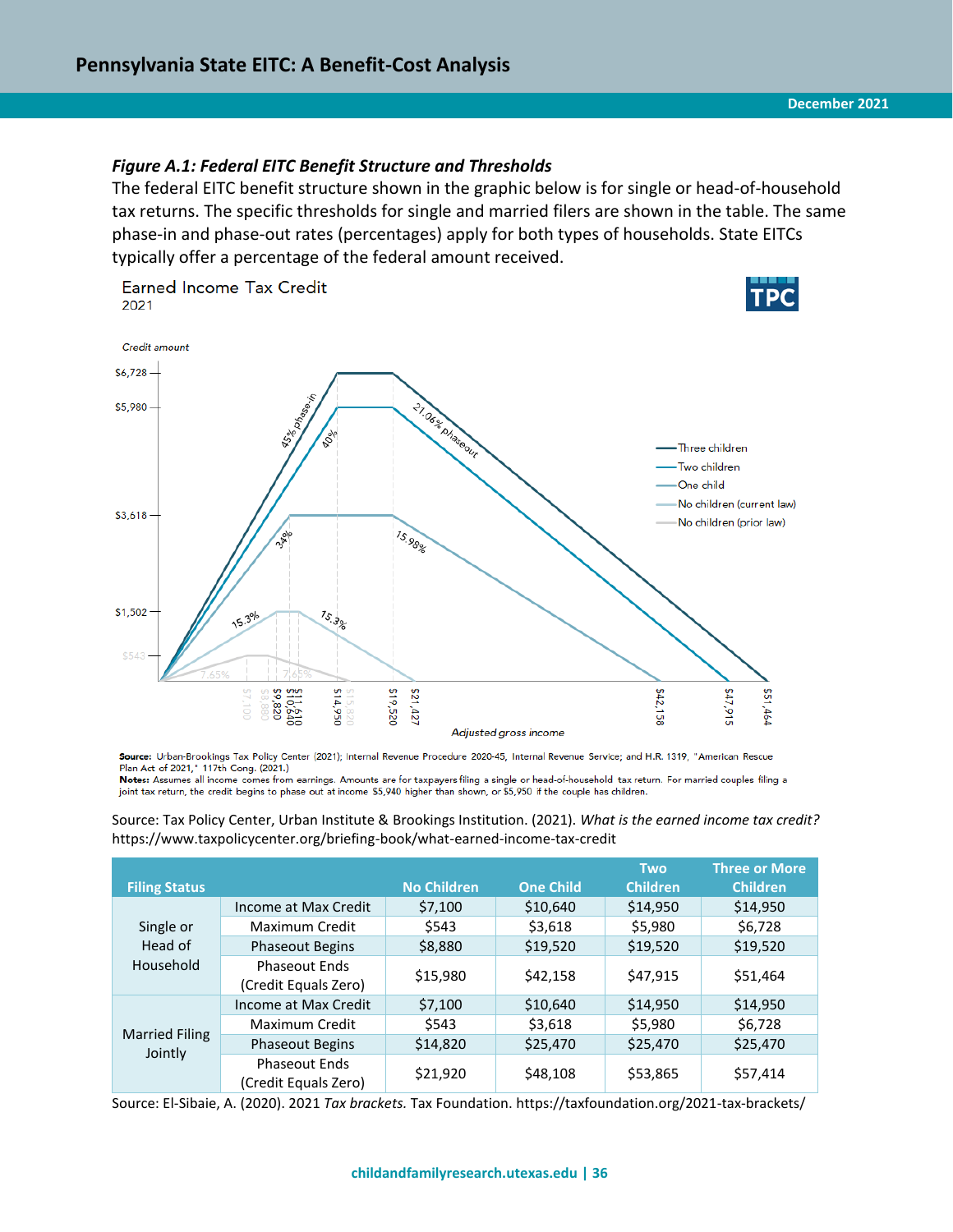<span id="page-36-0"></span>*Figure A.2: Pennsylvania Current Tax Forgiveness Program (SP) – Eligibility Chart* 

# **ELIGIBILITY INCOME TABLES**

|       | <b>ELIGIBILITY INCOME TABLE 1. Unmarried, Separated and Deceased Claimants</b> |          |                                                                           |          |          |          |          |          |          |          |  |
|-------|--------------------------------------------------------------------------------|----------|---------------------------------------------------------------------------|----------|----------|----------|----------|----------|----------|----------|--|
|       |                                                                                |          | If your Eligibility Income from PA Schedule SP, Line 11, does not exceed: |          |          |          |          |          |          |          |  |
| YOU ⇒ | \$6,500                                                                        | \$6,750  | \$7,000                                                                   | \$7,250  | \$7,500  | \$7,750  | \$8,000  | \$8,250  | \$8,500  | \$8,750  |  |
|       | <b>V DEPENDENT CHILDREN</b>                                                    |          |                                                                           |          |          |          |          |          |          |          |  |
| 1     | \$16,000                                                                       | \$16,250 | \$16,500                                                                  | \$16,750 | \$17,000 | \$17,250 | \$17,500 | \$17,750 | \$18,000 | \$18,250 |  |
| 2     | \$25,500                                                                       | \$25,750 | \$26,000                                                                  | \$26,250 | \$26,500 | \$26,750 | \$27,000 | \$27,250 | \$27,500 | \$27,750 |  |
| 3     | \$35,000                                                                       | \$35,250 | \$35,500                                                                  | \$35,750 | \$36,000 | \$36,250 | \$36,500 | \$36,750 | \$37,000 | \$37,250 |  |
| 4     | \$44,500                                                                       | \$44,750 | \$45,000                                                                  | \$45,250 | \$45,500 | \$45,750 | \$46,000 | \$46,250 | \$46,500 | \$46,750 |  |
| 5     | \$54,000                                                                       | \$54,250 | \$54,500                                                                  | \$54,750 | \$55,000 | \$55,250 | \$55,500 | \$55,750 | \$56,000 | \$56,250 |  |
| 6     | \$63,500                                                                       | \$63,750 | \$64,000                                                                  | \$64,250 | \$64,500 | \$64,750 | \$65,000 | \$65,250 | \$65,500 | \$65,750 |  |
| 7     | \$73,000                                                                       | \$73,250 | \$73,500                                                                  | \$73,750 | \$74,000 | \$74,250 | \$74,500 | \$74,750 | \$75,000 | \$75,250 |  |
| 8     | \$82,500                                                                       | \$82,750 | \$83,000                                                                  | \$83,250 | \$83,500 | \$83,750 | \$84,000 | \$84,250 | \$84,500 | \$84,750 |  |
| 9     | \$92,000                                                                       | \$92,250 | \$92,500                                                                  | \$92,750 | \$93,000 | \$93,250 | \$93,500 | \$93,750 | \$94,000 | \$94,250 |  |
|       |                                                                                |          | Then your Percentage of Tax Forgiveness and the Decimal Equivalent is:    |          |          |          |          |          |          |          |  |
|       | 100%                                                                           | 90%      | 80%                                                                       | 70%      | 60%      | 50%      | 40%      | 30%      | 20%      | 10%      |  |
|       | 1.0                                                                            | .90      | .80                                                                       | .70      | .60      | .50      | .40      | .30      | .20      | .10      |  |

NOTE: If claiming more than nine dependent children, review the PA Personal Income Tax Guide on the department's website.

|                             |          |          |          |          |                         |          | <b>ELIGIBILITY INCOME TABLE 2. Married Claimants, even if filing separately</b> |           |           |           |
|-----------------------------|----------|----------|----------|----------|-------------------------|----------|---------------------------------------------------------------------------------|-----------|-----------|-----------|
|                             |          |          |          |          |                         |          | If your Eligibility Income from PA Schedule SP, Line 11, does not exceed:       |           |           |           |
| YOU & ⇒<br><b>SPOUSE</b>    | \$13,000 | \$13,250 | \$13,500 | \$13,750 | \$14,000                | \$14,250 | \$14,500                                                                        | \$14,750  | \$15,000  | \$15,250  |
| <b>V DEPENDENT CHILDREN</b> |          |          |          |          |                         |          |                                                                                 |           |           |           |
| 1                           | \$22,500 | \$22,750 | \$23,000 | \$23,250 | \$23,500                | \$23,750 | \$24,000                                                                        | \$24,250  | \$24,500  | \$24,750  |
| 2                           | \$32,000 | \$32,250 | \$32,500 | \$32,750 | \$33,000                | \$33,250 | \$33,500                                                                        | \$33,750  | \$34,000  | \$34,250  |
| 3                           | \$41,500 | \$41,750 | \$42,000 | \$42,250 | \$42,500                | \$42,750 | \$43,000                                                                        | \$43,250  | \$43,500  | \$43,750  |
| 4                           | \$51,000 | \$51,250 | \$51,500 | \$51,750 | \$52,000                | \$52,250 | \$52,500                                                                        | \$52,750  | \$53,000  | \$53,250  |
| 5                           | \$60,500 | \$60,750 | \$61,000 | \$61,250 | \$61,500                | \$61,750 | \$62,000                                                                        | \$62,250  | \$62,500  | \$62,750  |
| 6                           | \$70,000 | \$70,250 | \$70,500 | \$70,750 | \$71,000                | \$71,250 | \$71,500                                                                        | \$71,750  | \$72,000  | \$72,250  |
| 7                           | \$79,500 | \$79,750 | \$80,000 | \$80,250 | \$80,500                | \$80,750 | \$81,000                                                                        | \$81,250  | \$81,500  | \$81,750  |
| 8                           | \$89,000 | \$89,250 | \$89,500 | \$89,750 | \$90,000                | \$90,250 | \$90,500                                                                        | \$90,750  | \$91,000  | \$91,250  |
| 9                           | \$98,500 | \$98,750 | \$99,000 | \$99,250 | \$99,500                | \$99,750 | \$100,000                                                                       | \$100,250 | \$100,500 | \$100,750 |
|                             |          |          |          |          |                         |          | Then your Percentage of Tax Forgiveness and the Decimal Equivalent is:          |           |           |           |
|                             | 100%     | 90%      | 80%      | 70%      | 60%                     | 50%      | 40%                                                                             | 30%       | 20%       | 10%       |
|                             | 1.0      | .90      | .80      | .70      | .60                     | .50      | .40                                                                             | .30       | .20       | .10       |
|                             |          |          |          |          |                         |          | NOTE: Tables include a \$9,500 allowance for each dependent.                    |           |           |           |
|                             |          |          |          |          | www.revenue.state.pa.us |          |                                                                                 |           |           |           |

Source: Pennsylvania Department of Revenue. *Tax forgiveness for PA personal income tax.* https://www.revenue.pa.gov/FormsandPublications/FormsforIndividuals/PIT/Documents/rev-631.pdf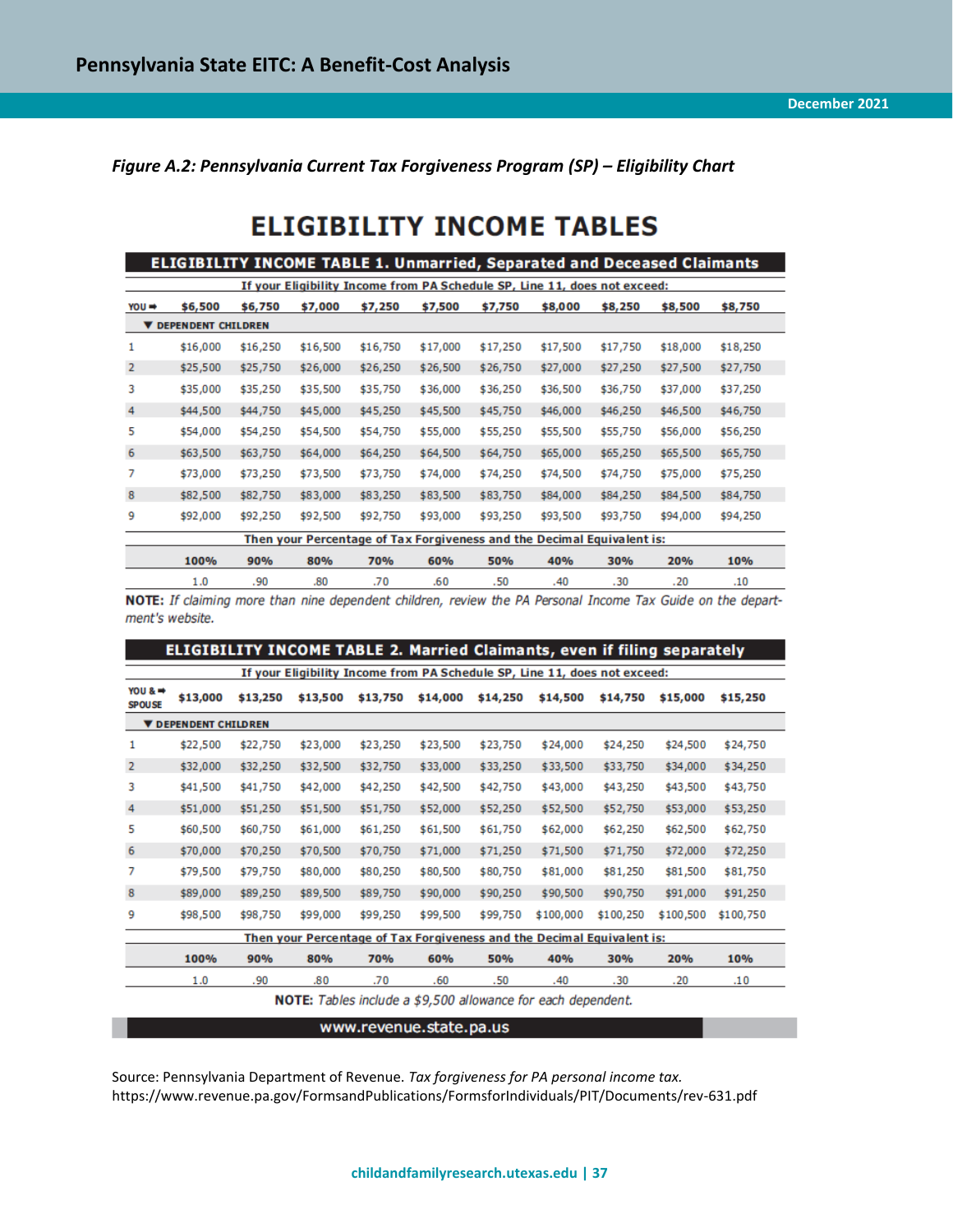<span id="page-37-0"></span>

| Figure A.3: Elective State EITC Program – Eligibility, Take-Up, and Benefits (10% Refundable |  |
|----------------------------------------------------------------------------------------------|--|
| State EITC)                                                                                  |  |

| <b>Eligibility for Both Programs</b>           |                   |                     |                                      |       |                     |           |           |  |  |
|------------------------------------------------|-------------------|---------------------|--------------------------------------|-------|---------------------|-----------|-----------|--|--|
|                                                |                   | <b>Federal EITC</b> |                                      |       | PA State EITC (10%) | <b>SP</b> |           |  |  |
|                                                | <b>Households</b> | Mean                | Median                               | Mean  | Median              | Mean      | Median    |  |  |
| Ineligible for both<br><b>EITC and SP</b>      | 3,964,719         | \$0                 | \$0                                  | \$0   | \$0                 | \$0       | \$0       |  |  |
| <b>Eligible for both</b><br><b>EITC and SP</b> | 582,155           | \$2,687             | \$2,755                              | \$269 | \$275               | \$355     | \$248     |  |  |
| Eligible for EITC,<br>not SP                   | 482,920           | \$1,309             | \$749                                | \$131 | \$75                | \$0       | \$0       |  |  |
| Eligible for SP, not<br><b>EITC</b>            | 2,083,788         | \$0                 | \$0                                  | \$0   | \$0                 | \$34      | \$0       |  |  |
| <b>State of PA</b>                             | 7,113,582         | \$309               | \$0                                  | \$31  | \$0                 | \$39      | \$0       |  |  |
|                                                |                   |                     | <b>EITC Eligibility</b>              |       |                     |           |           |  |  |
|                                                | <b>Households</b> |                     | <b>Federal EITC</b>                  |       | PA State EITC (10%) |           | <b>SP</b> |  |  |
|                                                |                   | Mean                | Median                               | Mean  | Median              | Mean      | Median    |  |  |
| <b>EITC Eligible</b>                           | 1,065,075         | \$2,062             | \$1,457                              | \$206 | \$146               | \$194     | \$34      |  |  |
| <b>EITC Ineligible</b>                         | 6,048,507         | \$0                 | \$0                                  | \$0   | \$0                 | \$12      | \$0       |  |  |
| <b>State of PA</b>                             | 7,113,582         | \$309               | \$0                                  | \$31  | \$0                 | \$39      | \$0       |  |  |
|                                                |                   |                     | <b>SP Eligibility</b>                |       |                     |           |           |  |  |
|                                                | <b>Households</b> |                     | <b>Federal EITC</b>                  |       | PA State EITC (10%) |           | <b>SP</b> |  |  |
|                                                |                   | Mean                | Median                               | Mean  | Median              | Mean      | Median    |  |  |
| <b>SP Eligible</b>                             | 2,665,943         | \$587               | \$0                                  | \$59  | \$0                 | \$104     | \$0       |  |  |
| <b>SP Ineligible</b>                           | 4,447,639         | \$142               | \$0                                  | \$14  | \$0                 | \$0       | \$0       |  |  |
| <b>State of PA</b>                             | 7,113,582         | \$309               | \$0                                  | \$31  | \$0                 | \$39      | \$0       |  |  |
|                                                |                   |                     | <b>Likely Claimants and Benefits</b> |       |                     |           |           |  |  |
|                                                | <b>Households</b> |                     | <b>Federal EITC</b>                  |       | PA State EITC (10%) |           | <b>SP</b> |  |  |
|                                                |                   | Mean                | Median                               | Mean  | Median              | Mean      | Median    |  |  |
| <b>Will Claim EITC</b>                         | 715,652           | \$1,971             | \$1,581                              | \$197 | \$158               | \$86      | \$0\$     |  |  |
| Will Claim SP                                  | 1,022,299         | \$768               | \$0                                  | \$77  | \$0                 | \$212     | \$109     |  |  |
| <b>Will Claim Neither</b>                      | 5,375,631         | \$0                 | \$0                                  | \$0\$ | \$0                 | \$0\$     | \$0\$     |  |  |
| <b>State of PA</b>                             | 7,113,582         | \$309               | \$0                                  | \$31  | \$0                 | \$39      | \$0       |  |  |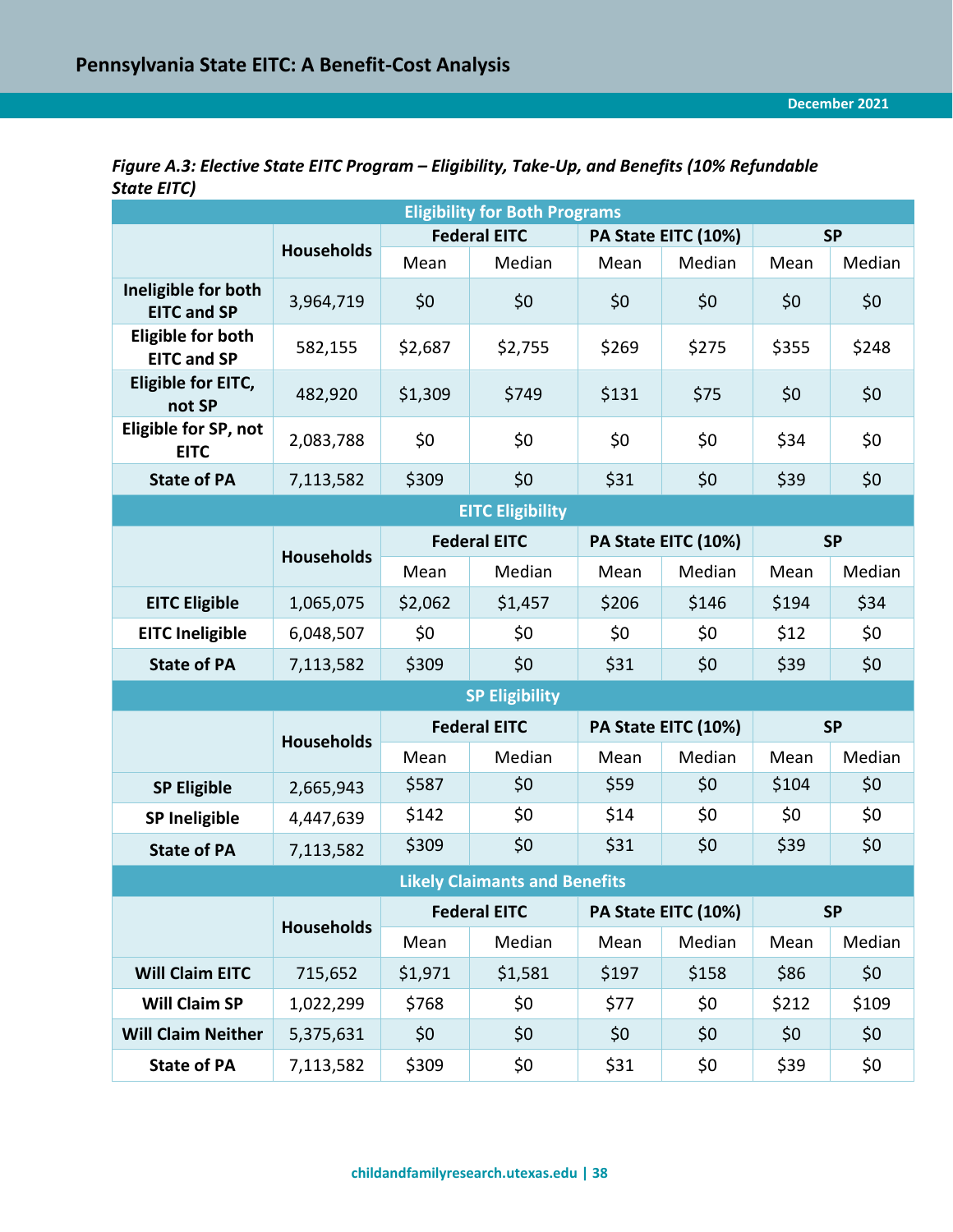# **Authors**

*Cynthia Osborne, Ph.D.* Director, Child and Family Research Partnership Associate Dean for Academic Strategies Lyndon B. Johnson School of Public Affairs The University of Texas at Austin

*Nawal Traish, MPAff, LMSW* Senior Research Associate Child and Family Research Partnership

*Jeanette Cunningham Rottas, M.A.* Senior Data Research Associate Child and Family Research Partnership

# **Preferred Citation**

 $\overline{a}$ 

Osborne, C., Traish, N., Cunningham Rottas, J. (December 2021). *Implementing a State Earned Income Tax Credit in Pennsylvania: A Benefit-Cost Analysis.* Child and Family Research Partnership, LBJ School of Public Affairs, The University of Texas at Austin.

#### *© December 2021, Child and Family Research Partnership, All Rights Reserved.*

*The Child and Family Research Partnership (CFRP) is an independent, nonpartisan research group at the LBJ School of Public Affairs at The University of Texas at Austin, specializing in issues related to young children, teens, and their parents. We engage in rigorous research and evaluation work aimed at strengthening families and enhancing public policy.*

https://www.taxpolicycenter.org/briefing-book/how-does-earned-income-tax-credit-affect-poor-families <sup>3</sup> Schmeiser, M. (2012). Expanding New York State's earned income tax credit programme: The effect on work, income and poverty. *Applied Economics, 44*, 2035–2050. https://doi.org/10.1080/00036846.2011.558478; Wilson, R. (2020). The EITC and employment transitions: Labor force attachment and annual exit. *National Tax Journal, 73*(1), 11–46. https://doi.org/10.17310/ntj.2020.1.01

 $1$  Bastian, J., & Jones, M. (2021). Do EITC expansions pay for themselves? Effect on tax revenue and government transfers. *Journal of Public Economics, 196*. <https://doi.org/10.1016/j.jpubeco.2020.104355>

<sup>2</sup> Tax Policy Center. (2021). *How does the earned income tax credit affect poor families?*

<sup>4</sup> Congressional Research Service. (2021). *The earned income tax credit (EITC): How it works and who receives it.* https://sgp.fas.org/crs/misc/R43805.pdf

<sup>5</sup> Tax Policy Center (Urban Institute & Brookings Institution). (2021). *Options to increase the EITC for workers without children in the home.* https://www.urban.org/sites/default/files/publication/103594/options-to-increasethe-eitc-for-workers-without-children-at-home.pdf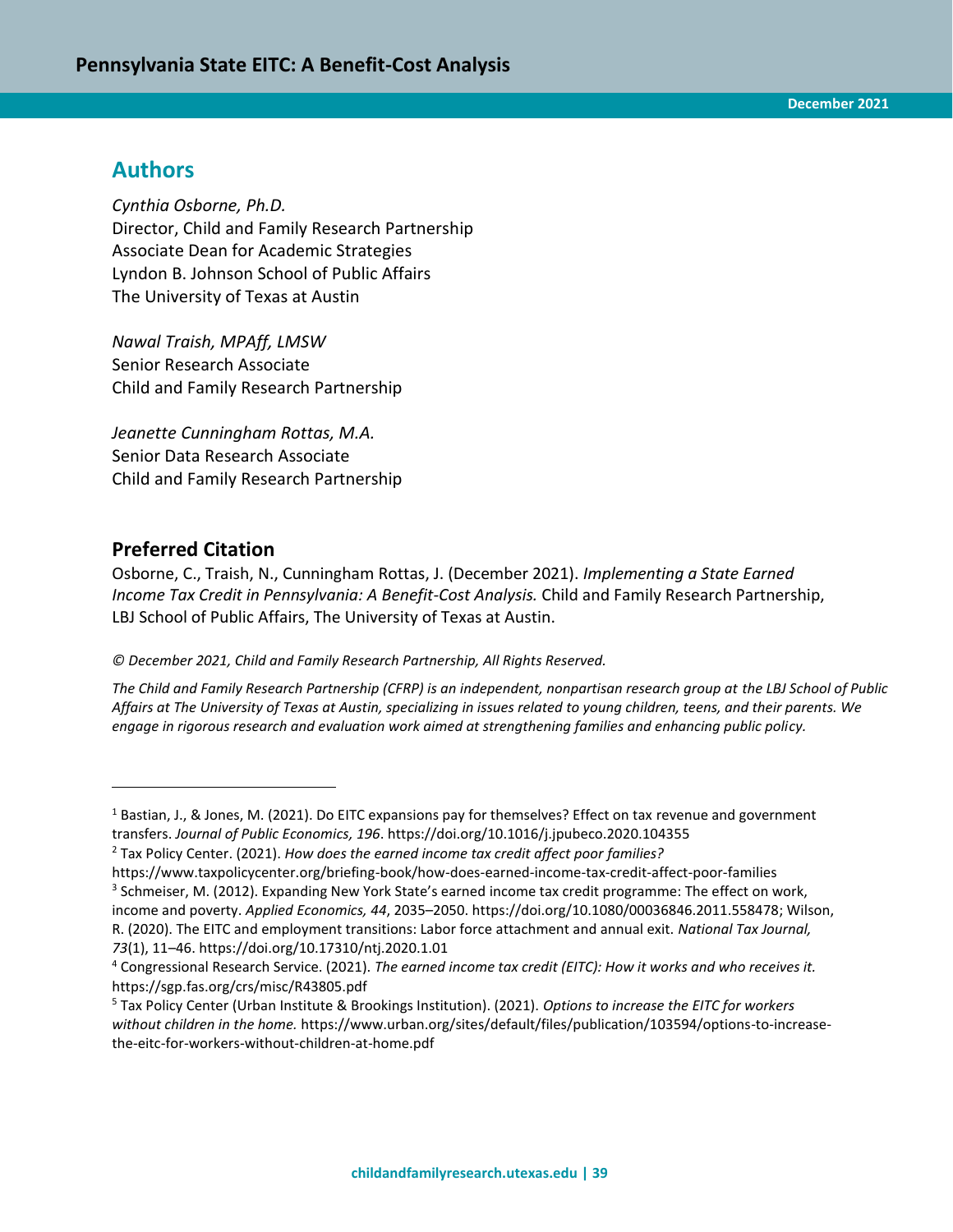$\overline{a}$ 6 Internal Revenue Service. (2021) *Statistics for tax returns with EITC (Tax Year 2019).* https://www.eitc.irs.gov/eitccentral/statistics-for-tax-returns-with-eitc/statistics-for-tax-returns-with-eitc <sup>7</sup> Neumark, D., & Williams, K. (2020). Do state earned income tax credits increase participation in the federal EITC? *Public Finance Review*, *48*(5), 579-626. https://doi.org/10.1177%2F1091142120945336 8 Internal Revenue Service. (Dec. 6, 2021). Tax Years 2011-2018. *EITC participation rate.* https://www.eitc.irs.gov/eitc-central/participation-rate/eitc-participation-rate-by-states <sup>9</sup> Bastian, J., & Jones, M. (2021). Do EITC expansions pay for themselves? Effect on tax revenue and government transfers. *Journal of Public Economics, 196*. <https://doi.org/10.1016/j.jpubeco.2020.104355> <sup>10</sup> Urban Institute. (2021). *State and local finance initiative: State earned income tax credits.* [https://www.urban.org/policy-centers/cross-center-initiatives/state-and-local-finance-initiative/state-and-local](https://www.urban.org/policy-centers/cross-center-initiatives/state-and-local-finance-initiative/state-and-local-backgrounders/state-earned-income-tax-credits)[backgrounders/state-earned-income-tax-credits;](https://www.urban.org/policy-centers/cross-center-initiatives/state-and-local-finance-initiative/state-and-local-backgrounders/state-earned-income-tax-credits) State income tax statutes. <sup>11</sup> Pennsylvania Dept. of Revenue. *Tax Forgiveness: Special Tax Provisions for Poverty – Overview.* https://www.revenue.pa.gov/FormsandPublications/PAPersonalIncomeTaxGuide/Pages/Tax-Forgiveness.aspx <sup>12</sup> State of Pennsylvania Pressroom. (2021). *Low-income Pennsylvanians can benefit from tax forgiveness program.* https://www.media.pa.gov/pages/Revenue-details.aspx?newsid=340 <sup>13</sup> United Way of Pennsylvania. (2020). *ALICE in Pennsylvania: A financial hardship study.* https://www.uwp.org/wpcontent/uploads/2020-ALICE-Report-for-Pennsylvania.pdf <sup>14</sup> United Way of Pennsylvania. (2020). *ALICE in Pennsylvania: A financial hardship study.* https://www.uwp.org/wpcontent/uploads/2020-ALICE-Report-for-Pennsylvania.pdf <sup>15</sup> US Dept. of Health and Human Services. Office of the Assistant Secretary for Planning and Evaluation. (2021). *Poverty guidelines.* https://aspe.hhs.gov/topics/poverty-economic-mobility/poverty-guidelines/prior-hhs-povertyguidelines-federal-register-references/2021-poverty-guidelines <sup>16</sup> United Way of Pennsylvania. (2020). *ALICE in Pennsylvania: A financial hardship study.* https://www.uwp.org/wpcontent/uploads/2020-ALICE-Report-for-Pennsylvania.pdf <sup>17</sup> Prenatal-to-3 Policy Impact Center. State Policy Roadmap. (2021). *Pennsylvania's state minimum wage.* https://pn3policy.org/pn-3-state-policy-roadmap-2021/pa/state-minimum-wage/ <sup>18</sup> General Assembly of the Commonwealth of Pennsylvania. Joint State Government Commission. (2009). *Tax provisions for poverty relief: An analysis of the federal and state earned income tax credit and the Pennsylvania special tax forgiveness program.* http://jsg.legis.state.pa.us/resources/documents/ftp/publications/2009-17- Report-Tax%20Prov.%20for%20Pov.%20Relief.pdf <sup>19</sup> Institute on Taxation and Economic Policy. *In most states, state and local tax systems worsen inequality.* https://itep.org/whopays-map/ <sup>20</sup> Institute on Taxation and Economic Policy. *In most states, state and local tax systems worsen inequality.* https://itep.org/whopays-map/ <sup>21</sup> Prenatal-to-3 Policy Impact Center. (2021). *Prenatal-to-3 policy clearinghouse evidence review: State earned income tax credit (ER 05B.0821).* Child and Family Research Partnership. Lyndon B. Johnson School of Public Affairs, University of Texas at Austin. http://pn3policy.org/policyclearinghouse/state-earned-income-tax-credit/ <sup>22</sup> Prenatal-to-3 Policy Impact Center. (2021). *Prenatal-to-3 policy clearinghouse evidence review: State earned income tax credit (ER 05B.0821).* Child and Family Research Partnership. Lyndon B. Johnson School of Public Affairs, University of Texas at Austin. http://pn3policy.org/policyclearinghouse/state-earned-income-tax-credit/ <sup>23</sup> General Assembly of the Commonwealth of Pennsylvania. Joint State Government Commission. (2009). *Tax provisions for poverty relief: An analysis of the federal and state earned income tax credit and the Pennsylvania special tax forgiveness program.* http://jsg.legis.state.pa.us/resources/documents/ftp/publications/2009-17- Report-Tax%20Prov.%20for%20Pov.%20Relief.pdf <sup>24</sup> United Way of Pennsylvania. (2020). *Covid-19 impact on Pennsylvania: The ALICE story.* https://www.uwp.org/wp-content/uploads/2020-COVID-19-Impact-on-PA-The-ALICE-Story.pdf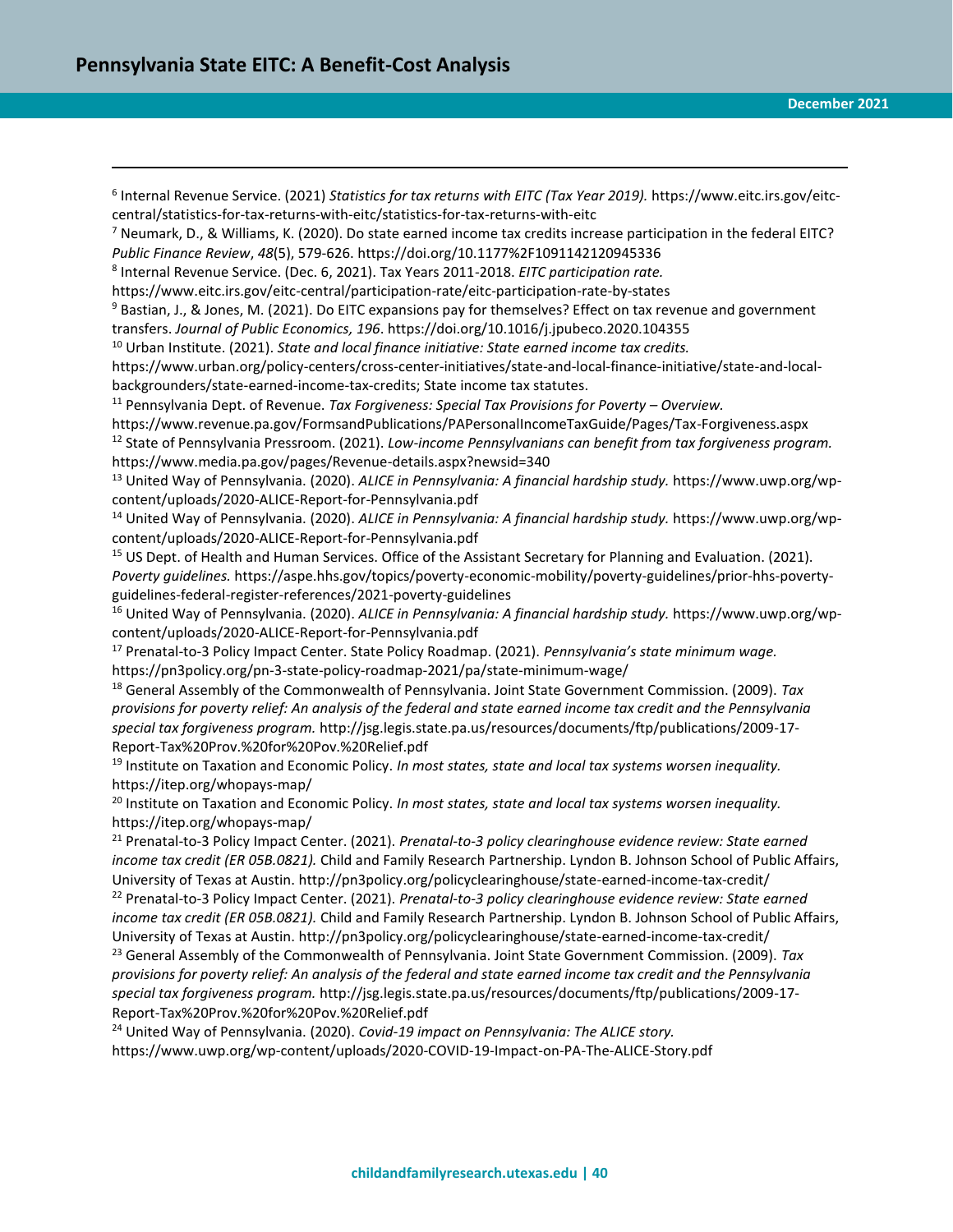$\overline{a}$ 

<sup>25</sup> Internal Revenue Service. (2021) *Statistics for tax returns with EITC (Tax Year 2019).* https://www.eitc.irs.gov/eitccentral/statistics-for-tax-returns-with-eitc/statistics-for-tax-returns-with-eitc

<sup>26</sup> Williams, E., Waxman, S., & Legendre, J. (Mar. 9, 2020). *How much would a state earned income tax cost in fiscal year 2021?* Center on Budget and Policy Priorities. https://www.cbpp.org/research/state-budget-and-tax/howmuch-would-a-state-earned-income-tax-credit-cost-in-fiscal-year

<sup>27</sup> Polson, D., & Stier, M. (2020). *Why Pennsylvania needs a state earned income tax credit (EITC).* Keystone Research Center and Pennsylvania Budget and Policy Center. https://krc-pbpc.org/research\_publication/report-whypennsylvania-needs-a-state-earned-income-tax-credit-eitc/

<sup>28</sup> General Assembly of the Commonwealth of Pennsylvania. Joint State Government Commission. (2009). *Tax provisions for poverty relief: An analysis of the federal and state earned income tax credit and the Pennsylvania special tax forgiveness program.* http://jsg.legis.state.pa.us/resources/documents/ftp/publications/2009-17- Report-Tax%20Prov.%20for%20Pov.%20Relief.pdf

<sup>29</sup> US Census Bureau. American Community Survey. *Information guide.*

https://www.census.gov/content/dam/Census/programs-surveys/acs/about/ACS\_Information\_Guide.pdf <sup>30</sup> US Census Bureau. *American Community Survey and Puerto Rico Community Survey 2019 Subject Definitions.* https://www2.census.gov/programs-surveys/acs/tech\_docs/subject\_definitions/2019\_ACSSubjectDefinitions.pdf <sup>31</sup> Pennsylvania Dept. of Revenue. *Personal income tax.* 

https://www.revenue.pa.gov/TaxTypes/PIT/Pages/default.aspx

<sup>32</sup> Internal Revenue Service. (2008). IRS Earned Income Tax Credit Initiatives. *Addendum to the report on qualifying child residency certification, filing status, and automated underreporter tests: Implementation of alternative approaches to improving the administration of EITC.* https://www.irs.gov/pub/irs-

utl/poc\_summary\_addendum\_121708\_final.pdf

<sup>33</sup> Internal Revenue Service. (Dec. 6, 2021). Tax Years 2011-2018. *EITC participation rate.*

https://www.eitc.irs.gov/eitc-central/participation-rate/eitc-participation-rate-by-states

<sup>34</sup> See, for example, the following studies: Strully, K. W., Rehkopf, D. H., & Xuan, Z. (2010). Effects of prenatal poverty on infant health: State earned income tax credits and birth weight. *American Sociological Review*, *75*(4), 534–562. [https://doi.org/10.1177%2F0003122410374086;](https://doi.org/10.1177%2F0003122410374086) Michelmore, K. & Pilkauskas, N. (2021). Tots and teens: How does child's age influence maternal labor supply and child care response to the earned income tax credit? *Journal of Labor Economics*, 39(4), 895-929. [https://doi.org/10.1086/711383;](https://doi.org/10.1086/711383) Pilkauskas, N. & Michelmore, K. (2019). The effect of the earned income tax credit on housing and living arrangements. *Demography*, *56*(4), 1303– 1326. [https://doi.org/10.1007/s13524-019-00791-5;](https://doi.org/10.1007/s13524-019-00791-5) Braga, B., Blavin, F., & Gangopadhyaya, A. (2020). The longterm effects of childhood exposure to the earned income tax credit on health outcomes. *Journal of Public Economics, 190,* 1-15. https://doi.org/10.1016/j.jpubeco.2020.104249; Wilson, R. (2020). The EITC and employment transitions: Labor force attachment and annual exit. *National Tax Journal, 73*(1), 11–46.

https://doi.org/10.17310/ntj.2020.1.01; Schanzenbach, D. W. & Strain, M. (2020). *Employment effects of the earned income tax credit: Taking the long view.* (No. w28041). National Bureau of Economic Research. <https://www.nber.org/papers/w28041>

<sup>35</sup> Berube, A. (2006). *Using the earned income tax credit to stimulate local economies.* The Brookings Institution. https://www.brookings.edu/wp-content/uploads/2016/06/Berube20061101eitc.pdf

<sup>36</sup> Prenatal-to-3 Policy Impact Center. (2021). *Prenatal-to-3 policy clearinghouse evidence review: State earned income tax credit (ER 05B.0821).* Child and Family Research Partnership. Lyndon B. Johnson School of Public Affairs, University of Texas at Austin. http://pn3policy.org/policyclearinghouse/state-earned-income-tax-credit/

37 Bastian, J., & Jones, M. (2021). Do EITC expansions pay for themselves? Effect on tax revenue and government transfers. *Journal of Public Economics, 196*. <https://doi.org/10.1016/j.jpubeco.2020.104355>

<sup>38</sup> Bastian, J., & Jones, M. (2021). Do EITC expansions pay for themselves? Effect on tax revenue and government transfers. *Journal of Public Economics, 196*. <https://doi.org/10.1016/j.jpubeco.2020.104355>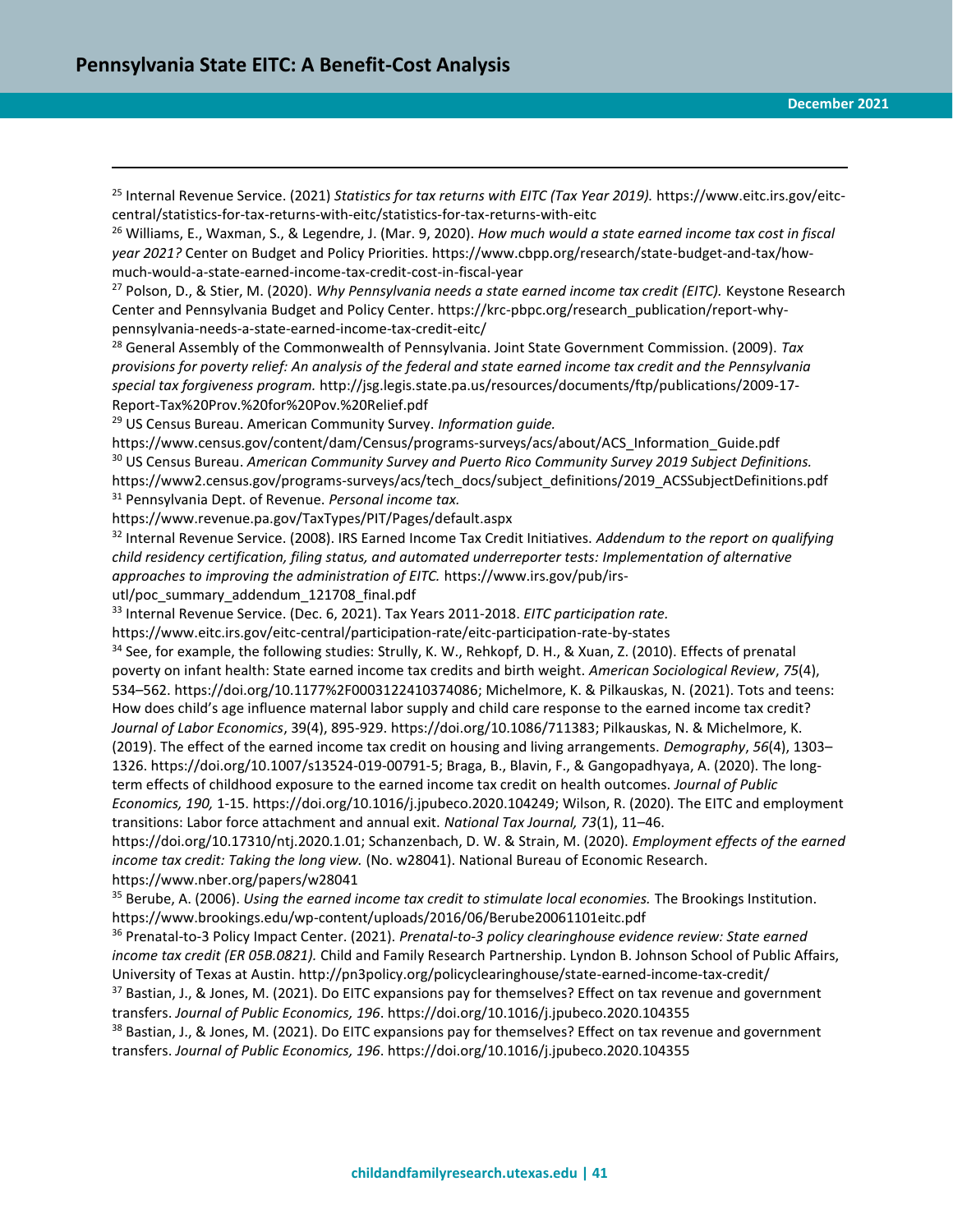<sup>39</sup> Bastian, J., & Jones, M. (2021). Do EITC expansions pay for themselves? Effect on tax revenue and government transfers. *Journal of Public Economics, 196*. <https://doi.org/10.1016/j.jpubeco.2020.104355>

<sup>40</sup> Michelmore, K. & Pilkauskas, N. (2021). Tots and teens: How does child's age influence maternal labor supply and child care response to the earned income tax credit? *Journal of Labor Economics*, 39(4), 895-929. <https://doi.org/10.1086/711383>

<sup>41</sup> Neumark, D. & Wascher, W. (2011). Does a higher minimum wage enhance the effectiveness of the earned income tax credit? *Industrial and Labor Relations Review, 64*(4), 712–746.

<https://doi.org/10.1177%2F001979391106400405>

 $\overline{a}$ 

<sup>42</sup> Bastian, J. & Lochner, L. (2021). *The EITC and maternal time use: More time working and less time with kids?* (No. 27717). National Bureau of Economic Research. http://www.nber.org/papers/w27717. (May 2021 update, with new results, was provided by author via electronic correspondence); Michelmore, K. & Pilkauskas, N. (2021). Tots and teens: How does child's age influence maternal labor supply and child care response to the earned income tax credit? *Journal of Labor Economics*, 39(4), 895-929[. https://doi.org/10.1086/711383](https://doi.org/10.1086/711383)

<sup>43</sup> Bastian, J. & Lochner, L. (2021). *The EITC and maternal time use: More time working and less time with kids?* (No. 27717). National Bureau of Economic Research. http://www.nber.org/papers/w27717. (May 2021 update, with new results, was provided by author via electronic correspondence).

<sup>44</sup> Michelmore, K. & Pilkauskas, N. (2021). Tots and teens: How does child's age influence maternal labor supply and child care response to the earned income tax credit? *Journal of Labor Economics*, 39(4), 895-929. <https://doi.org/10.1086/711383>

<sup>45</sup> Neumark, D. & Wascher, W. (2011). Does a higher minimum wage enhance the effectiveness of the earned income tax credit? *Industrial and Labor Relations Review, 64*(4), 712–746.

<https://doi.org/10.1177%2F001979391106400405>

<sup>46</sup> US Census Bureau, Population Division. (2020). Annual state resident population estimates for 6 race groups (5 race alone groups and two or more races) by age, sex, and Hispanic origin: April 1, 2010 to July 1, 2019 – scest2019 alldata6.csv [Data Set]. https://www.census.gov/data/tables/timeseries/demo/popest/2010s-state-detail.html  $47$  Bastian, J., & Jones, M. (2021). Do EITC expansions pay for themselves? Effect on tax revenue and government transfers. *Journal of Public Economics, 196*. [https://doi.org/10.1016/j.jpubeco.2020.104355;](https://doi.org/10.1016/j.jpubeco.2020.104355)

National Academies of Sciences, Engineering, and Medicine. (2019). *A roadmap to reducing child poverty.* Washington, DC: The National Academies Press.<https://doi.org/10.17226/25246>

48 See, for example, the following studies: Lim, Y. (2009). Can 'refundable' state earned income tax credits explain child poverty in the American states? *Journal of Children and Poverty*, *15*(1), 39–53.

[https://doi.org/10.1080/10796120802685415;](https://doi.org/10.1080/10796120802685415) Michelmore, K. & Pilkauskas, N. (2021). Tots and teens: How does child's age influence maternal labor supply and child care response to the earned income tax credit? *Journal of Labor Economics*, 39(4), 895-929. [https://doi.org/10.1086/711383;](https://doi.org/10.1086/711383) Pac, J., Garfinkel, I., Kaushal, N., Nam, J., Nolan, L., Waldfogel, J., & Wimer, C. (2020). Reducing poverty among children: Evidence from state policy simulations. *Children & Youth Services Review, 115*, 1-12. [https://doi.org/10.1016/j.childyouth.2020.105030;](https://doi.org/10.1016/j.childyouth.2020.105030) Gagnon, D., Mattingly, M., & Schaefer, A. (2017). *State EITC programs provide important relief to families in need.* University of

New Hampshire, Carsey School of Public Policy. National Issue Brief #115.

https://scholars.unh.edu/cgi/viewcontent.cgi?referer=&httpsredir=1&article=1295&context=carsey  $49$  Michelmore, K. & Pilkauskas, N. (2021). Tots and teens: How does child's age influence maternal labor supply and child care response to the earned income tax credit? *Journal of Labor Economics, 39*(4), 895-929. <https://doi.org/10.1086/711383>

 $50$  Lim, Y. (2009). Can 'refundable' state earned income tax credits explain child poverty in the American states? Journal of Children and Poverty, *15*(1), 39–53[. https://doi.org/10.1080/10796120802685415](https://doi.org/10.1080/10796120802685415)

<sup>51</sup> Pac, J., Garfinkel, I., Kaushal, N., Nam, J., Nolan, L., Waldfogel, J., & Wimer, C. (2020). Reducing poverty among children: Evidence from state policy simulations. *Children & Youth Services Review, 115*, 1-12.

[https://doi.org/10.1016/j.childyouth.2020.105030;](https://doi.org/10.1016/j.childyouth.2020.105030) Gagnon, D., Mattingly, M., & Schaefer, A. (2017). *State EITC*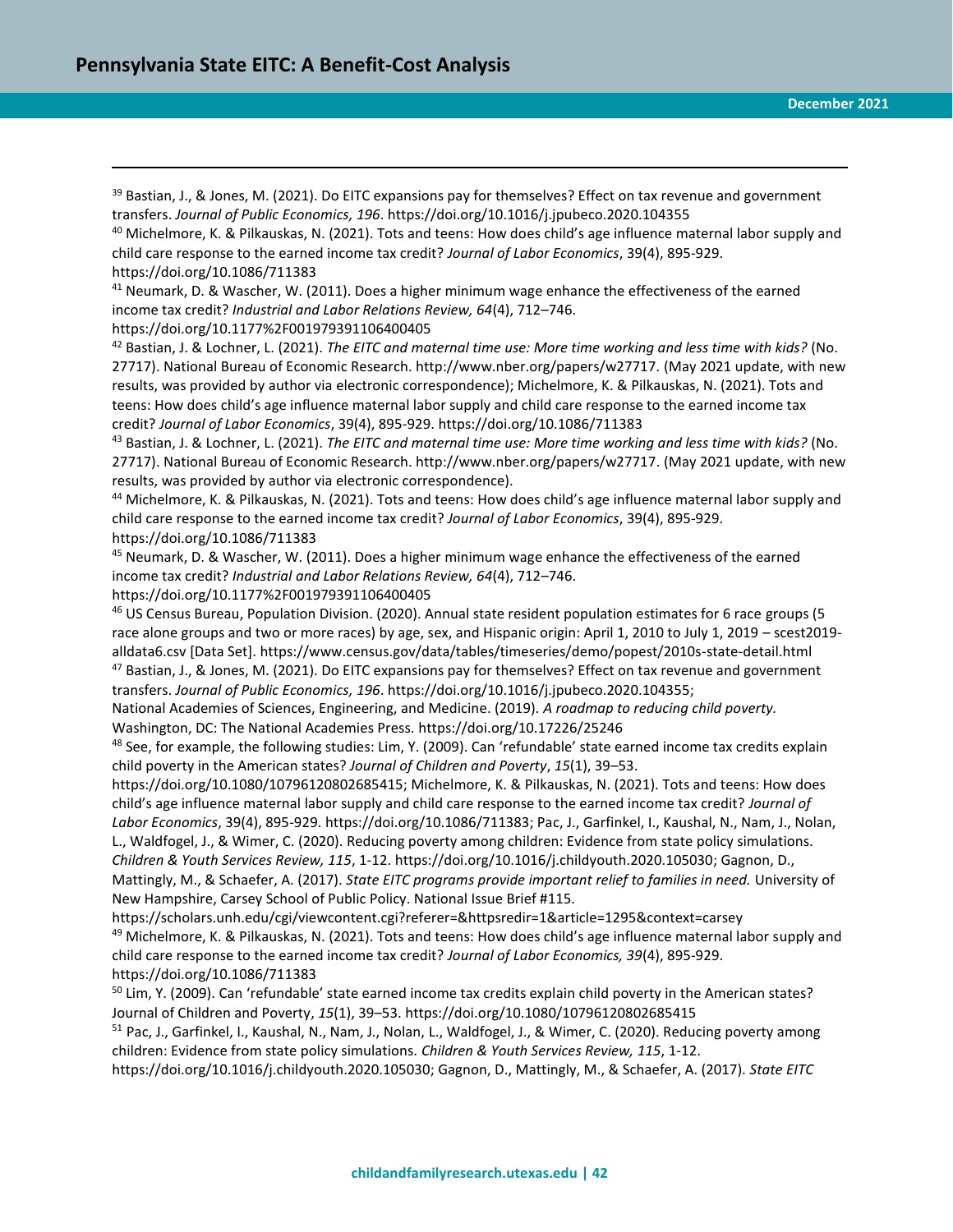$\overline{a}$ 

*programs provide important relief to families in need.* University of New Hampshire, Carsey School of Public Policy. National Issue Brief #115.

https://scholars.unh.edu/cgi/viewcontent.cgi?referer=&httpsredir=1&article=1295&context=carsey <sup>52</sup> Gagnon, D., Mattingly, M., & Schaefer, A. (2017). *State EITC programs provide important relief to families in need.* University of New Hampshire, Carsey School of Public Policy. National Issue Brief #115.

https://scholars.unh.edu/cgi/viewcontent.cgi?referer=&httpsredir=1&article=1295&context=carsey

<sup>53</sup> Pac, J., Garfinkel, I., Kaushal, N., Nam, J., Nolan, L., Waldfogel, J., & Wimer, C. (2020). Reducing poverty among children: Evidence from state policy simulations. *Children & Youth Services Review, 115*, 1-12. <https://doi.org/10.1016/j.childyouth.2020.105030>

<sup>54</sup> US Census Bureau, 2019 American Community Survey public use 1-year data*. Table 2A: Number (in thousands) and percentage of people in SPM poverty by age groups by state: 2019.* https://www2.census.gov/programssurveys/supplemental-poverty-measure/tables/time-series/SPM-Table2.pdf

<sup>55</sup> US Census Bureau. Pov-46: *Poverty status by state: 100 and 50 percent of poverty, people under 18 years of age.*  https://www2.census.gov/programs-surveys/cps/tables/pov-46/2021/pov46\_weight\_10050\_3.xlsx

<sup>56</sup> Center on Budget and Policy Priorities. (2016). *In Pennsylvania, safety net lifts roughly 2 million people above poverty line and provides health coverage to 47% of children.*

https://www.cbpp.org/sites/default/files/atoms/files/7-22-16pov-factsheets-pa.pdf

<sup>57</sup> Michelmore, K. & Pilkauskas, N. (2021). Tots and teens: How does child's age influence maternal labor supply and child care response to the earned income tax credit? Journal of Labor Economics, *39*(4), 895-929. <https://doi.org/10.1086/711383>

<sup>58</sup> McLaughlin, M., & Rank, M. (2018). Estimating the economic cost of childhood poverty in the United States. *Social Work Research, 42*(2), 73-83. https://doi.org/10.1093/swr/svy007

<sup>59</sup> Pennsylvania Budget & Policy Center. (n.d.). *How much does child poverty cost the economy?* https://krcpbpc.org/research\_publication/how-much-does-child-poverty-cost-the-economy/

<sup>60</sup> Strully, K. W., Rehkopf, D. H., & Xuan, Z. (2010). Effects of prenatal poverty on infant health: State earned income tax credits and birth weight. *American Sociological Review*, *75*(4), 534–562.

[https://doi.org/10.1177%2F0003122410374086;](https://doi.org/10.1177%2F0003122410374086) Markowitz, S., Komro, K. A., Livingston, M. D., Lenhart, O., & Wagenaar, A. C. (2017). Effects of state-level earned income tax credit laws in the US on maternal health behaviors and infant health outcomes. *Social Science & Medicine*, *194*, 67–75.

[https://doi.org/10.1016/j.socscimed.2017.10.016;](https://doi.org/10.1016/j.socscimed.2017.10.016)

Hoynes, D., Miller, D., & Simon, D. (2015). Income, the earned income tax credit, and infant health. *American Economic Journal: Economic Policy*, *7*(1), 172-211. [http://dx.doi.org/10.1257/pol.20120179;](http://dx.doi.org/10.1257/pol.20120179) Wagenaar, A.,

Livingston, M., Markowitz, S., & Komro, K. (2019). Effects of changes in earned income tax credit: Time-series analyses of Washington, DC. *SSM Population Health, 7*, 1–4.<https://doi.org/10.1016/j.ssmph.2019.100356> <sup>61</sup> Hoynes, D., Miller, D., & Simon, D. (2015). Income, the earned income tax credit, and infant health. *American Economic Journal: Economic Policy*, *7*(1), 172-211. <http://dx.doi.org/10.1257/pol.20120179>

 $62$  Qian, H., & Wehby, G. (2021). The effects of refundable and nonrefundable state earned income tax credit programs on health of mothers of two or more children. *Women's Health Issues, 31*(5), 448-454. https://doi.org/10.1016/j.whi.2021.04.004

 $63$  Kondratjeva, O., Roll, S., Despard, M., & Grinstein-Weiss, M. (2021). The impact of state earned income tax credit increases on material and medical hardship. *The Journal of Consumer Affairs*, *55*(3), 872-910 https://doi.org/10.1111/joca.12382

<sup>64</sup> Vital Statistics from CDC WONDER 2019 Natality Expanded. https://wonder.cdc.gov/wonder/help/natalityexpanded.html

<sup>65</sup> Batra, A., Karasek, D., & Hamad, R. (2021). Racial differences in the association between the US earned income tax credit and birthweight. *Women's Health Issues, online ahead of print.* 

[https://doi.org/10.1016/j.whi.2021.09.003;](https://doi.org/10.1016/j.whi.2021.09.003) Markowitz, S., Komro, K.A., Livingston, M.D., Lenhart, O., & Wagenaar,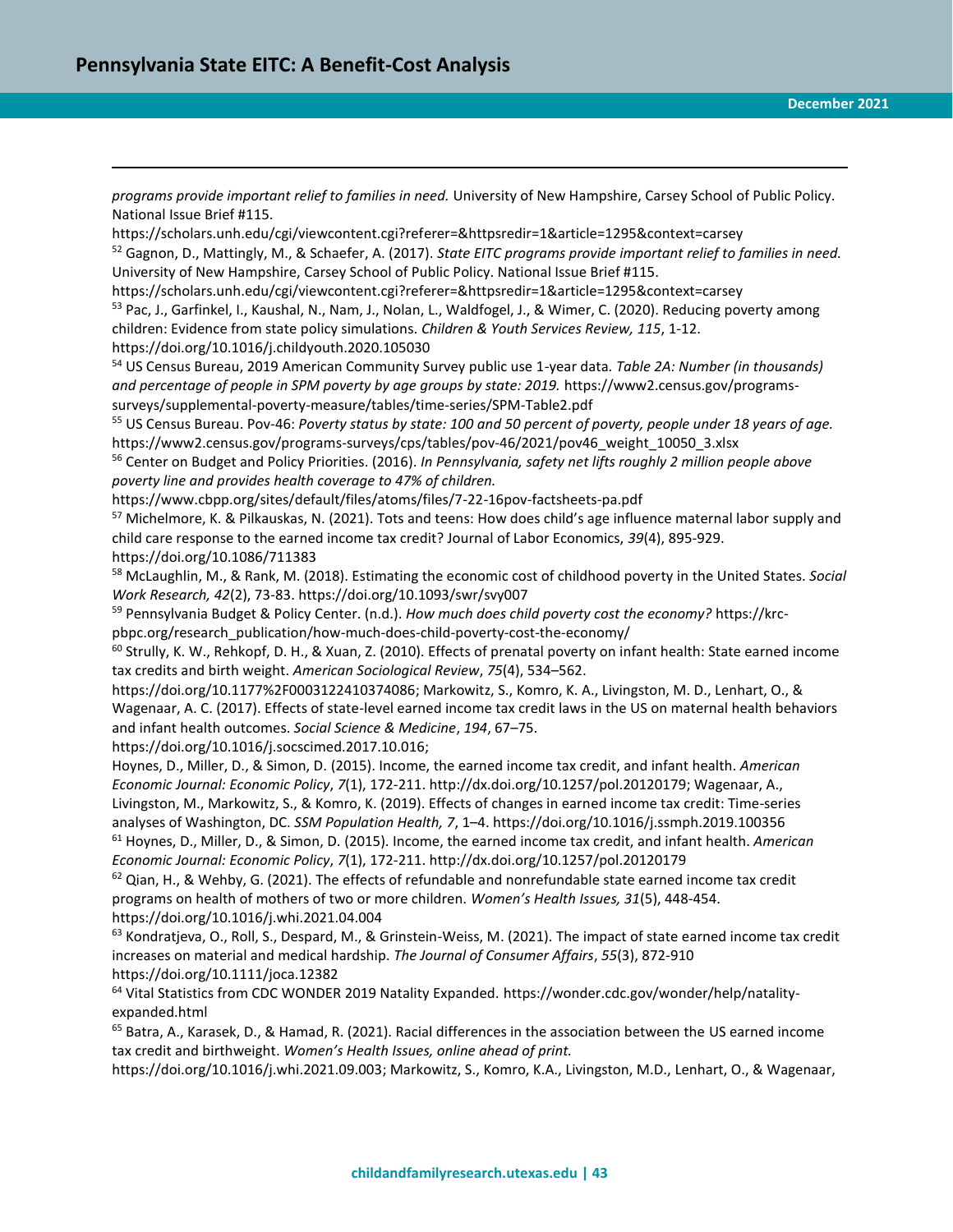$\overline{a}$ A.C. (2017). Effects of state-level earned income tax credit laws in the US on maternal health behaviors and infant health outcomes. *Social Science & Medicine*, 194, 67–75. [https://doi.org/10.1016/j.socscimed.2017.10.016;](https://doi.org/10.1016/j.socscimed.2017.10.016) Komro, K.A., Markowitz, S., Livingston, M.D., & Wagenaar, A.C. (2019). Effects of state-level earned income tax credit laws on birth outcomes by race and ethnicity. *Health Equity*, *3*(1), 61–67. https://doi.org/10.1089/heq.2018.0061 <sup>66</sup> Wagenaar, A., Livingston, M., Markowitz, S., & Komro, K. (2019). Effects of changes in earned income tax credit: Time-series analyses of Washington, DC. *SSM Population Health, 7*, 1–4. [https://doi.org/10.1016/j.ssmph.2019.100356;](https://doi.org/10.1016/j.ssmph.2019.100356) Hill, B. & Gurley-Calvez, T. (2019). Earned income tax credits and infant health: A local EITC investigation. *National Tax Journal*, *72*(3), 617–646.<http://dx.doi.org/10.17310/ntj.2019.3.06>  $67$  Wagenaar, A., Livingston, M., Markowitz, S., & Komro, K. (2019). Effects of changes in earned income tax credit: Time-series analyses of Washington, DC. *SSM Population Health, 7*, 1–4. <https://doi.org/10.1016/j.ssmph.2019.100356> <sup>68</sup> Pennsylvania Dept. of Health. *Vital statistics: Births in 2019.* https://www.health.pa.gov/topics/HealthStatistics/VitalStatistics/PAVitalStatistics/Documents/PA\_Vital\_Statistics\_ Birth\_2019.pdf <sup>69</sup> Russell, R., Green, N., Steiner, C., Meikle, S., Howse, J., Poschman, K., Dias, T., Potetz, L., Davidoff, M., Damus, K., Petrini, J. (2007). Cost of hospitalization for preterm and low birth weight infants in the United States. *Pediatrics, 120*(1), e1-e9. https://doi.org/10.1542/peds.2006-2386 <sup>70</sup> The Hospital Health System Association of Pennsylvania. (2021). *Fact sheet: Understanding Medicaid in Pennsylvania.* https://www.haponline.org/Resource-Center?resourceid=64 <sup>71</sup> March of Dimes. (2021). *Low birthweight.* [https://www.marchofdimes.org/complications/low-birthweight.aspx#;](https://www.marchofdimes.org/complications/low-birthweight.aspx) Ramey, C., Bryant, D., Wasik, B., Sparling, J., Fendt, K., & LaVange, L. (1992). Infant Health and Development Program for low birth weight, premature infants: Program elements, family participation, and child intelligence. *Pediatrics, 3*, 454–465. https://pediatrics.aappublications.org/content/89/3/454.long <sup>72</sup> Chaikind, S., & Corman, H. (1990). *The special education costs of low birthweight.* NBER Working Paper Series, No. 3461. https://files.eric.ed.gov/fulltext/ED350730.pdf  $<sup>73</sup>$  Chen, C., Xu, Y., Spence, C., Zhang, F., Brown Ruiz, A. (2020). Low birth weight and prematurity as predictors of</sup> children's receiving special education services. *Early Child Development and Care.* https://doi.org/10.1080/03004430.2020.1804897. <sup>74</sup> Bettge, S., Oberwohrmann, S., Brockstedt, M., & Buhrer, C. (2014). Birth weight and special educational needs. *Deutsches Arzteblatt International,* 111(19), 337-344. https://dx.doi.org/10.3238%2Farztebl.2014.0337 <sup>75</sup> Pennsylvania Dept. of Education. *Special education funding, 2021-2022 fiscal year.*  https://www.education.pa.gov/Teachers%20- %20Administrators/School%20Finances/Education%20Budget/Pages/default.aspx <sup>76</sup> Pennsylvania Dept. of Education. (Dec. 2020). *Special education statistical summary.*  https://penndata.hbg.psu.edu/Portals/66/documents/PennDataBooks/Statistical\_Summary\_2019-2020.pdf <sup>77</sup> Centers for Disease Control and Prevention. National Center for Health Statistics. *Pennsylvania (2019).* https://www.cdc.gov/nchs/pressroom/states/pennsylvania/pa.htm <sup>78</sup> US Dept. of Health and Human Services, Office of Disease Prevention and Health Promotion. *Maternal, infant, and child health.* https://www.healthypeople.gov/2020/leading-health-indicators/2020-lhi-topics/Maternal-Infant-and-Child-Health/data <sup>79</sup> March of Dimes. (2021). *Very low birthweight: Pennsylvania, 2016-2019 average.* https://peristats.marchofdimes.org/peristats/ViewSubtopic.aspx?reg=42&top=4&stop=51&lev=1&slev=4&obj=9

<sup>80</sup> Kniesner, T., & Viscusi, W. K. (2019). The value of a statistical life. *Economics & Finance,* 

https://doi.org/10.1093/acrefore/9780190625979.013.138.

<sup>81</sup> Biehl, A. M. & Hill, B. (2018). Foster care and the earned income tax credit. *Review of Economics of the Household*, *16*(3), 661–680. [https://doi.org/10.1007/s11150-017-9381-1;](https://doi.org/10.1007/s11150-017-9381-1)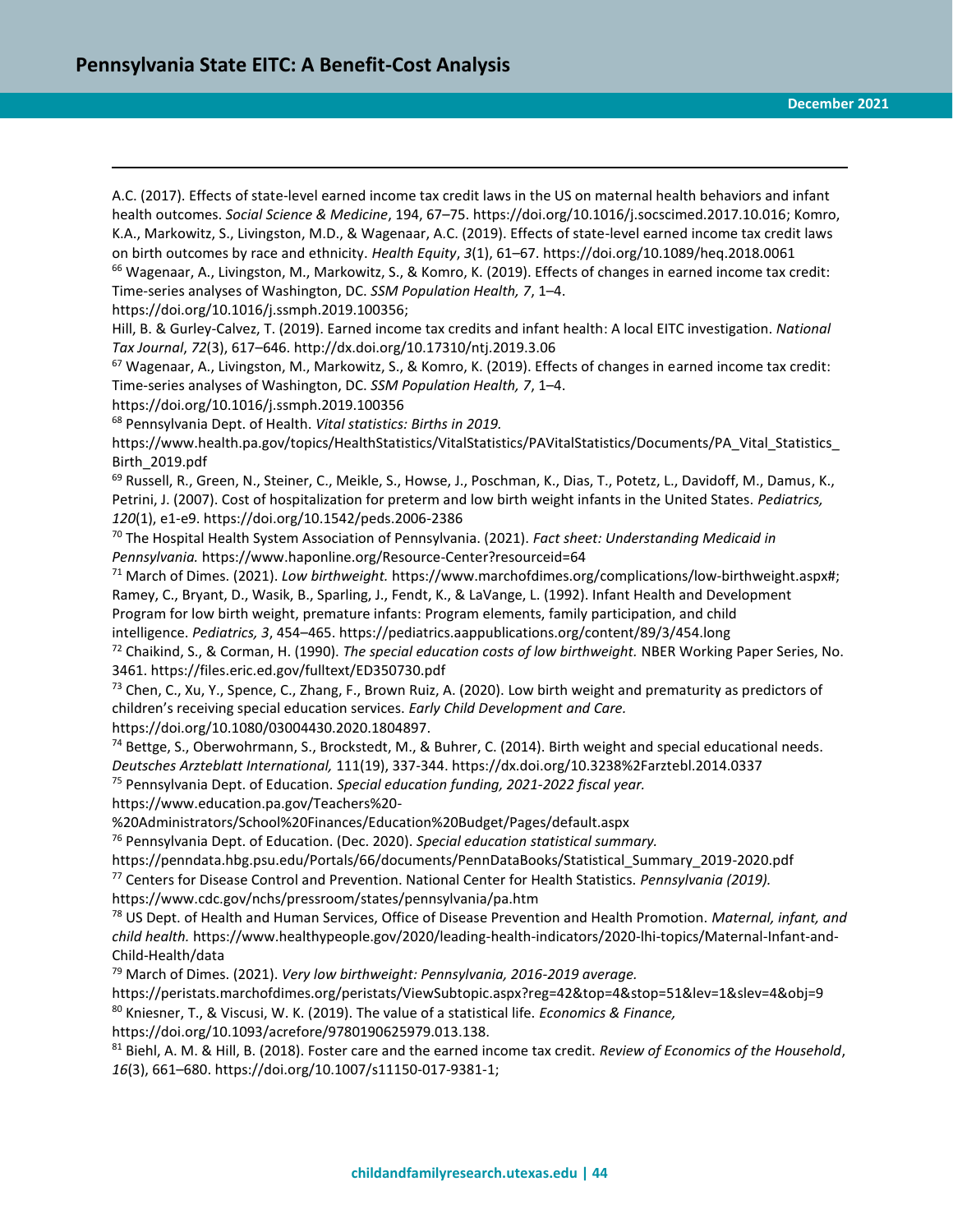$\overline{a}$ Rostad, W., Ports, K., Tang, S., & Klevens, J. (2020). Reducing the number of children entering foster care: Effects of state earned income tax credits. *Child Maltreatment,* 1–5. [https://journals.sagepub.com/doi/full/10.1177/1077559519900922;](https://journals.sagepub.com/doi/full/10.1177/1077559519900922) Kovski, N., Hill, H., Mooney, S., Rivara, F., Morgan, E., Rowhani-Rahbar, A. (2021). Association of state-level earned income tax credits with rates of reported child maltreatment, 2004-2017. *Child Maltreatment.*  <http://doi.org/10.1177/1077559520987302> <sup>82</sup> Gangopadhyaya, A., Blavin, F., Gates, J., & Braga, B. (2020). *Credit where it's due: investigating pathways from earned income tax credit expansion to maternal mental health*. *Health Economics, 29*, 975-991. https://doi.org/10.1002/hec.4034 83 Kovski, N., Hill, H., Mooney, S., Rivara, F., Morgan, E., Rowhani-Rahbar, A. (2021). Association of state-level earned income tax credits with rates of reported child maltreatment, 2004-2017. *Child Maltreatment.*  <http://doi.org/10.1177/1077559520987302> 84 Raissian, K.M., & Bullinger, L.R. (2017). Money matters: Does the minimum wage affect child maltreatment rates? *Children and Youth Services Review*, *72*, 60–70. https://doi.org/10.1016/j.childyouth.2016.09.033 <sup>85</sup> Biehl, A. M. & Hill, B. (2018). Foster care and the earned income tax credit. *Review of Economics of the Household*, *16*(3), 661–680. [https://doi.org/10.1007/s11150-017-9381-1;](https://doi.org/10.1007/s11150-017-9381-1) Rostad, W., Ports, K., Tang, S., & Klevens, J. (2020). Reducing the number of children entering foster care: Effects of state earned income tax credits. *Child Maltreatment,* 1–5. [https://journals.sagepub.com/doi/full/10.1177/1077559519900922.](https://journals.sagepub.com/doi/full/10.1177/1077559519900922) <sup>86</sup> Biehl, A. M. & Hill, B. (2018). Foster care and the earned income tax credit. *Review of Economics of the Household*, *16*(3), 661–680.<https://doi.org/10.1007/s11150-017-9381-1>  $87$  Rostad, W., Ports, K., Tang, S., & Klevens, J. (2020). Reducing the number of children entering foster care: Effects of state earned income tax credits. *Child Maltreatment,* 1–5. <https://journals.sagepub.com/doi/full/10.1177/1077559519900922> 88 US Census Bureau, Population Division. (2020). Annual state resident population estimates for 6 race groups (5 race alone groups and two or more races) by age, sex, and Hispanic origin: April 1, 2010 to July 1, 2019 – scest2019 alldata6.csv [Data Set]. https://www.census.gov/data/tables/timeseries/demo/popest/2010s-state-detail.html 89 Rostad, W., Ports, K., Tang, S., & Klevens, J. (2020). Reducing the number of children entering foster care: Effects of state earned income tax credits. *Child Maltreatment,* 1–5. <https://journals.sagepub.com/doi/full/10.1177/1077559519900922> <sup>90</sup> Child Trends. (2021). *Child welfare agency spending SFY 2018: Pennsylvania.* https://www.childtrends.org/wpcontent/uploads/2021/01/Pennsylvania\_SFY2018-CWFS\_03.03.2021.pdf <sup>91</sup> Pennsylvania Partnerships for Children. (2019). *State of child welfare 2019.* https://www.papartnerships.org/wpcontent/uploads/2019/04/2019-State-of-Child-Welfare-PA.pdf  $92$  Bastian, J. & Michelmore, K. (2018). The long-term impact of the earned income tax credit on children's education and employment outcomes. *Journal of Labor Economics*, 36(4), 1127-1163. http://doi.org/10.1086/697477; Maxfield, M. (2015). *The effects of the earned income tax credit on child achievement and long-term educational attainment.* Institute for Child Success. https://www.instituteforchildsuccess.org/publication/effects-earnedincome-tax-credit-child-achievement-long-term-educational-attainment/ <sup>93</sup> Pennsylvania Dept. of Education. *Cohort graduation rate.*  https://www.education.pa.gov/DataAndReporting/CohortGradRate/Pages/default.aspx  $94$  Bastian, J. & Michelmore, K. (2018). The long-term impact of the earned income tax credit on children's education and employment outcomes. *Journal of Labor Economics*, 36(4), 1127-1163. http://doi.org/10.1086/697477; <sup>95</sup> Levin, H., Belfield, C., Muennig, P., Rouse, C. (2007). *The costs and benefits of an excellent education for all of America's children.* Columbia University Teacher's College. https://doi.org/10.7916/D8CF9QG9; Levin, H. & Rouse,

C. (Jan. 25, 2012). The true cost of high school dropouts. *New York Times.*

https://www.nytimes.com/2012/01/26/opinion/the-true-cost-of-high-school-dropouts.html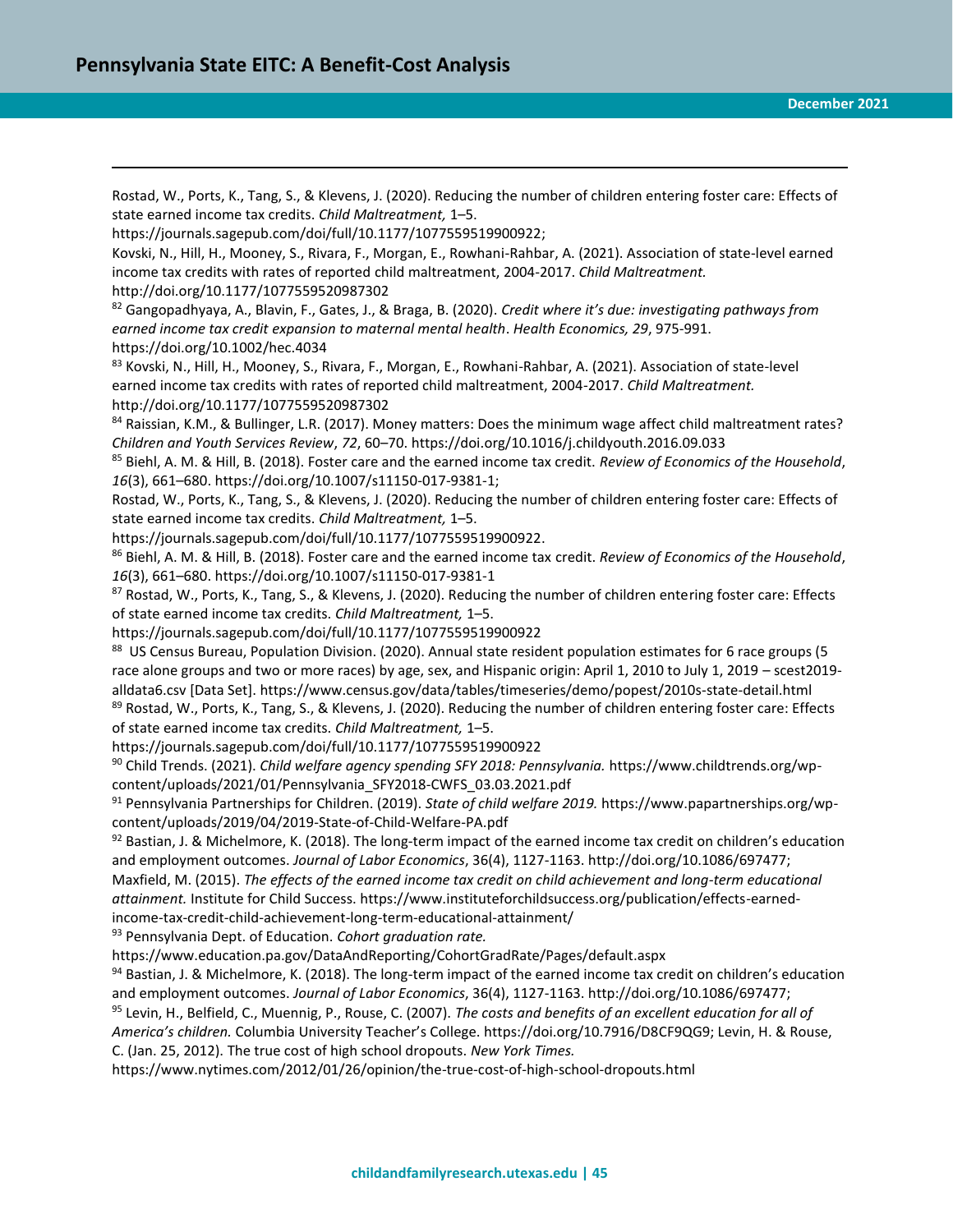<sup>96</sup> Vining, A., & Weimer, D. (2019). The value of high school graduation in the United States: Per-person shadow price estimates for use in cost-benefit analysis. *Administrative Sciences, 9*(4)*,* 1-15.

http://dx.doi.org/10.3390/admsci9040081

 $\overline{a}$ 

97 Braga, B., Blavin, F., & Gangopadhyaya, A. (2020). The long-term effects of childhood exposure to the earned income tax credit on health outcomes. *Journal of Public Economics, 190*, 1-15.

[https://doi.org/10.1016/j.jpubeco.2020.104249;](https://doi.org/10.1016/j.jpubeco.2020.104249) Baughman, R. A. & Duchovny, N. (2016). State earned income tax credits and the production of child health: Insurance coverage, utilization, and health status. *National Tax Journal*, *69*(1), 103–132.<http://dx.doi.org/10.17310/ntj.2016.1.04>

<sup>98</sup> Braga, B., Blavin, F., & Gangopadhyaya, A. (2020). The long-term effects of childhood exposure to the earned income tax credit on health outcomes. *Journal of Public Economics, 190*, 1-15. <https://doi.org/10.1016/j.jpubeco.2020.104249>

99 Braga, B., Blavin, F., & Gangopadhyaya, A. (2020). The long-term effects of childhood exposure to the earned income tax credit on health outcomes. *Journal of Public Economics, 190*, 1-15.

<https://doi.org/10.1016/j.jpubeco.2020.104249>

<sup>100</sup> Pennsylvania Partnerships for Children (2020*). Press release: PA's uninsured rate increased, 8th highest number of uninsured kids in the nation.* https://www.papartnerships.org/press-release-2020-state-of-childrens-health-carereport-pas-uninsured-rate-increased-8th-highest-number-of-uninsured-kids-in-the-nation/

<sup>101</sup> Karpman, M., Coughlin, T. & Garfield, R. (April 6, 2021). *Declines in uncompensated care costs for the uninsured under the ACA and implications of recent growth in the uninsured rate.* Kaiser Family Foundation.

https://www.kff.org/uninsured/issue-brief/declines-in-uncompensated-care-costs-for-the-uninsured-under-theaca-and-implications-of-recent-growth-in-the-uninsured-rate/

<sup>102</sup> Coughlin, T., Holahan, J., Caswell, K., & McGrath, M. (2014). An estimated \$84.9 billion in uncompensated care was provided in 2013; ACA payment cuts could challenge providers. *Health Affairs.*

https://doi.org/10.1377/hlthaff.2013.1068

<sup>103</sup> Braga, B., Blavin, F., & Gangopadhyaya, A. (2020). The long-term effects of childhood exposure to the earned income tax credit on health outcomes. *Journal of Public Economics, 190*, 1-15.

<https://doi.org/10.1016/j.jpubeco.2020.104249>

<sup>104</sup> Duke University Global Health Institute. (2014). *Over a lifetime, childhood obesity costs \$19,000 per child.* https://globalhealth.duke.edu/news/over-lifetime-childhood-obesity-costs-19000-child

<sup>105</sup> Lenhart, O. (2021). Earned income tax credit and crime. *Contemporary Economic Policy, 39*(3), 589-607. https://doi.org/10.1111/coep.12522

<sup>106</sup> Lenhart, O. (2021). Earned income tax credit and crime. *Contemporary Economic Policy, 39*(3), 589-607. https://doi.org/10.1111/coep.12522

<sup>107</sup> Stebbins, S. (2021). *How the violent crime rate in Pennsylvania compares to other states.* The Center Square. https://www.thecentersquare.com/pennsylvania/how-the-violent-crime-rate-in-pennsylvania-compares-to-otherstates/article\_af4ca856-a006-56ec-a00e-424e0c19c087.html

<sup>108</sup> McCollister, K., French, T., & Fang, H. (2010). The cost of crime to society: New crime-specific estimates for policy and program evaluation. *Drug and Alcohol Dependence*, *108*(1-2), 98-109.

https://doi.org/10.1016/j.drugalcdep.2009.12.002

 $109$  McCollister, K., French, T., & Fang, H. (2010). The cost of crime to society: New crime-specific estimates for policy and program evaluation. *Drug and Alcohol Dependence*, *108*(1-2), 98-109.

https://doi.org/10.1016/j.drugalcdep.2009.12.002

<sup>110</sup> Pennsylvania Uniform Crime Reporting System. (2020). *Crime dashboard.* 

https://www.ucr.pa.gov/PAUCRSPUBLIC/Home/Index

<sup>111</sup> Dow, W., Godøy, A., Lowenstein, C., & Reich, M. (2020). Can labor market policies reduce deaths of despair? *Journal of Health Economics, 74,* 1-19. [https://doi.org/10.1016/j.jhealeco.2020.102372;](https://doi.org/10.1016/j.jhealeco.2020.102372) Lenhart, O. (2019). The